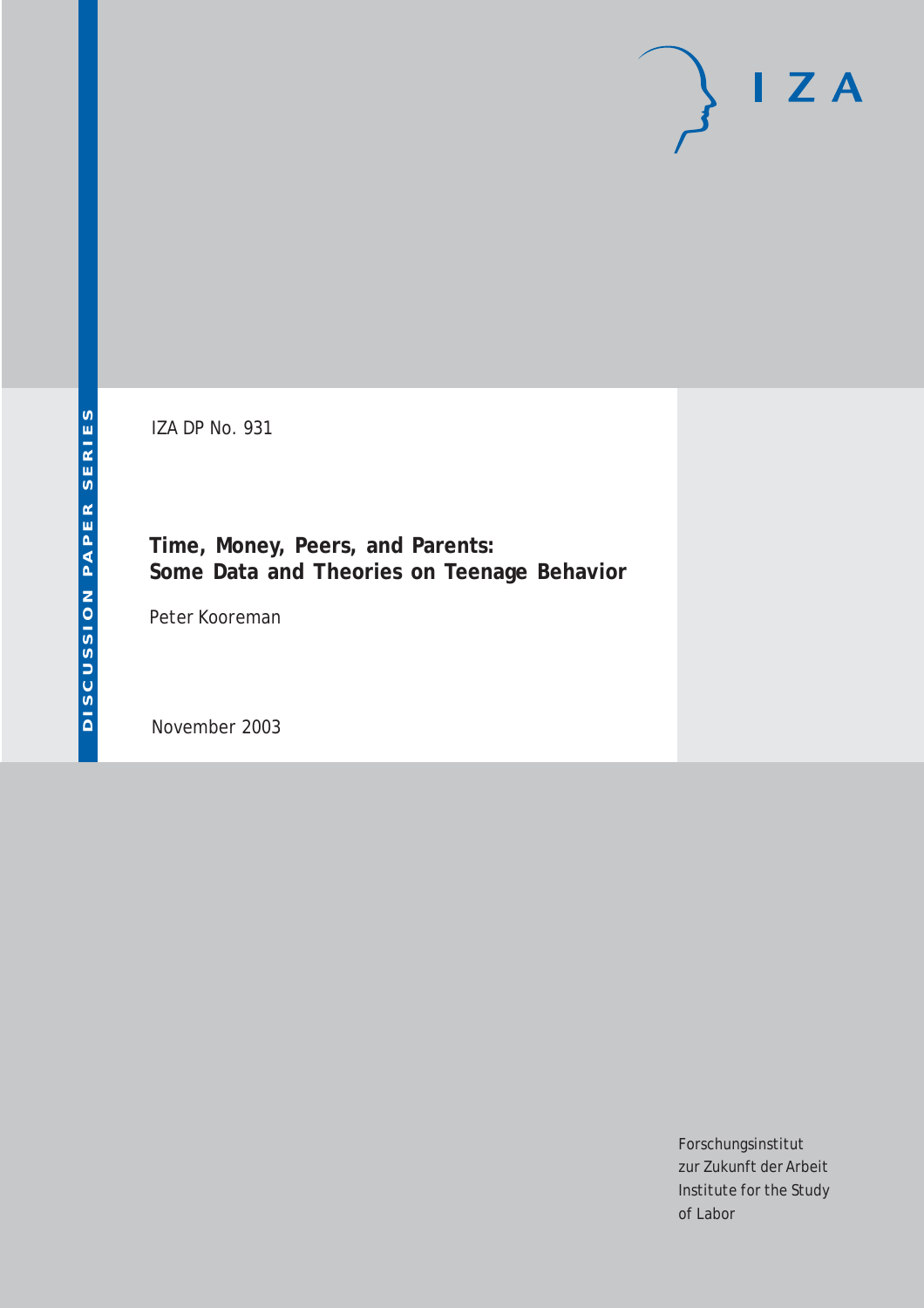# **Time, Money, Peers, and Parents: Some Data and Theories on Teenage Behavior**

**Peter Kooreman** 

*University of Groningen and IZA Bonn*

Discussion Paper No. 931 November 2003

IZA

P.O. Box 7240 D-53072 Bonn Germany

Tel.: +49-228-3894-0 Fax: +49-228-3894-210 Email: [iza@iza.org](mailto:iza@iza.org)

This Discussion Paper is issued within the framework of IZA's research area *The Future of Labor.* Any opinions expressed here are those of the author(s) and not those of the institute. Research disseminated by IZA may include views on policy, but the institute itself takes no institutional policy positions.

The Institute for the Study of Labor (IZA) in Bonn is a local and virtual international research center and a place of communication between science, politics and business. IZA is an independent, nonprofit limited liability company (Gesellschaft mit beschränkter Haftung) supported by Deutsche Post World Net. The center is associated with the University of Bonn and offers a stimulating research environment through its research networks, research support, and visitors and doctoral programs. IZA engages in (i) original and internationally competitive research in all fields of labor economics, (ii) development of policy concepts, and (iii) dissemination of research results and concepts to the interested public. The current research program deals with (1) mobility and flexibility of labor, (2) internationalization of labor markets, (3) welfare state and labor market, (4) labor markets in transition countries, (5) the future of labor, (6) evaluation of labor market policies and projects and (7) general labor economics.

IZA Discussion Papers often represent preliminary work and are circulated to encourage discussion. Citation of such a paper should account for its provisional character. A revised version may be available on the IZA website ([www.iza.org](http://www.iza.org/)) or directly from the author.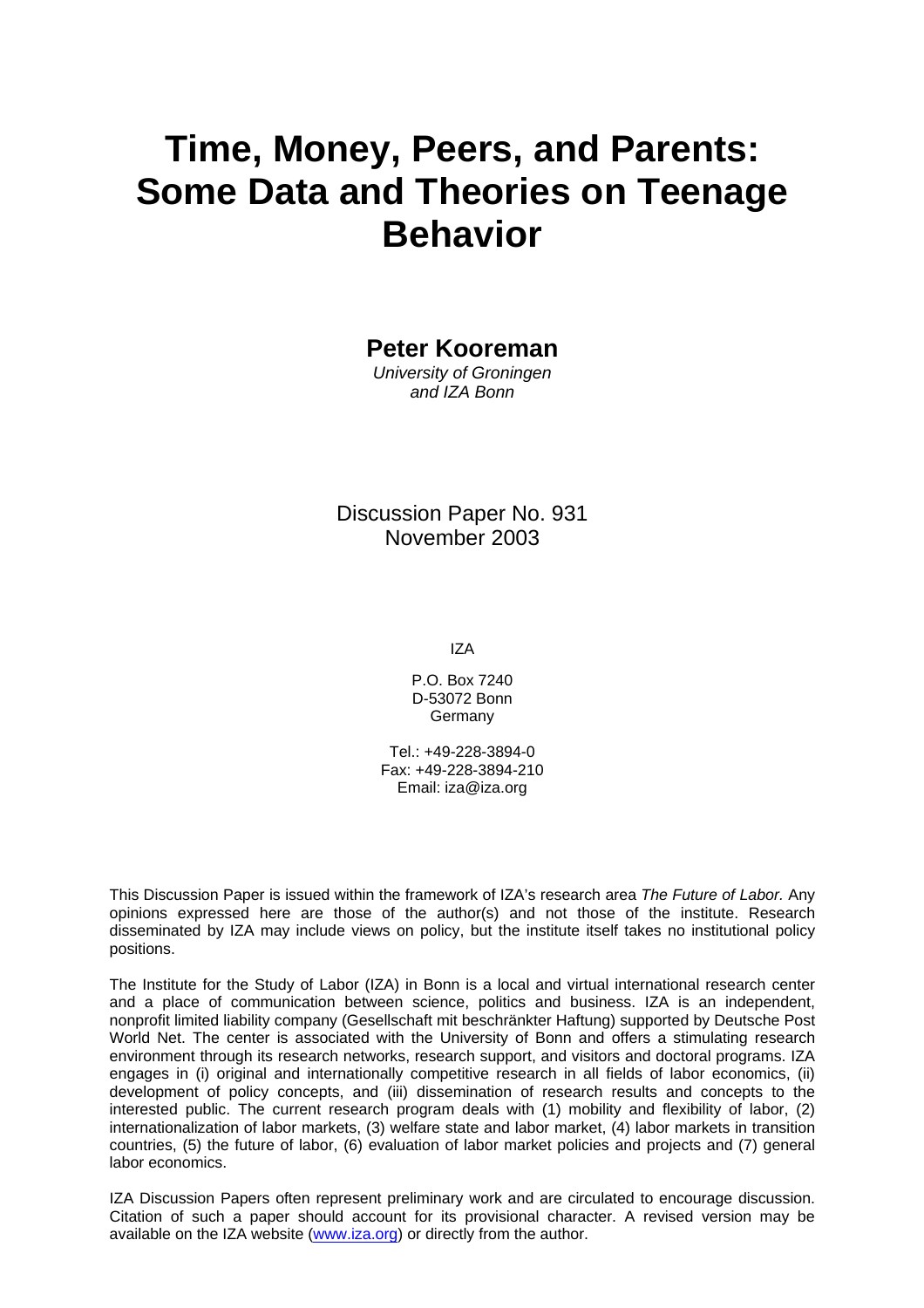IZA Discussion Paper No. 931 November 2003

## **ABSTRACT**

### **Time, Money, Peers, and Parents: Some Data and Theories on Teenage Behavior**[∗](#page-2-0)

In the first part of the paper I analyze a data set on teenage behavior. The data is a sample of high school students in the Netherlands, and contains information on teenage time use, income, expenditures, and subjective measures of well-being and self-esteem. As all students in a sampled class are interviewed in principle, the data set has rich information on the behavior of potentially important peers of each respondent. I estimate models to assess (bounds on) the magnitude of endogenous social interactions. For some types of behavior (*e.g.* truancy, smoking, pocket money, alcohol expenditures) endogenous social interactions within school classes are strong, for other behaviors they are moderate or unimportant. Within-gender interactions are generally stronger than interactions between boys and girls, with some intriguing exceptions. In the second part of the paper I discuss a number of theories that might help to understand the empirical patterns. Key concepts in the discussion are interdependent preferences, endogenous social norms, identity, and intergenerational interactions.

JEL Classification: D12

Keywords: teenage behavior, peer effects, time use, expenditures

Peter Kooreman Department of Economics University of Groningen P.O. Box 800 9700 AV Groningen The Netherlands Email: [p.kooreman@eco.rug.nl](mailto:p.kooreman@eco.rug.nl) 

 $\overline{a}$ 

<span id="page-2-0"></span><sup>∗</sup> Revised version of the Presidential Address to the Seventeenth Annual Conference of the *European Society for Population Economics (ESPE)*, New York City, June 15, 2003. I thank Daniel Hamermesh, Adriaan Soetevent, and participants at the ESPE 2003 Conference for many helpful comments.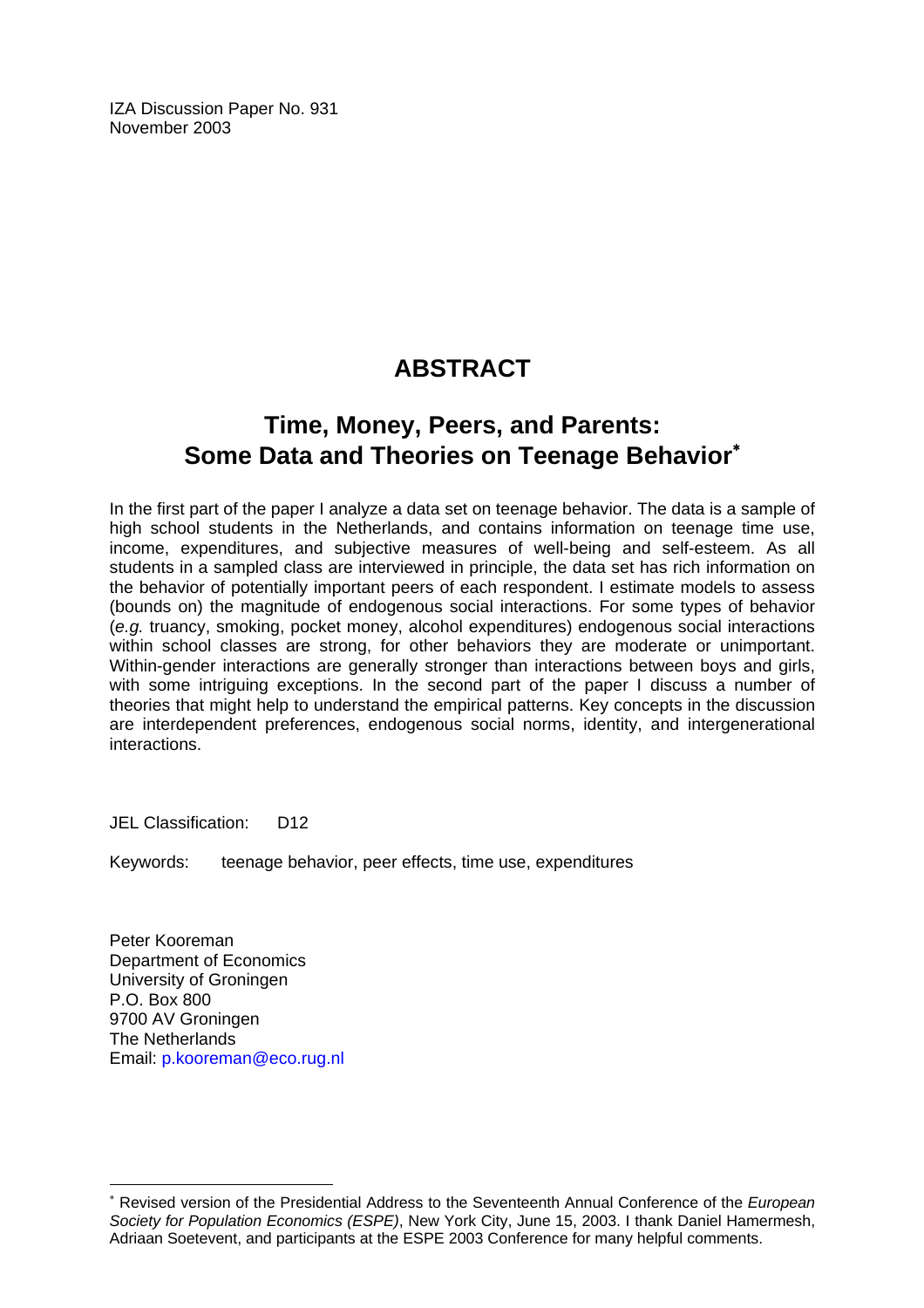#### 1 Introduction

Teenage behavior can be studied from several perspectives and with different motivations.<sup>1</sup> First, teenagers can be interesting from a *marketing* perspective. Total expenditures by teenagers amount to several percentages of GDP  $(cf.$  Warnaar and Van Praag, 1997) and in some markets (e.g. designer clothing, cell phones, video games) teenagers are important customers.

A second perspective (perhaps more appealing to population economists), is public policy. Certain aspects of teenage behavior are a source of concern to policy makers, teachers and parents: using drugs, dropping out of school, teenage pregnancy, smoking cigarettes, and drinking alcohol are examples. These behaviors bring health risks (such as alcohol related traffic accidents), large social costs, and may have long-lasting effects on individuals. Effective policies to influence these behaviors require a thorough understanding of what teenagers prefer, what resources they have available, and how they make their decisions.

Thirdly, teenage behavior is a natural area for empirical analyses of social interactions, and therefore interesting from a research perspective. While teenage behavior is obviously also influenced by persons outside the class, class mates are likely to play a potentially dominant role in shaping teenagers' preferences and behavior. In the present data set all students within a sampled class are interviewed in principle. As a result, the data set has unusually rich information on members of a sampled individual's reference group. This is in sharp contrast with the situation when analyzing

<sup>&</sup>lt;sup>1</sup>In addition to the research motivations to be mentioned here, researchers can be motivated by personal circumstances. One researcher for whom this seems to be the case is ESPE 's first president, Bernard van Praag. When he became a father in the early seventies, he published on child benefits and the costs of child care (Van Praag, 1970), when his children were teenagers he published on teenage behavior (cf. Warnaar and Van Praag, 1997); his recent work is on ageing and pension systems (Van Praag and Cardoso, 2003). I readily acknowledge that my choice for the topic of the present paper is partly related to the fact that my own children are now teenagers.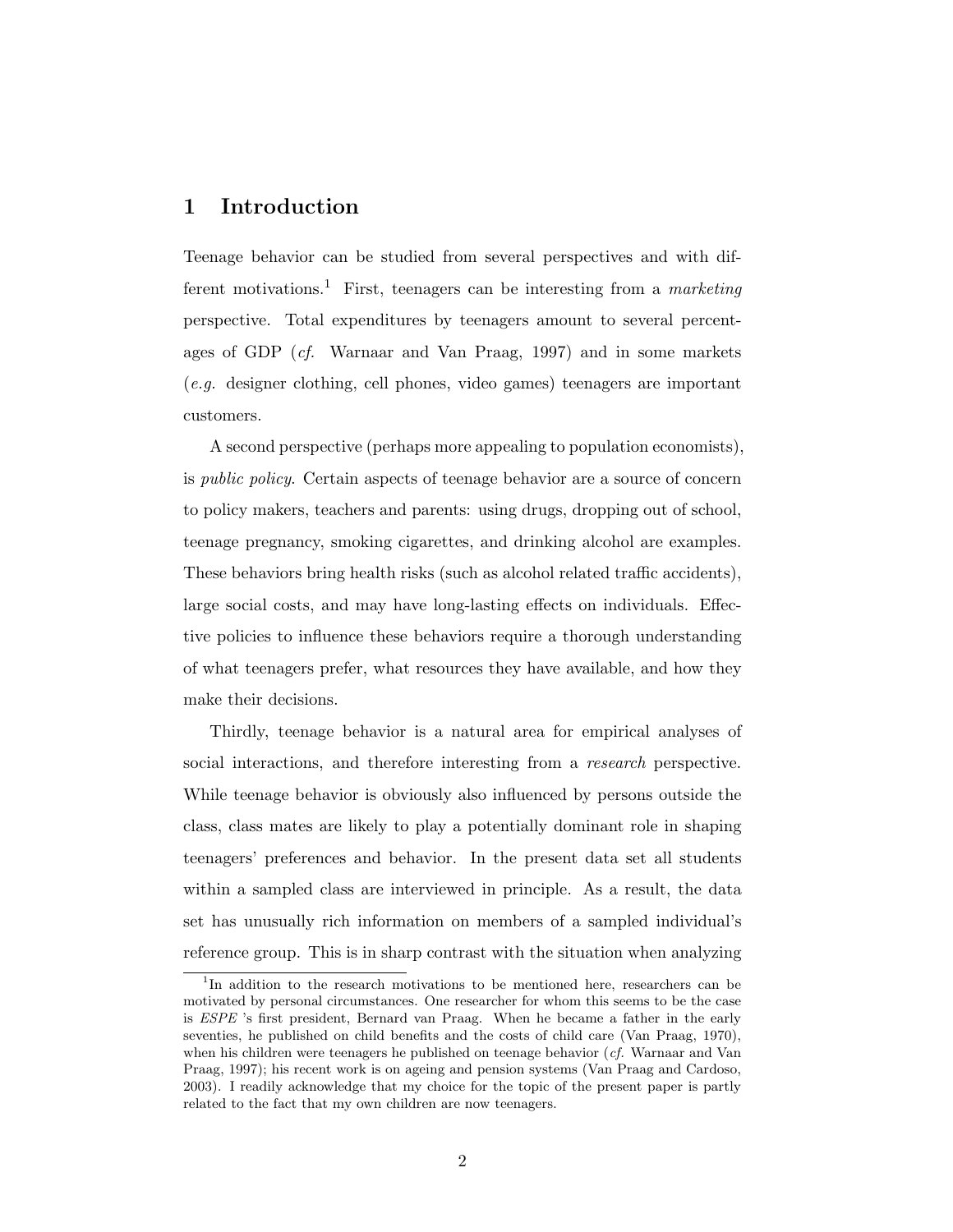household surveys, which typically lack explicit questions on the behavior of households in the households reference group.

The paper proceeds as follows. Section 2 describes the data. It contains information on teenage time use, income, expenditures, and subjective measures of well-being and self-esteem. Section 3 is an exploratory analysis of the data and estimates simple reduced form models to measure the effect of explanatory variables as well as the strength of the within-class correlation of student behavior. Section 4 reconsiders identification issues and estimates a model that explicitly allows for endogenous social interactions. Due to the cross-section nature of the data I cannot fully control for all possible biases in the measurement of endogenous social interaction effects. Although I will argue that these biases are likely to be small, the estimated effects should be interpreted as upper bounds on the true endogenous social interaction effects.

I find that for some aspects of teenage behavior (e.g. truancy, smoking, pocket money, alcohol expenditures) social interaction effects are strong, while they are moderate or unimportant for other aspects of behavior. I also estimate a version of the model that distinguishes between within-gender and between-gender interactions. Within-gender interactions are generally stronger than interactions between boys and girls, with some intriguing exceptions. Having jobs, going-out, smoking, drinking, and truancy show similar empirical patterns suggesting that the concurrence of these behaviors define a life style or identity. Sections 2, 3, and 4 fit into an applied econometrics literature that focuses on the measurement of social interactions (see Duflo and Saez (2003), Durlauf and Moffitt (2003) and Kawaguchi (2003) for some recent contributions).

In section 5, I review (aspects of) theories that may help to put empirical results into perspective. Key concepts are interdependent preferences, social norms, identity, and intergenerational interactions. This section is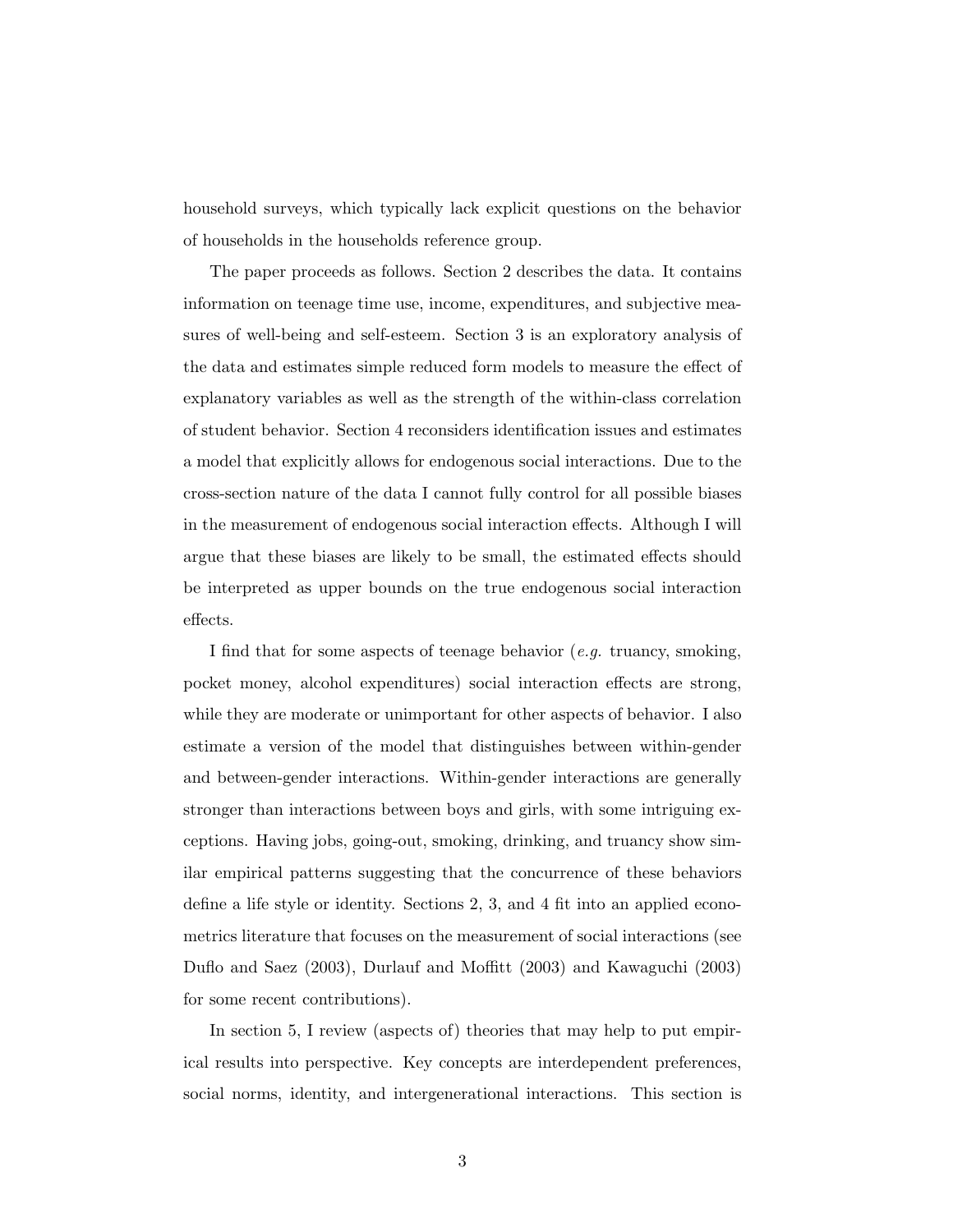related to a public economic theory literature, and also borrows from (social) psychology. A sketch of possible routes for future research in section 6 concludes the paper.

#### 2 The Dutch National School Youth Survey

The empirical analysis is based on the Dutch National School Youth Survey (NSYS). The survey was held for the first time in 1984, on an initiative of people including ESPE's first president Bernard van Praag, and has been repeated bi-annually. The survey is a joint effort of the Social and Cultural Planning Office of The Netherlands (SCP) and the Netherlands Institute for Family Finance Information (NIBUD). Each survey is based on a random sample of some 500 high school classes with approximately 10,000 students. A school that participates is compensated by means of a report summarizing the survey results for that school. The series of surveys is not a panel, although some schools have participated more than once.

In principle all students in a sampled class participate in the survey. Yet, some of them are excluded from the data, for example because a student was absent on the day when the questionnaires were filled out. The survey contains a wealth of information on economic, social, and psychological aspects of teenage life. More specifically, I will look at how teenagers spend their time, how they get money and how they spend it, and how they assess their self-esteem and well-being, mainly using the 1992 data.<sup>2</sup> There is limited information on parents (education and working hours) and on siblings.

A US data set which is comparable to the present one is the National Education and Longitudinal Study (NELS), see e.g. Gaviria and Raphael

<sup>2</sup>Variations in regional representation of schools and changes in the questions and coding make it difficult to compare sample averages across years. For example, for some time use categories, the 1990 survey had categorized responses for hours per day [0, 0-1, 0-2, ..., 9-10, >10], the 1992 and 1994 surveys had responses based on hours plus quarters per day, while the surveys as of 1996 had responses based on hours plus minutes per day. I opt for the 1992 data because this year had the most extensive questionnaire.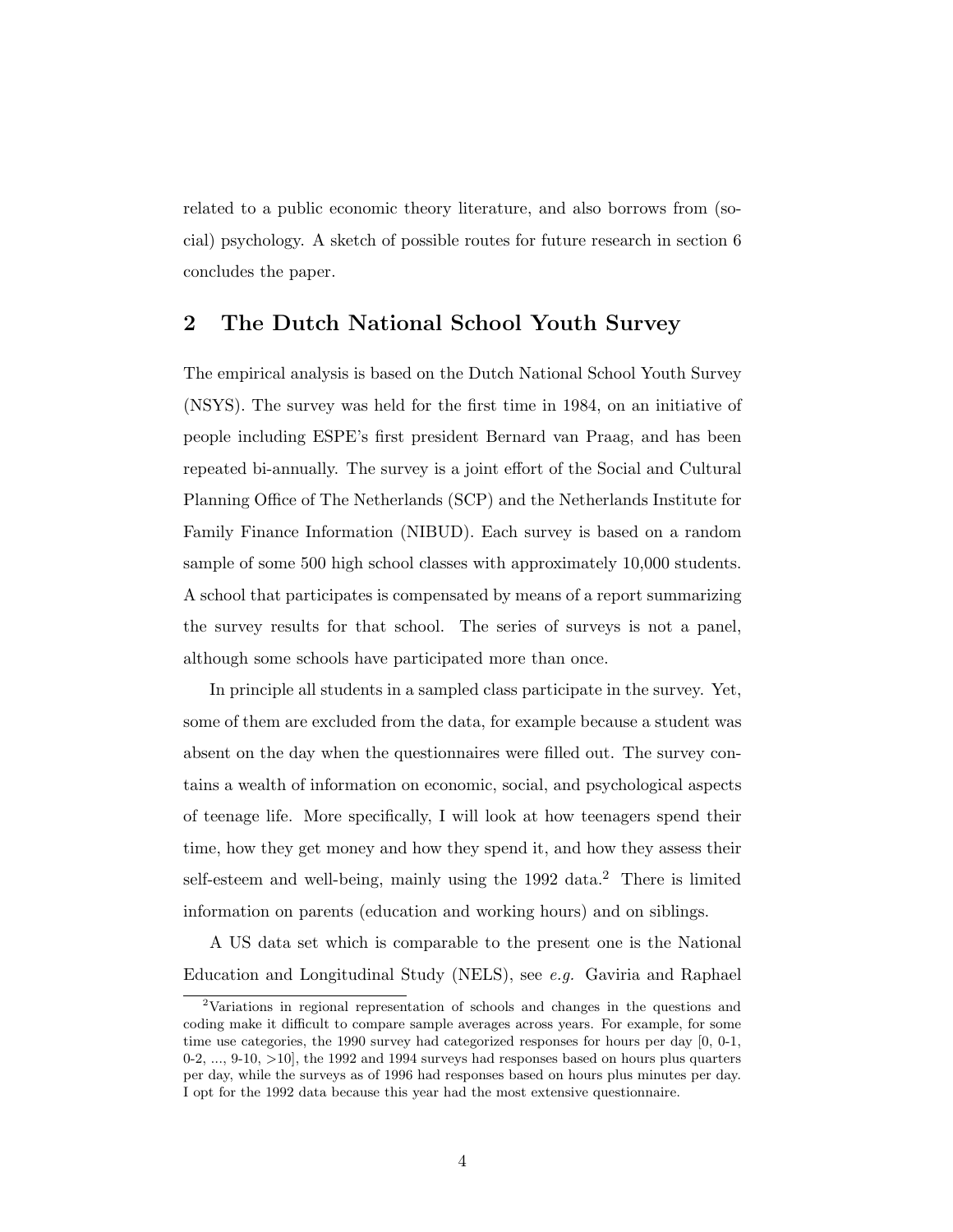(2001). Both the Dutch NSYS and the NELS focus on non-cognitive outcomes within schools. The NELS is a biannual survey, first held in 1988, and samples students within roughly 1000 schools. An important difference with the Dutch NSYS is that the NELS surveys only a relatively small group of students within each school. For example, in the 1990 sample used by Gaviria and Raphael, the mean sample size per school was 13.3 students. While the NELS contains information on school averages, these are not available per class, grade, or gender. This limits the possibilities for an analysis of interactions within schools (for example, it is impossible to allow for a school specific fixed effect) and it precludes any analysis of social interactions within classes. Two other US data sets on teenagers with peer group information are the Teenage Attitudes and Practices (TAPS) and the National Longitudinal Survey of Youths (NLSY). However, the TAPS only contains subjective information on a respondent's four best same-sex friends, whereas the NLSY only has subjective peer information based on questions of the type "What percentage of kids in your grade...?".

Table 1 presents a number of sample statistics for the 1992 data. The three by far most important time use categories for teenagers are sleep (59 hours per week, 8.4 hours per day), school (38 hours per week), and "screens" (a summary term for time spent on watching TV and video and using a computer; 21 hours per week, 3 hours per day). Other categories are very much smaller. The numbers refer to time spent during a "normal school week" (thus "jobs" excludes time spent on vacation jobs). The expenditure figures refer to the question "How much do you spend on ... from your own money" (thus, expenditures on teenage clothing directly by parents, for example, are excluded). The measure of self-esteem is based on the following six questions: 1) I sometimes think I will never be good at anything, 2) People like me have little chances to become successful in life, 3) I think others find me ugly, 4) I feel very insecure when I have to take a decision by myself, 5)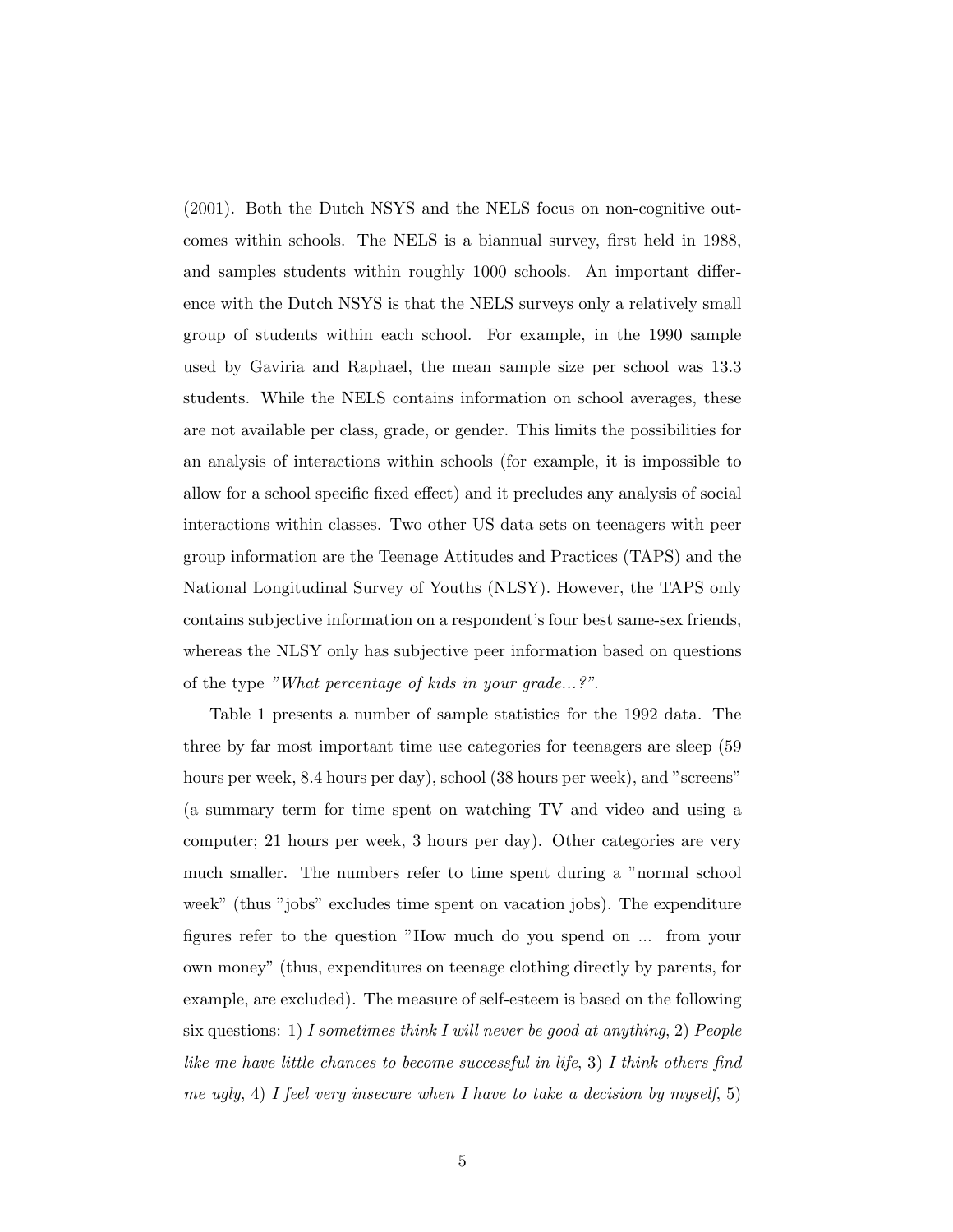Im often afraid to fail, and 6) I often feel uncertain in company with others. The measure is defined as six minus the number of affirmative answers to these questions. Thus the measure ranges from 0 (affirmative answers only) to 6 (no affirmative answers). The measure of well-being is based on the question: Considering everything, how do you feel you are doing now? The possible answers (very good, good, fair, poor, bad, very bad) have been linked to the numbers 6 to 1, respectively.

One difficulty with the data is caused by the fact that a large proportion of teenagers – about 30 percent – do not know their parents' education level. Separating these percentages for boys and girls shows a remarkable gender pattern of interactions between parents and children. With respect to father's education sons appear to be better informed than daughters (72 versus 66 percent). For mother's education I find the opposite: daughters are better informed than sons (72 versus 68 percent). These results are in line with those on gender patterns in parent-child interactions reported by Thomas (1990). Given this data feature, one option is to exclude observations with missing information on parental education levels. Another one is to include these observations and perform an analysis without parental education as explanatory variables. The empirical results reported in the sequel are based on the first option.

#### 3 Reduced form regressions

As a first step in the data analysis I have run regressions at the individual level. The list of explanatory variables is largely determined by data availability: a constant, gender, age, non-dutch, single-parent family, family size, urbanization, the student's school level, father's and mother's education, father's and mother's weekly working time, and religion. Unfortunately, there is no direct measure of family income in the data. As a consequence, coefficients on fathers and mothers education and hours of work may partly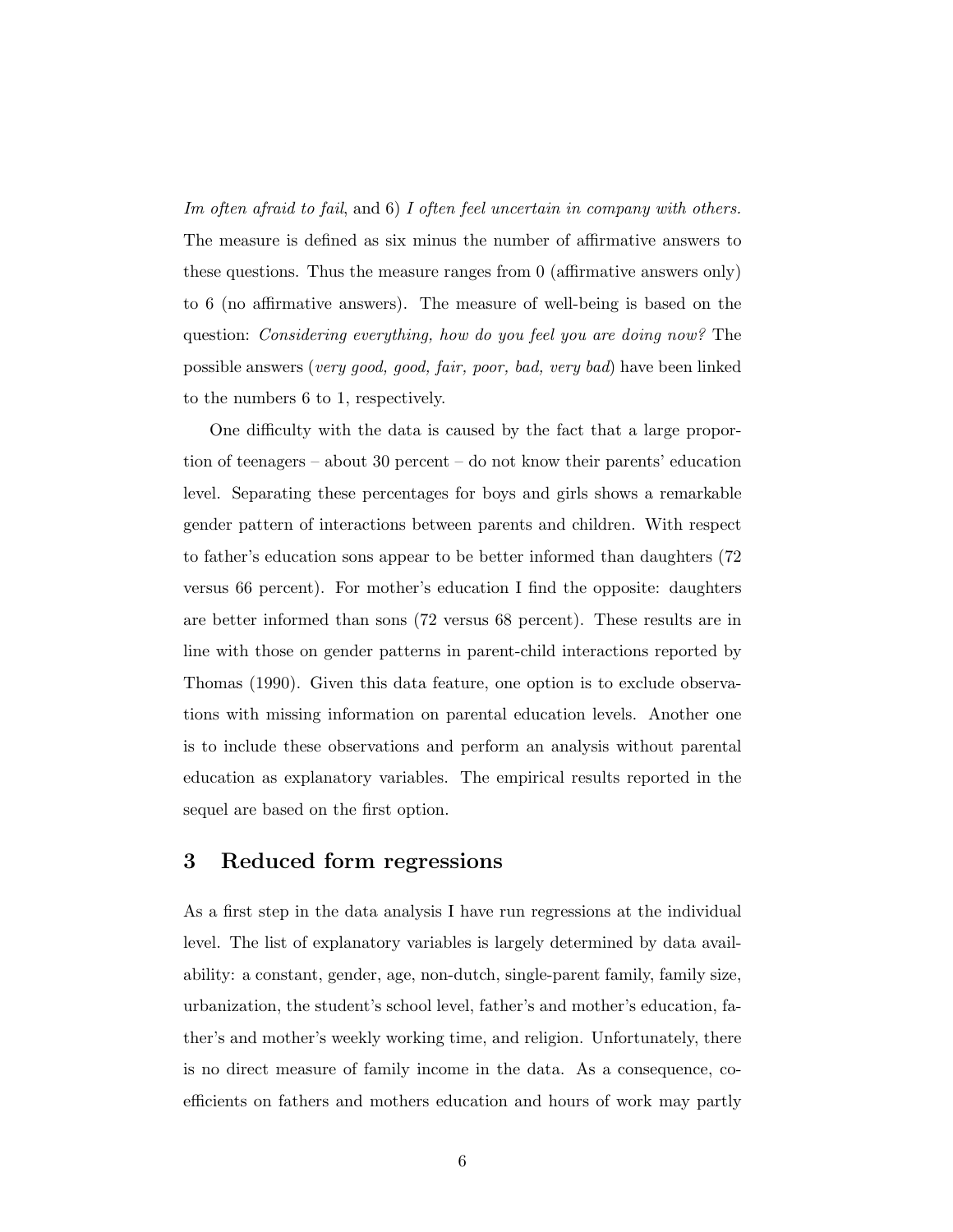reflect income effects.

The standard regression model is extended slightly by allowing the error terms of students within a class to be correlated. I use a one-factor model in which the correlation coefficient between the error terms of any pair of students within a class is a single parameter  $\rho$ ; the correlation coefficient between the error terms of two students from different classes is 0. A significant correlation coefficient indicates the presence of some kind of interdependence in the behavior of classmates. There may be unmeasured explanatory variables that affect each student within a class, for example the behavior of teachers, school policies, or similar family and cognitive backgrounds that have selected the students into the same class. There may also be a correlation if there are endogenous social effects (that have not yet been modeled explicitly).

#### 3.1 Results: explanatory variables

Before looking at the estimates of the within-class correlation coefficients in detail, I discuss the effects of the explanatory variables. I choose to do so by explanatory variable (tables 2, 3, 4, and 5).

#### Gender

Girls spend more time on school, household chores, sleep, and personal care and eating than boys. The differences, however, are not very large: at most one hour per week per category (but slightly more than one hour per week for time spent on school). What are the time use categories on which girls (necessarily) spend less time than boys? The answer is: jobs, sports, and time spent on "screens" (TV, video, and computer). The difference for the latter category is large and highly significant: boys spend two hours per week more behind screens than do girls.

Parents do not discriminate between boys and girls in terms of the amount of money they give to their children: the girl dummy is insignificant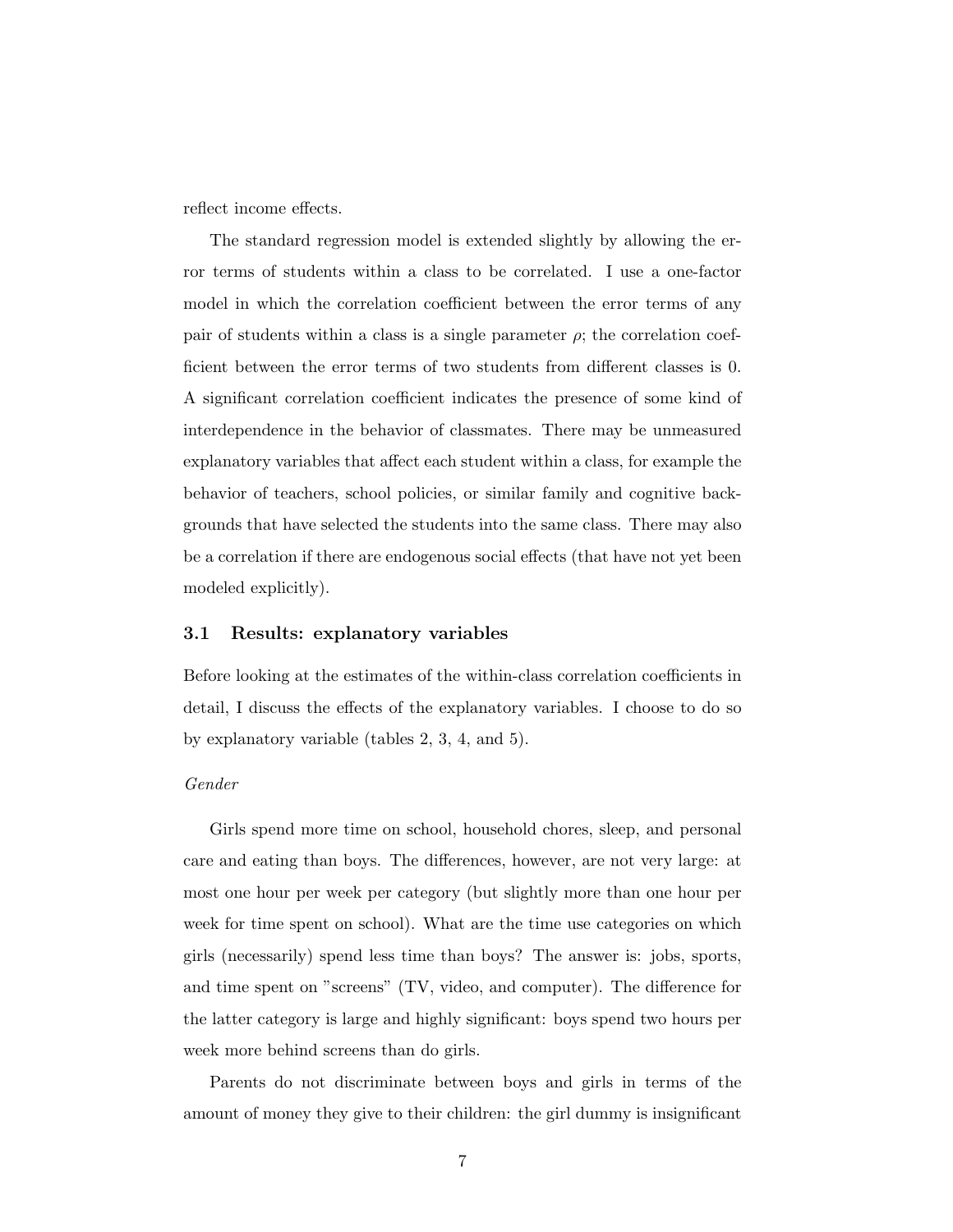in the income-from-parents regression. But it is not in the income-from-jobs regression. Girls earn about 25 percent less than boys from jobs, slightly more than the difference in time spent on jobs. Yet, girls spend 50 percent more on clothing than boys, a gender effect also found for single adults in a different study (Kooreman, 2000). Expenditures on alcohol also show a very strong gender effect, but now with the opposite sign: boys spend twice as much on alcohol than girls. Alcohol expenditures are substantially lower for non-Dutch teenagers. Girls save about 30 percent less than boys.

Gender has a large effect on self-esteem. On the 0 to 6 scale, girls have a 0.5 lower score of self-esteem, and the effect is statistically very significant. The effect of gender on well-being is not significant. (Self-esteem and wellbeing are obviously related, but well-being is a broader concept that involves more than self-esteem.)

#### Single-parent families

Teenagers in single parent households spend (much) more time on household chores (almost two hours per week more), but also on personal care and going out. This seems to go at the expense of sleep. Teenagers from a single-parent family get about 50 percent more money from the parent than teenagers in two-parent families. Perhaps this indicates that a teenager in a single parent family is required or supposed to behave more independently than peers from otherwise identical families. Alternatively, it might be a compensation for the time spent on household chores. This interpretation would imply an implicit wage rate of 6 guilders for an extra hour of household chores.<sup>3</sup> Girls spend more on clothing and cosmetics than girls in otherwise identical two-parent families. Being in a single parent family also has a significant negative effect on well-being, but there is no effect on self-esteem. Living with only a single parent also increases the teenagers probability to

<sup>&</sup>lt;sup>3</sup>1 guilder≈0.57 USD in 1992.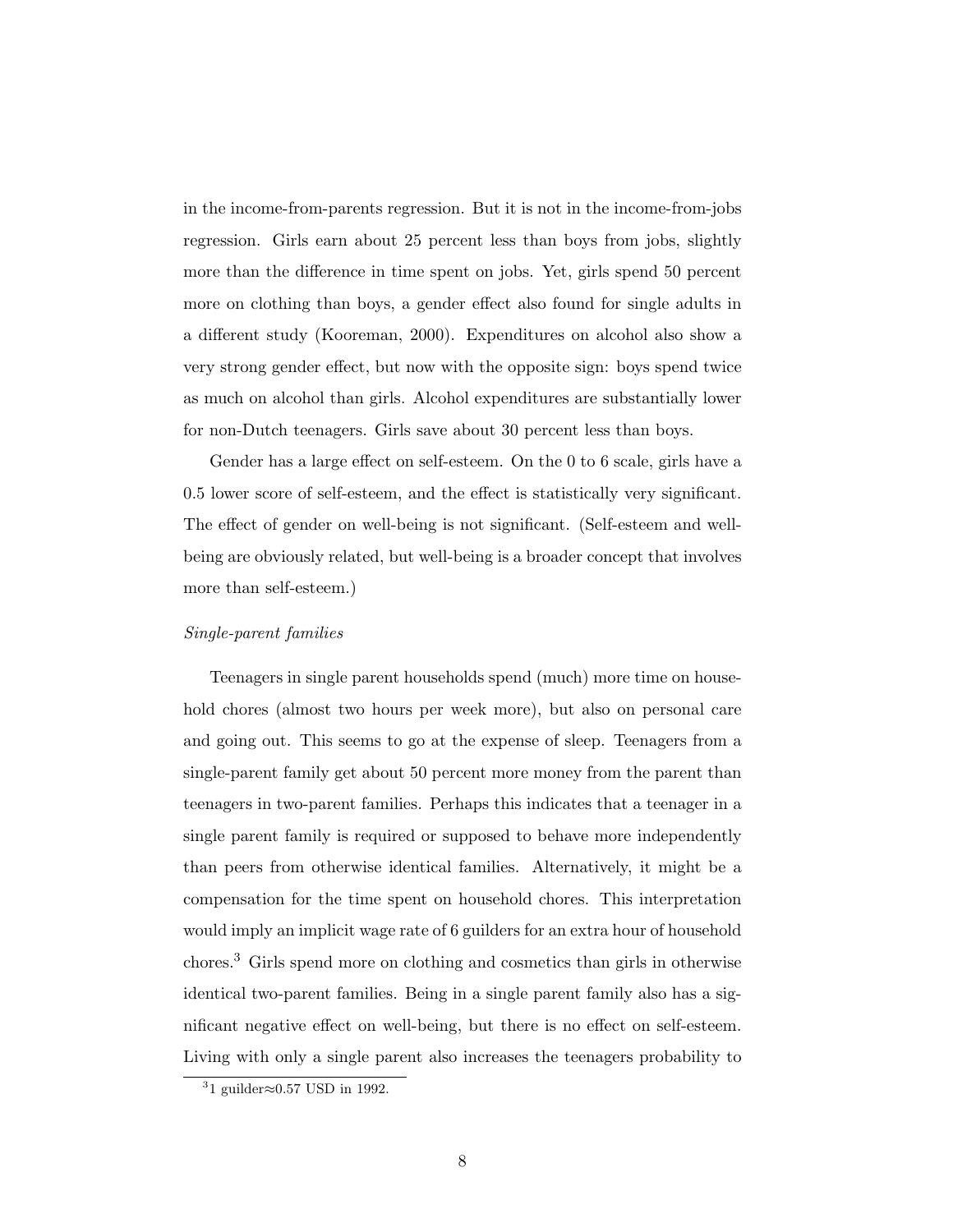own a cell phone.<sup>4</sup>

#### School level

The school level has a very large impact on time use. Compared to students in a vocational program, students in VWO (giving access to college and university) spend four hours per week more on school. They spend less time on jobs, household chores, going out, screens and sleep. School level does not have an effect on the amount of money teenagers receive from their parents, but income from jobs strongly decreases in school level (consistent with the result found for time spent on jobs). This effect on income is reflected in the expenditure pattern, in particular alcohol expenditure, savings, and moped ownership. An intriguing result is that school level has a positive effect on self-esteem, and a negative effect on well-being. Apparently, a higher school level has a benefit (self-esteem), but the price is high (time spent on school).

#### Father's and mother's hours of work and education level

Father's and mother's hours of work have a positive effect on the time the teenager spends on going out, on jobs, and on alcohol expenditures. This may represent an income effect, or it might be related to lower parental attention. For a number of other behaviors I do find a significant effect of mother's working hours and insignificant effects for father's working hours. Examples are expenditures on clothing, cosmetics, and savings, and income from parents. These differences again may point at a labeling effect: The marginal propensity to spend money on the children out of mother's income is (much) larger than the marginal propensity to spend money on the children out of father's income (cf. Kooreman, 2000). Similar asymmetric

<sup>&</sup>lt;sup>4</sup>All results reported on discrete choices (truancy, smoking, cell phone ownership, moped ownership, and asking permission for expenditures) are taken from Kooreman and Soetevent (2003).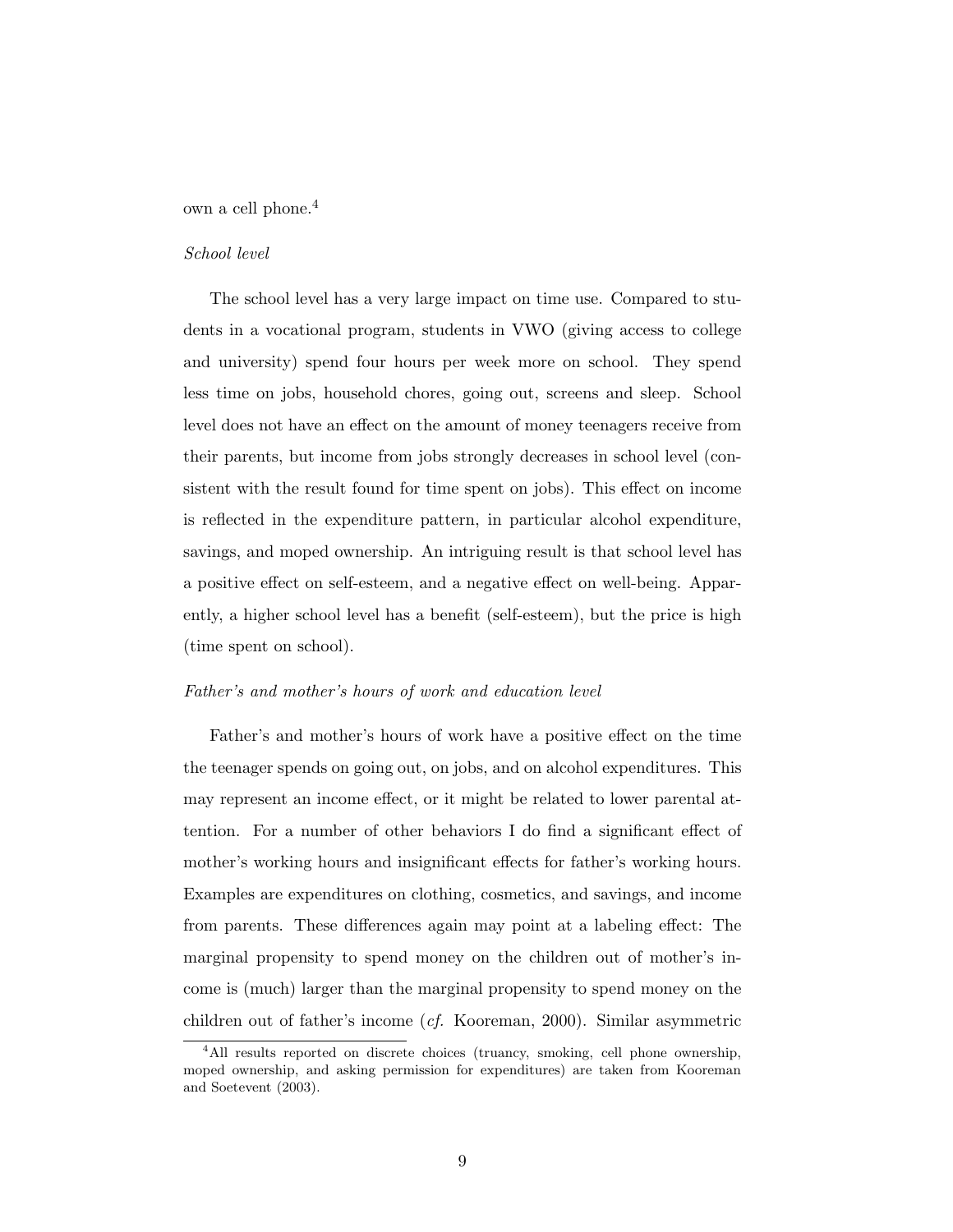effects of father's and mother's working time are found for truancy, smoking, cell phone ownership, and time spent on household chores. Note that the insignificance of the effect of father's working time may be related to its smaller variance in the data set.

Variables that have a strong positive effect on self-esteem are the students school level and the fathers education level. The effect of the mothers education level on self-esteem is not significant, and interaction coefficients (not reported) indicate that the effects of parental education level are the same for boys and girls.

#### Family size

Students from large families spend more time on jobs and household chores, and less on screens and sports. Children from a smaller family have higher self-esteem.

#### Urbanization

Urbanization (ranging from 1 (large city) to 5 (rural area)) has a significant effect on time spent on TV, video, and computer: a teenager in a large city spends almost two hours per week more on screens than a teenager in a rural area. Teenagers in large cities spend more on clothing and shoes than those in rural area.

#### Religion

Religion does not have much of an effect on time use. An exception is the negative significant effect of being protestant on time spent on screens and the positive effect on reading.

#### Age

Both income sources strongly increase with age, especially income from jobs. There is a significant decrease in well-being when the teenager grows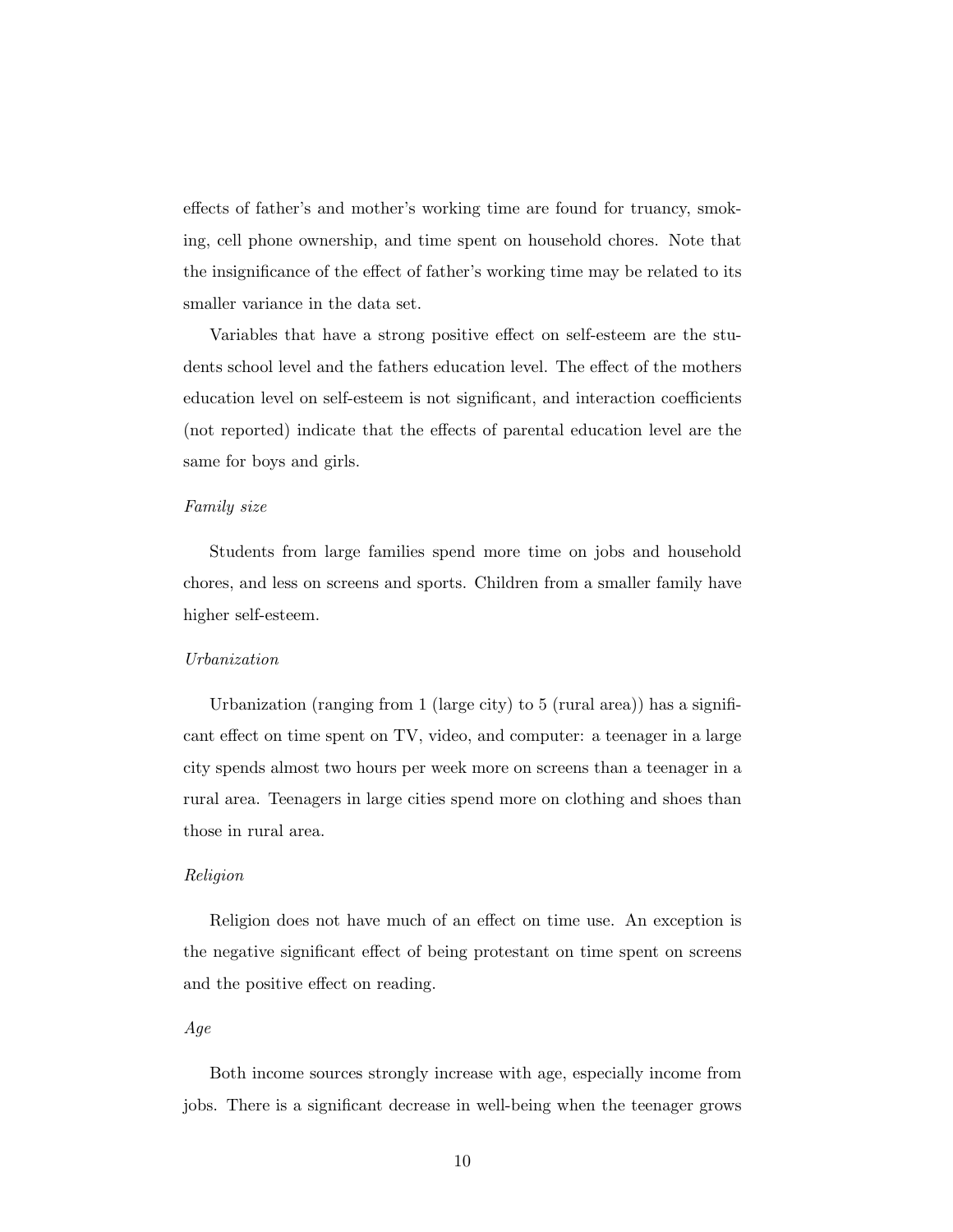older, but self-esteem – on the other hand – does not depend on age.

#### 3.2 Results: within-class correlations

We now turn to the estimated within-class correlation coefficients for the various time use categories. The largest correlation coefficient – the one for time spent on school – is 0.12, which means that 12 percent of the unexplained variance in the regressions can be attributed to factors common to all students within the class. Of course, it is plausible to find a positive correlation for an activity closely related to school. Other categories where I do find significant within-class correlations are jobs, going out, "screens", and sports. The significant positive correlation for sleep might be due to the time adding-up constraint. A more interesting question is whether there is also a correlation for activities unrelated or remotely related to school. A correlation in that case could be an indication for selection effects into classes related to a similarity in socioeconomic backgrounds of families. However, for time use categories far away from school I find the correlations to be essentially zero. Examples are household chores, personal care, music, and reading.

For both income sources there is a significant within-class correlation coefficient, but the coefficient for income from parents is twice as large as the coefficient for income from jobs (0.059 versus 0.029).

Looking at the within-class correlation for expenditures, the largest correlation is found for alcohol expenditures, 0.056, and the one-but-largest for clothing expenditures, 0.019. Both these correlation coefficients are significant. The correlation coefficient for savings is insignificant.

The intra-class correlation coefficient is positive and significant for selfesteem and insignificant for well-being. These results suggest that selfesteem is primarily tied to the school and the class, whereas well-being is also related to the family and the home environment.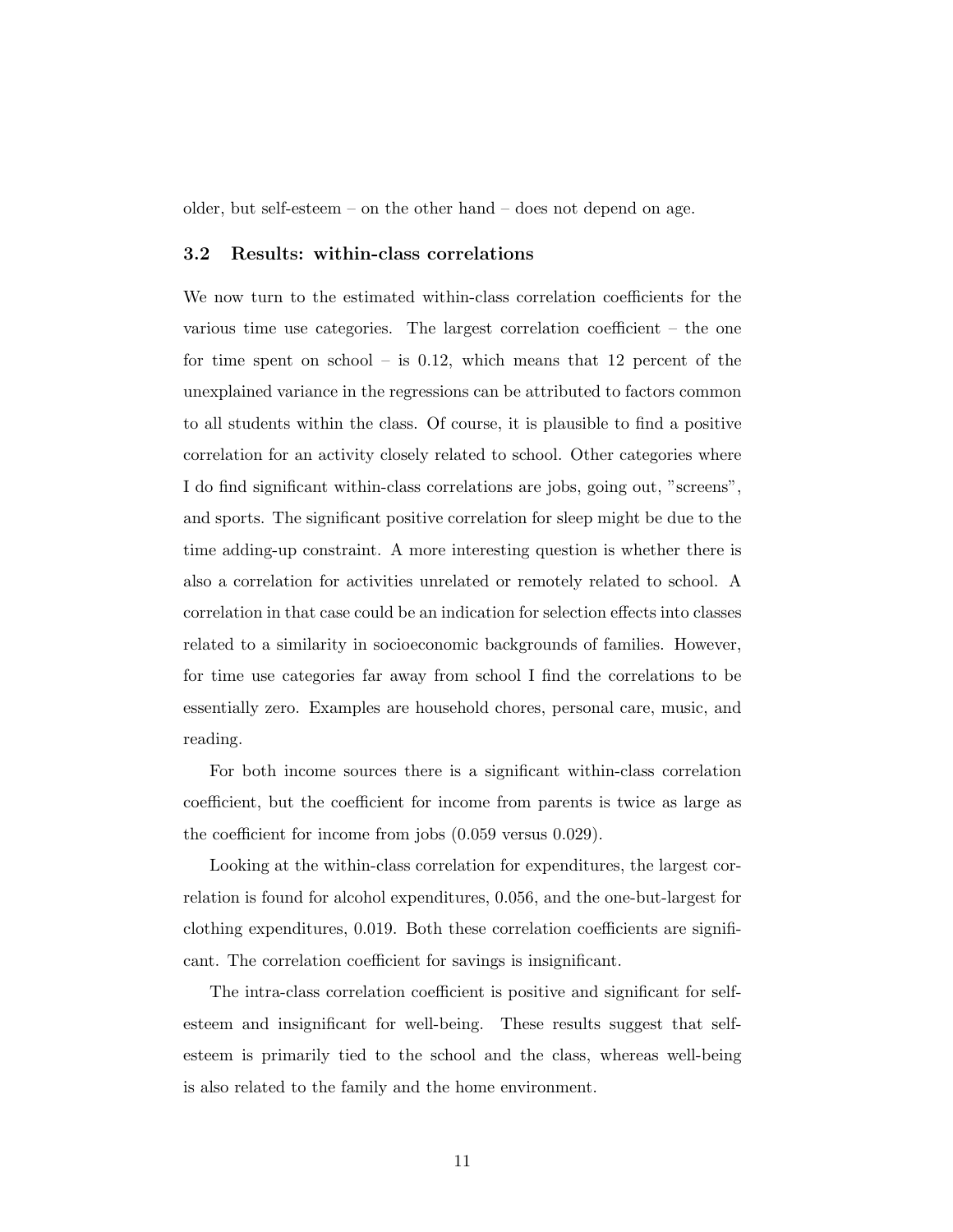#### 4 Endogenous social interactions

In order to get a better picture of the possible mechanisms behind these correlations, I estimate a model which explicitly allows for endogenous social interactions. Section 4.1 presents the model and reconsiders some identification issues, followed by the presentation of the empirical results in section 4.2. Section 4.3 extends earlier work by making a distinction between interactions within and across genders.

#### 4.1 Some identification issues reconsidered

Let  $x_{ik}$  be a row vector of observable exogenous variables for individual i in class  $k, i = 1, ..., N_k$ , where  $N_k$  is the number of students in class  $k; \beta$  and  $\delta$  are vectors of corresponding coefficients to be estimated. Let  $\epsilon_{ik}$  be an error term representing all unobserved explanatory variables;  $\epsilon_{ik}$  is assumed to be independent of all exogenous variables.

Consider the model

(1) 
$$
y_{ik} = x_{ik}\beta + \gamma \bar{y}_{-ik} + \bar{x}_{-ik}\delta + \epsilon_{ik}
$$

where

$$
\bar{y}_{-ik} = \frac{1}{N_k - 1} \sum_{\substack{j=1 \ j \neq i}}^{N_k} y_{jk} \qquad \qquad \bar{x}_{-ik} = \frac{1}{N_k - 1} \sum_{\substack{j=1 \ j \neq i}}^{N_k} x_{jk}
$$

A positive  $\gamma$  reflects an inclination to conform to the behavior of others, a negative  $\gamma$  an inclination to deviate from the behavior of others.

It turns out convenient to rewrite (1) in matrix notation as

$$
y_k = X_k \beta + \Gamma y_k + \tilde{X_k} \delta + \epsilon_k
$$

with

$$
\Gamma = \left[ \begin{array}{cccc} 0 & \frac{\gamma}{N_k - 1} & \cdots & \frac{\gamma}{N_k - 1} \\ \frac{\gamma}{N_k - 1} & 0 & \cdots & \frac{\gamma}{N_k - 1} \\ \vdots & \vdots & \ddots & \vdots \\ \frac{\gamma}{N_k - 1} & \frac{\gamma}{N_k - 1} & \cdots & 0 \end{array} \right].
$$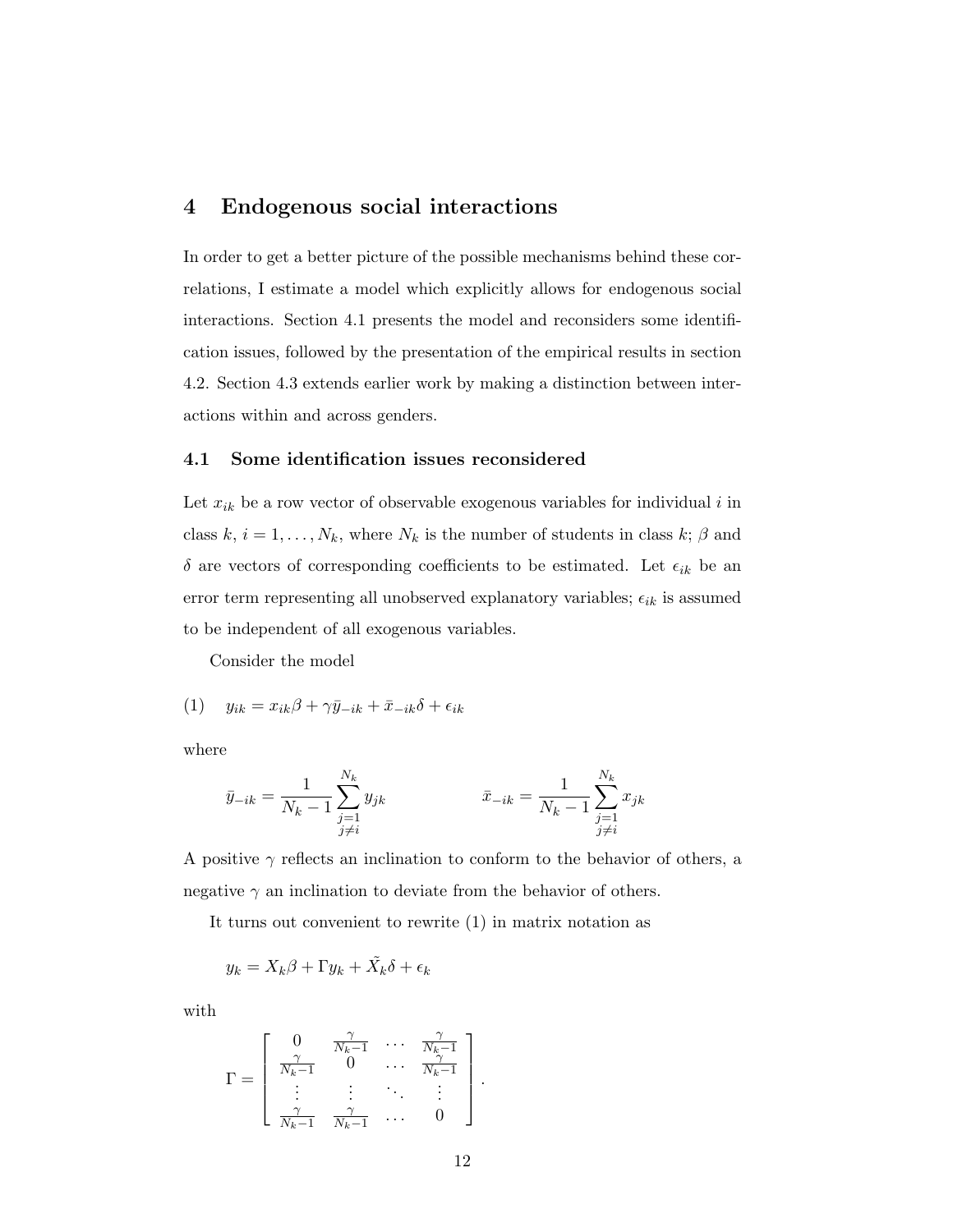Let  $A \equiv (I - \Gamma)^{-1}$ . The reduced form of (1),

$$
(2) \t y_k = AX_k\beta + A\tilde{X}_k\delta + A\epsilon_k,
$$

will be the basis for estimation. The vector  $\epsilon_k$  is assumed to follow a multivariate normal distribution with covariance matrix

$$
\Omega = \left[ \begin{array}{cccc} 1 & \rho & \dots & \rho \\ \rho & 1 & \dots & \rho \\ \vdots & \vdots & \ddots & \vdots \\ \rho & \rho & \dots & 1 \end{array} \right].
$$

In addition, I assume  $cov(\epsilon_k, \epsilon_\ell) = 0, \ldots, k \neq \ell$ , i.e. error terms of two students who are from different classes are assumed to be 0 (as in the previous section). The estimation algorithm explicitly evaluates the reduced form (social equilibrium) and estimates the structural parameters using maximum likelihood.

A number of papers, notably those by Manski (1993 and 2000) describe potential caveats in the identification of social interactions. Given the nature of the present data I will not be able to fully account for all of these problems. In order to provide a proper perspective for the interpretation of the empirical results to be presented, I will discuss identification problems in relation to the present data set:  $i$ ) the definition of the reference group,  $ii)$  non-random selection into reference groups,  $iii)$  simultaneity of mutual endogenous interaction effects, and  $iv$ ) the discrete nature of some of the endogenous variables.

#### The definition of the reference group

One of the methodological problems in analyses of social interactions is how to define a reference (social) group: the group of individuals who affect the behavior of a given individual. A number of authors have defined the reference group of an individual as the group of all persons in the population within the same age group and with the same education level, and used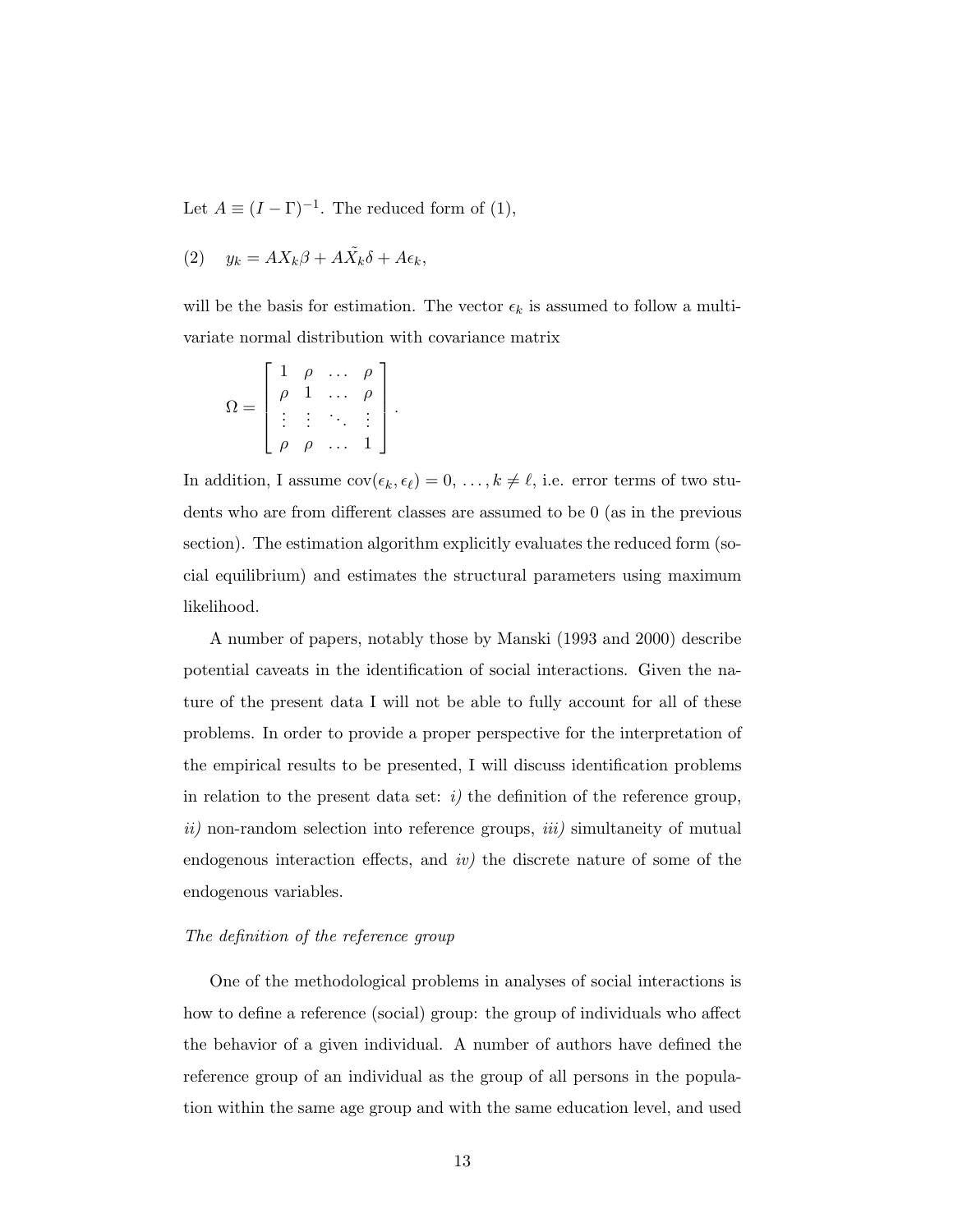the sample analogues as an approximation; see e.g. Kapteyn et. al  $(1997)$ and Aronsson et al. (1999). This is a crude definition, largely motivated by data limitations. A more attractive alternative is to use subjective information on an individual's reference group, as in Woittiez and Kapteyn (1998). However, the information on the reference group of a sampled individual is often limited as these reference group members are not themselves included in the sample. The data in the current analysis can be viewed as a reference group based sample as all students within a sampled class are interviewed in principle. While teenage behavior is obviously also influenced by persons outside the class, class mates play a potentially dominant role in shaping teenagers' preferences and behavior. On a weekday, the average student spends about six hours in his or her school class. The total time spent on school related activities (including homework and commuting) is about eight hours per weekday, more than fifty percent of the daily waking time. Teenagers within the same school or class therefore form social groups that are more clearly defined and delineated than in many other situations in which social interactions are likely to play a role.

#### Non-random selection into reference groups

With respect to the selection issue, it is useful to make a distinction between selectors and actors. An actor is the one whose behavior is being analyzed. A selector is the one who decides to which reference group the actor belongs. In the studies by Arcidiacono and Nicholson (2002) (on the choice of specialty within a medical school) and Duflo and Saez (2002, 2003) (on participation in a retirement plan by university staff), for example, selectors and actors are identical. In the present analysis actors and selectors are not: Selection into classes and schools is to a large extent determined by parents and school authorities. More importantly, selection into classes is usually based on cognitive abilities whereas the present analysis focuses on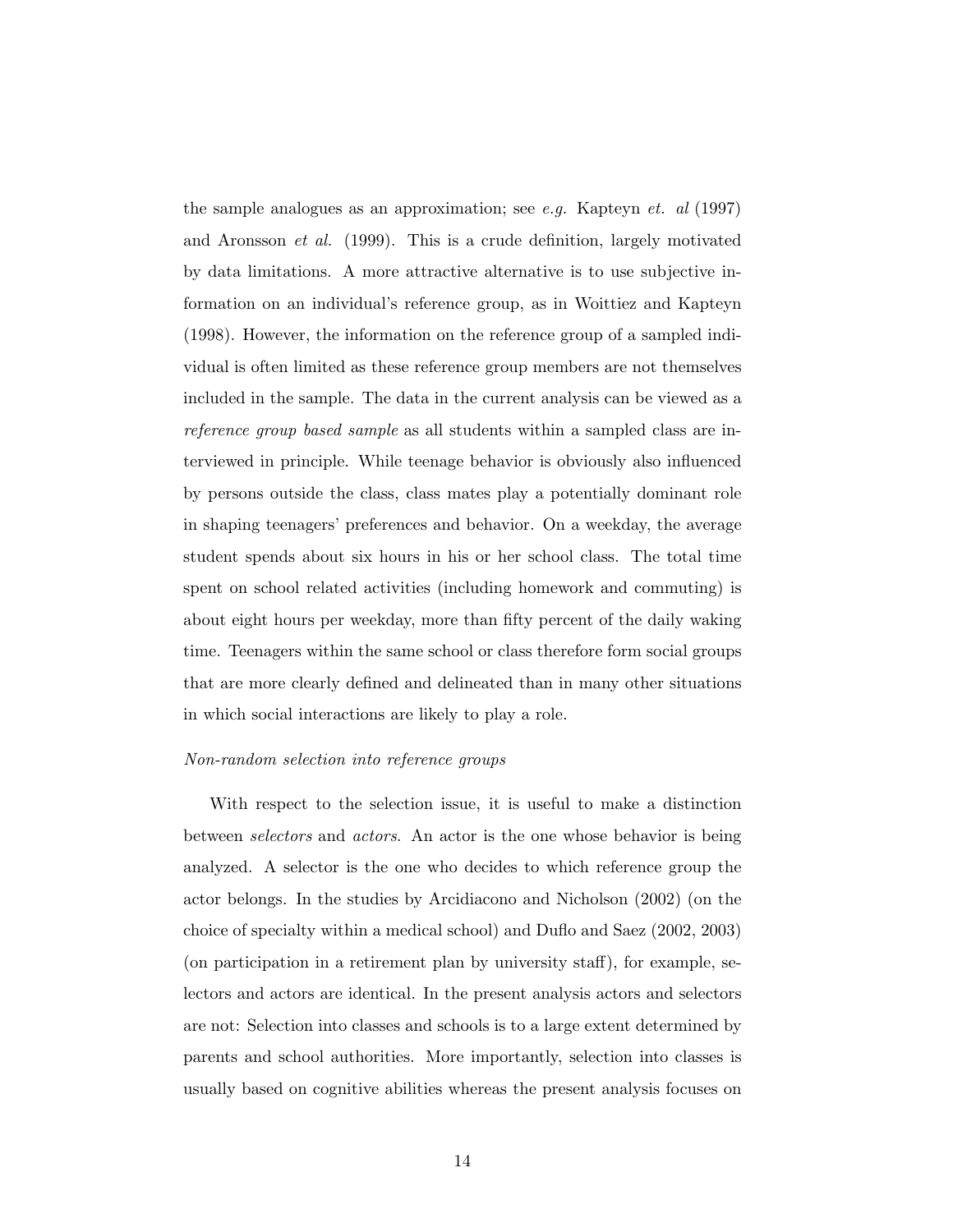non-cognitive behaviors. In fact, I will find that for some behaviors withinclass correlation is absent, suggesting that the selection issue is less poignant here than in other studies on social interactions.

#### Simultaneity of mutual endogenous social interaction effects

Equation (1) can be interpreted as a reaction function. Due to its linearity there is a unique (Nash) equilibrium (provided that  $I - \Gamma$  is nonsingular). The identification problem is now is whether one can uniquely solve the structural parameters  $\beta$ ,  $\gamma$ , and  $\delta$  from the reduced form parameters. It is well-known that this is generally impossible without imposing a priori restrictions on the parameters. Without such restrictions, one can identify whether social interactions are present, but it is impossible to distinguish between endogenous social interactions and social interactions of other types.

In practical applications there often are credible parameter restrictions. For example, it is difficult to see why the income of the parents of student j would have a direct effect on the pocket money student i receives from her parents. If we would find, in a reduced form analysis, that there is a significant effect of the income of the parents of student j on the amount of pocket money student i receives from her parents, then the only plausible explanation seems to be that this is an indirect effect that runs via the pocket money of student j. Note also that for identification it is sufficient that there is only a single exogenous variable of student j that does not have a direct effect on the dependent variable of student i.

Gaviria and Raphael (2001) argue that students are less exposed to the family background of their school peers than they are exposed to the family background of peers residing in the same neighborhood. They conjecture that in an analysis of interactions through schools contextual effects (measured by the parameter  $\delta$  in equation (1)) are less important than in an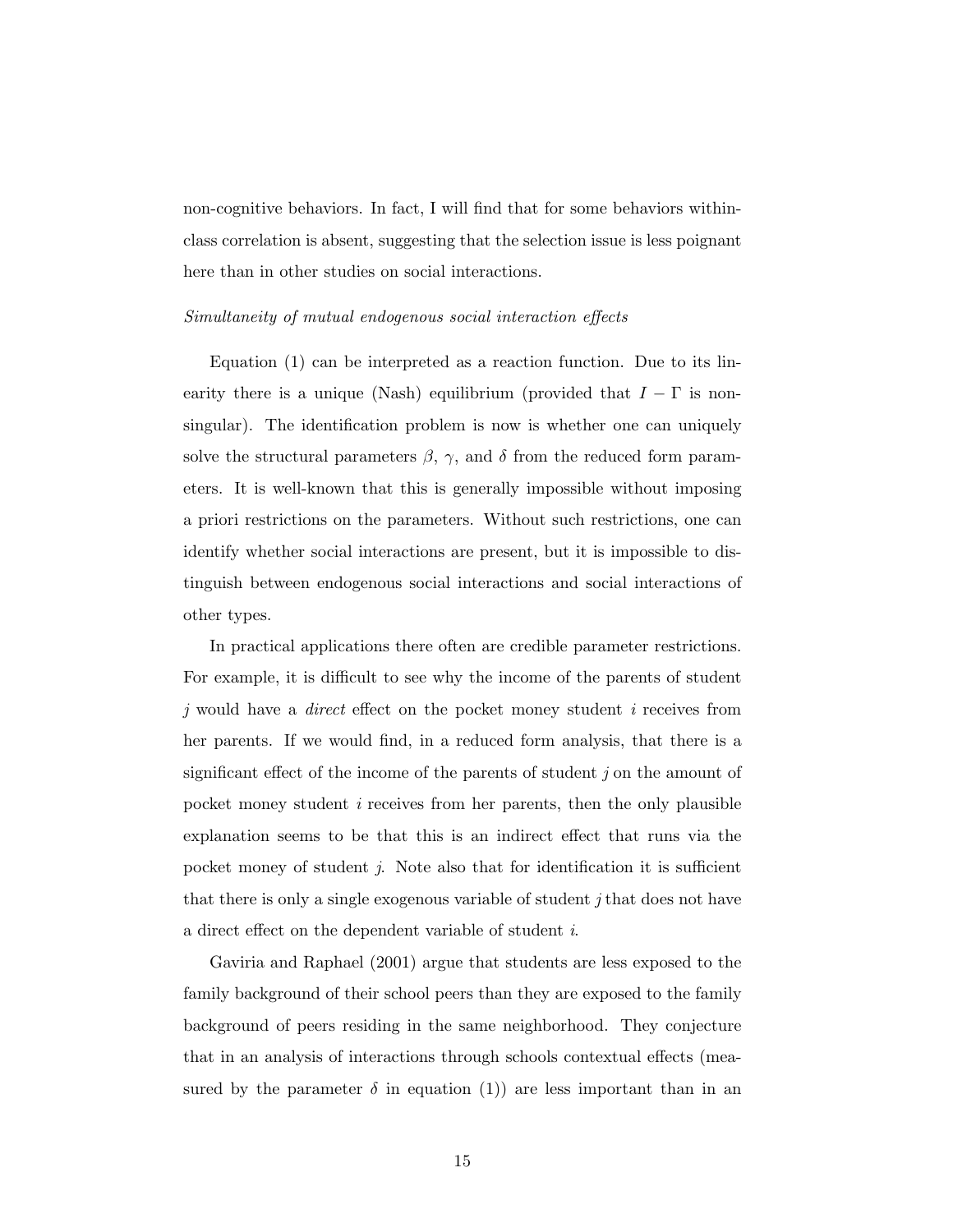analysis of interactions through neighborhoods. In their empirical analysis they assume that contextual effects are absent ( $\delta = 0$ ). Kawaguchi (2003) invokes subjective information about the perception of peer behaviors to achieve full identification.<sup>5</sup> He finds that the absence of contexutual effects  $(\delta = 0)$  cannot be rejected. The empirical results presented below are based on the assumption that there are no contextual effects. The estimates on the endogenous social interaction effects should therefore be interpreted as upper bounds on the true effects.<sup>6</sup>

#### Discrete nature of endogenous variables

Several of the endogenous variables I consider are discrete (or mixed discrete-continuous), e.g. cell phone ownership, smoking, and drinking alcohol. In these cases there may exist multiple (Nash) equilibria. The estimation procedure used in those cases is described in Kooreman and Soetevent (2003).

#### 4.2 Results

Regarding time use strong endogenous interactions are found for time spent on school and for jobs (table 6). Both coefficients are close to 0.25, implying a multiplier of 1.33 *(i.e.* if some exogenous force initially increases the time each student spends on school by  $x$  percent, then the increase in time spent on school in equilibrium will be  $1.33$  times x on average, due to social interactions; similarly for jobs). The endogenous interaction effects are also significant for time spent on "screens", sports, and going-out. The coefficients are about 0.15, implying a multiplier of 1.18. The two largest of all

<sup>&</sup>lt;sup>5</sup>Identification is based on the assumption that perceived behavior is not determined by actual behavior.

<sup>&</sup>lt;sup>6</sup>In view of the average number of students within a class, one could in principle estimate the model separately for each class, and hence make all the parameters classdependent. This makes the issue of identification different from the case considered by Moffitt (2001); in his case the assumed availability of only two observations per group precludes the estimation of group specific parameters.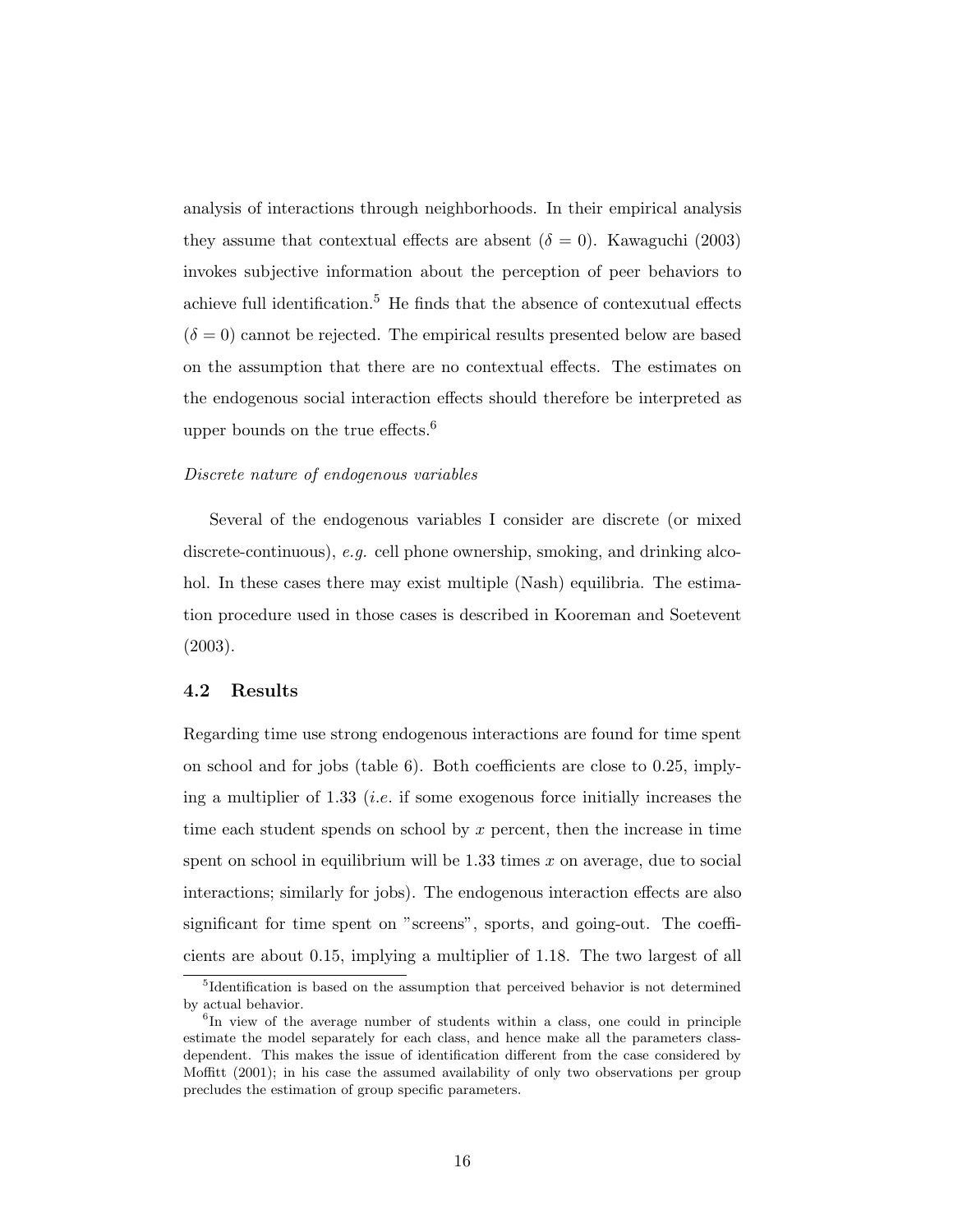estimated endogenous interaction coefficients are those for income from parents  $(0.341, t$ -value 5.8) and alcohol expenditures  $(0.309, t$ -value 7.0). The implied multipliers are 1.52 and 1.45, respectively. Significant but smaller effects are also found for income from jobs and for expenditures on clothing. For savings the endogenous interaction coefficient is not significant.

The only negative estimated endogenous interaction coefficient is found for self-esteem, suggesting that self-esteem of a student goes at the expense of the self-esteem of others in the class. The coefficient is not significant, however. For well-being the coefficient is 0.171 ( $t$ -value 2.7), implying a multiplier of 1.21.

#### 4.3 Within-gender versus cross-gender interactions

In the most general specification, interactions within a class are represented by an arbitrary  $N_k \times N_k$  interaction matrix  $\Gamma$ , where element  $(i, j)$  measures the effect of student j on student i (diagonal elements are 0). The results presented above were based on the assumption that all non-diagonal elements were equal and dependent on only a single parameter,  $\gamma$ . Obviously, there are possibilities for relaxing this symmetry assumption. A first one that comes to mind is a refinement based on the boy-girl distinction. Then the elements of the interaction matrix could be specified as:

(3) 
$$
\gamma_{ij} = \begin{cases} \gamma_{BB}/(N_k - 1) & \text{if both } i \text{ and } j \text{ are boys} \\ \gamma_{BG}/(N_k - 1) & \text{if } i \text{ is a boy and } j \text{ is a girl} \\ \gamma_{GB}/(N_k - 1) & \text{if } i \text{ is a girl and } j \text{ is a boy} \\ \gamma_{GG}/(N_k - 1) & \text{if both } i \text{ and } j \text{ are girls} \end{cases}
$$

Thus, this specification distinguishes between within-gender and cross-gender interactions:  $\gamma_{BB}$  measures how a boy is affected by other boys, and  $\gamma_{BG}$ measures how a boy is affected by girls;  $\gamma_{GB}$  measures how a girl is affected by boys, and  $\gamma_{GG}$  measures how a girl is affected by other girls.

Table 8 presents the estimation results for this specification of the interaction matrix. Within-gender interactions for boys are particularly strong for time spent on jobs, for income from jobs as well as for income from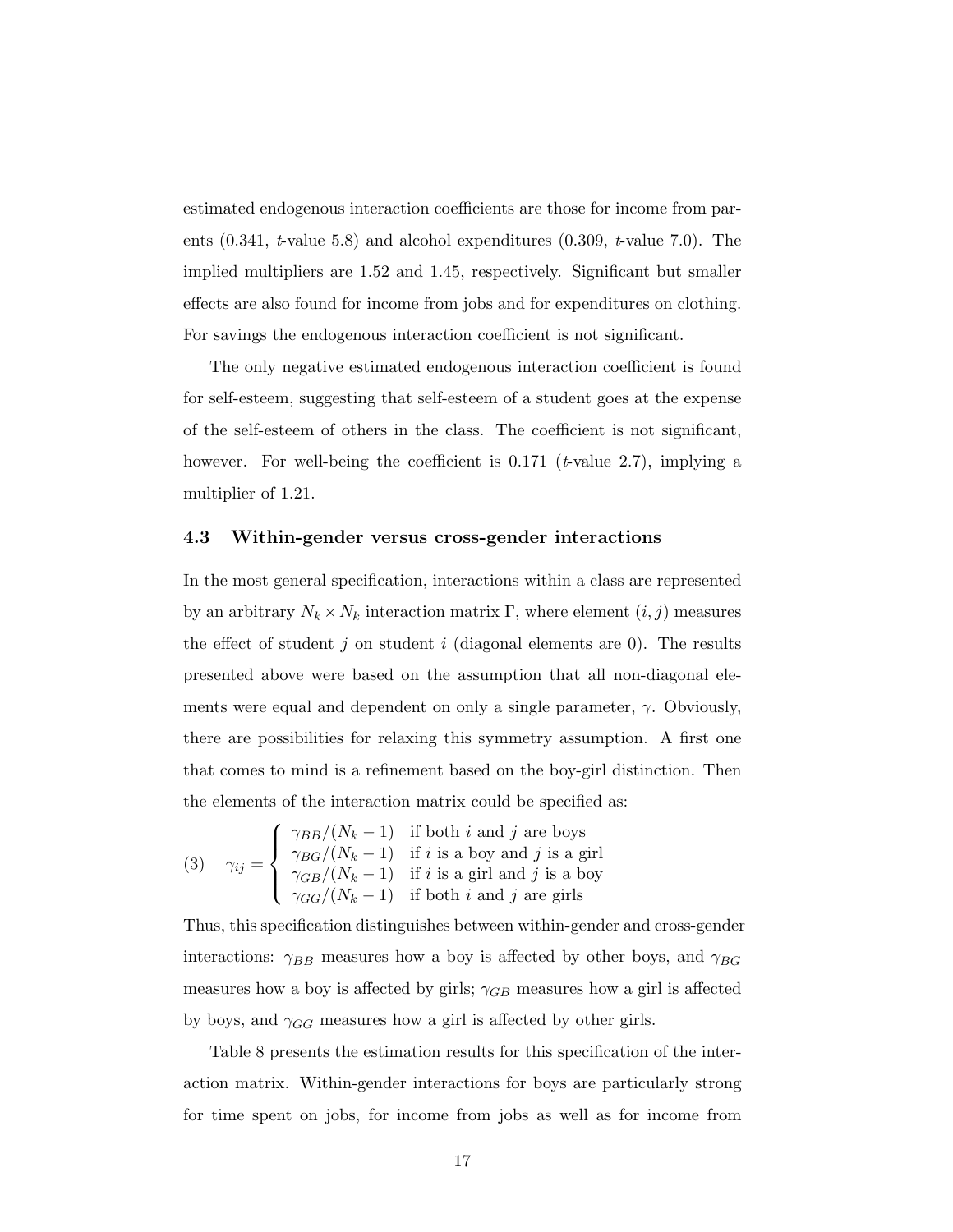parents, and for alcohol expenditures. For girls I find strong within-gender interactions for time spent on jobs, and for alcohol expenditures. Most of the cross-gender interactions are asymmetric: the effect of girls on boys is generally larger than the effect of boys on girls.

A particularly remarkable pattern appears for alcohol expenditures: The cross-gender interactions are larger in magnitude than the within-gender interactions and the cross-gender interactions have different signs. Alcohol expenditures by boys are extremely responsive to alcohol expenditures by girls with a coefficient larger than 1. However, the more boys spend on alcohol, the lower the alcohol expenditures by girls. One story that would be consistent with this pattern is that boys pay for girls' drinks (note that the boys have more money available). In the model without social interactions I found a highly significant negative coefficient on the girl dummy variable, implying that girls spend about half as much on alcohol as do boys. This is a result that has been reported in the literature numerous times; see e.g. Gaviria and Raphael (2001) and Dee and Evans (2003). In the present model, allowing for differences between within-gender and cross-gender interactions, the negative coefficient on the girl dummy (not reported) disappears (in fact it turns positive). This implies that in terms of the individual inclination to spend money on alcohol, there is no difference between boys and girls. (In fact, girls would spend slightly more than boys if each of them would make his/her decision in isolation.) It is the gender pattern of social interactions that causes boys to spend twice as much on alcohol as do as girls, in the social equilibrium.

The last column in table 8 reports p-values for testing  $\gamma_{BB} = \gamma_{BG} =$  $\gamma_{GB} = \gamma_{GG}$ . At the 1 percent significance level, the hypothesis is rejected for time spent on jobs, income from jobs, and alcohol expenditures; at the 10 percent level it is also rejected for time spent on going out. Kooreman and Soetevent (2003) find similar results for smoking and truancy. For the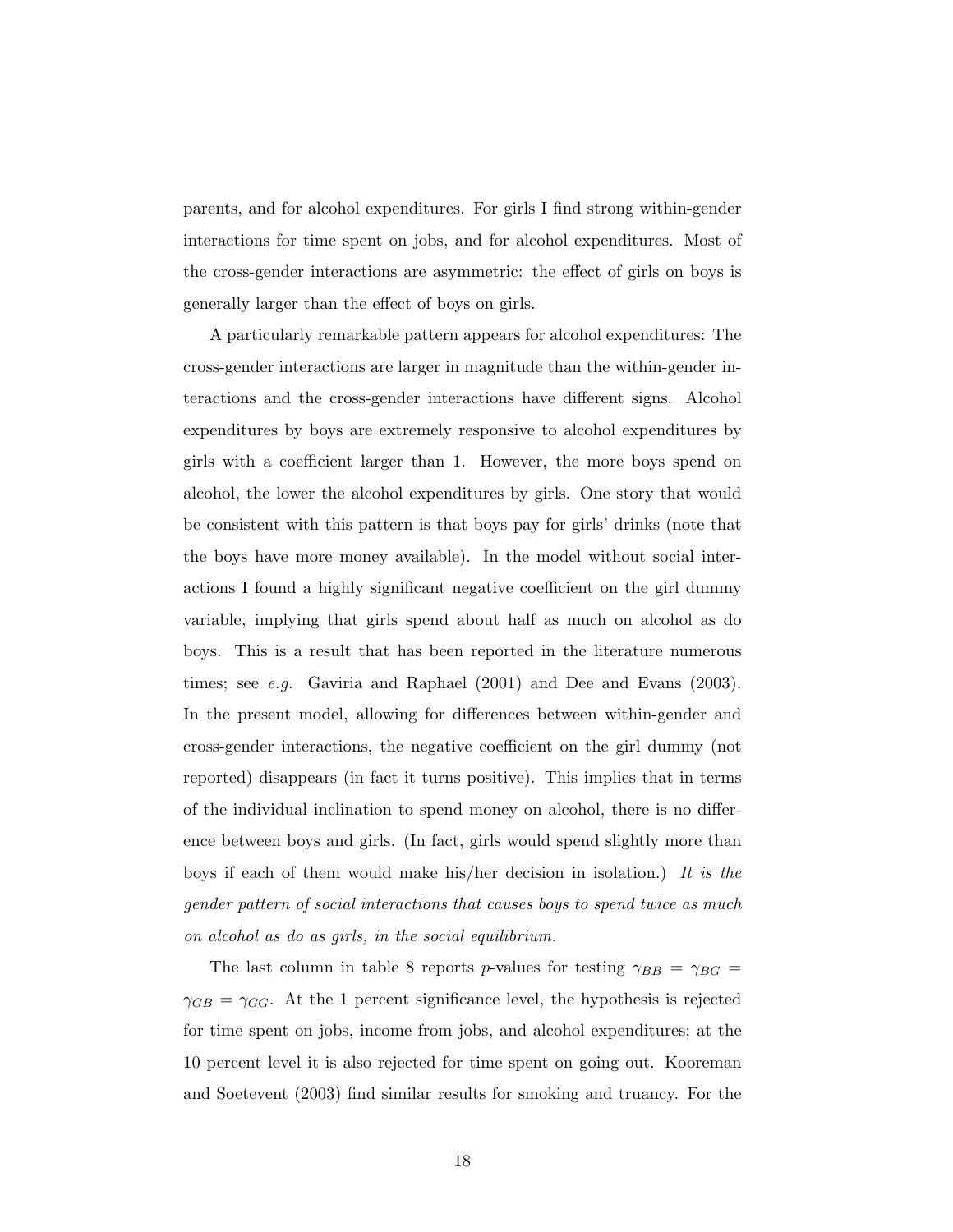other types of behavior the hypothesis cannot be rejected. Thus jobs, income from jobs, going-out, smoking, drinking, and truancy show a coherent pattern of relatively strong and non-trivial social interactions within and between genders. This pattern also suggest that effective policy aimed at discouraging smoking, for example, should not merely focus on smoking but more generally on a life style of which smoking is only one aspect.

Recall that the results – while consistent with endogenous social interactions – do not formally establish their presence. However, many of the empirical results seem difficult to explain through another mechanism than endogenous social interaction, in particular the asymmetry in the boy-girls interactions.

Obviously, one could in principle refine the specification of the interaction matrix beyond the boy-girl distinction, for example on the basis of ethnicity, or by allowing the effects of younger and of older class mates to be different. The interactions could in principle be completely idiosyncratic. Some students – say leaders – might act completely independently of others. In the matrix  $\Gamma$  the row of such a student would merely contain zeros. The individual characteristics related to such independent behavior may be unobservable. This suggests a specification that allows for random variation in the parameters of the interaction matrix. Such refinements are left for future research.

Table 9 reviews some of the results from Kooreman and Soetevent (2003) for the discrete choice analogue of the model. The strongest endogenous social interactions are found for truancy, somewhat more moderate effects for smoking, cell phone ownership, and moped ownership, and weak effects for asking parent's permission for purchases. Thus endogenous social interactions are strong for behaviors closely related to school (truancy), moderate for behavior partly related to school (smoking, cell phone and moped ownership), and weak for behavior far away from school. Again, within-gender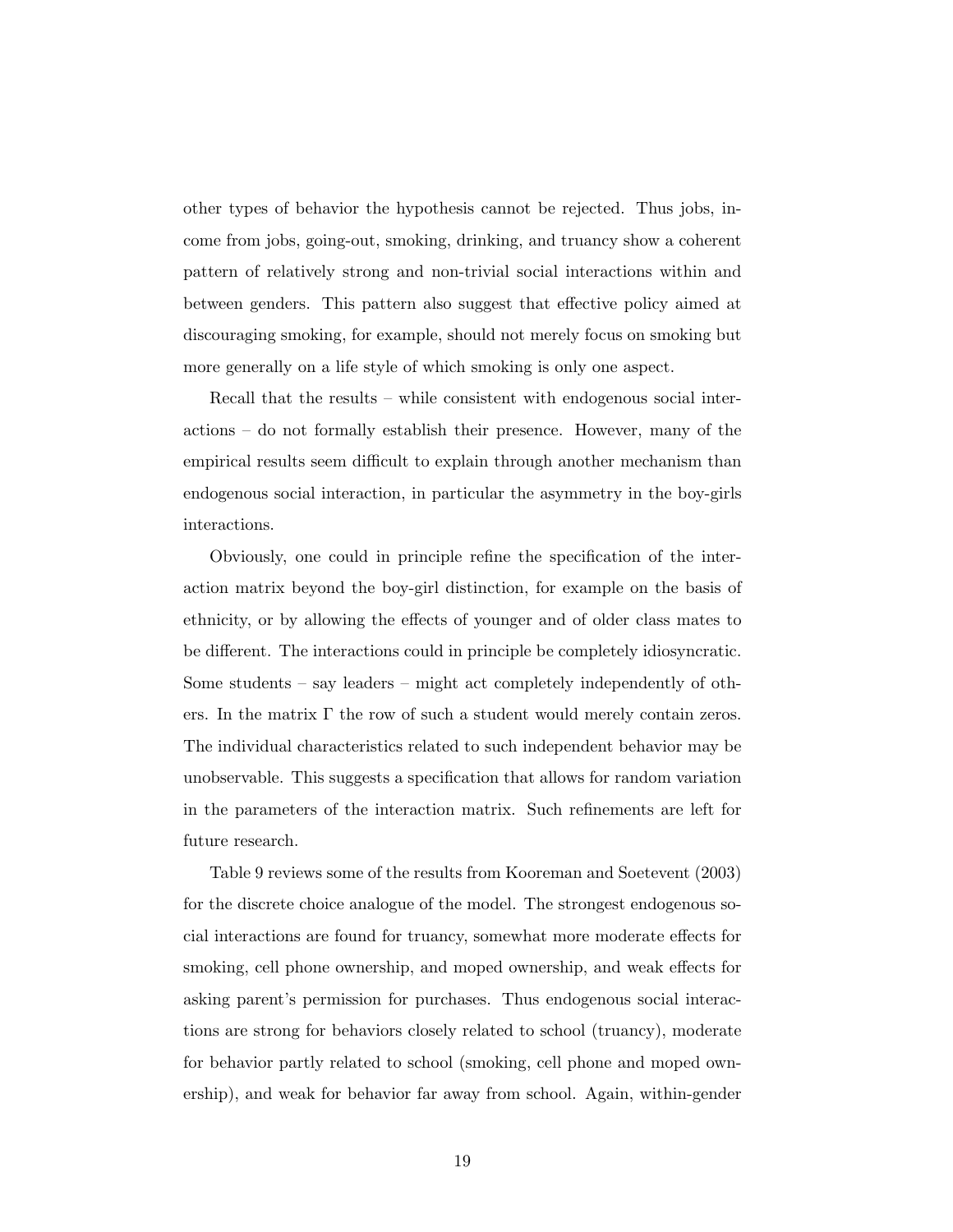interactions are stronger than interactions between genders. An exception here is moped ownership: for a boy the probability of moped ownership is strongly affected by moped ownership of other boys and of girls. Moped ownership of girls, on the other hand, is not affected by endogenous social interactions. Note that for cell phone ownership intra-girl interactions are stronger than intra-boy interactions.

#### 5 Theories related to teenage behavior

Which theories – or elements of theories – can help us to explain the empirical patterns as the ones shown here? The standard economic theory of investment in human capital is most closely related to "time spent on school" and "truancy". In the investment model students make a trade-off between higher effort now and higher expected future wages, or more current leisure and lower future wages. In a simple version of this model a student will spend more time on school the higher the future wages. The fact that students with higher school level (higher ability) spend more time on school and are less frequent truants is consistent with this prediction. Many of the other findings, however, cannot be explained easily along similar lines.

This section first looks at four categories of explanations for endogenous social interactions (or peer effects):  $i$ ) interdependent resources,  $ii$ ) interdependent preferences, *iii*) the theory of identity, and *iv*) endogenous social norm theory. This list is incomplete, and an eclectic selection from the literature. I am not aware of any behavioral theories that motivate the existence of exogenous social interactions.

#### 5.1 Interdependent resources

A simple explanation for endogenous social interactions is the existence of a common resource constraint. In that case the share a student gets from pie of given size depends negatively on the shares obtained by other students due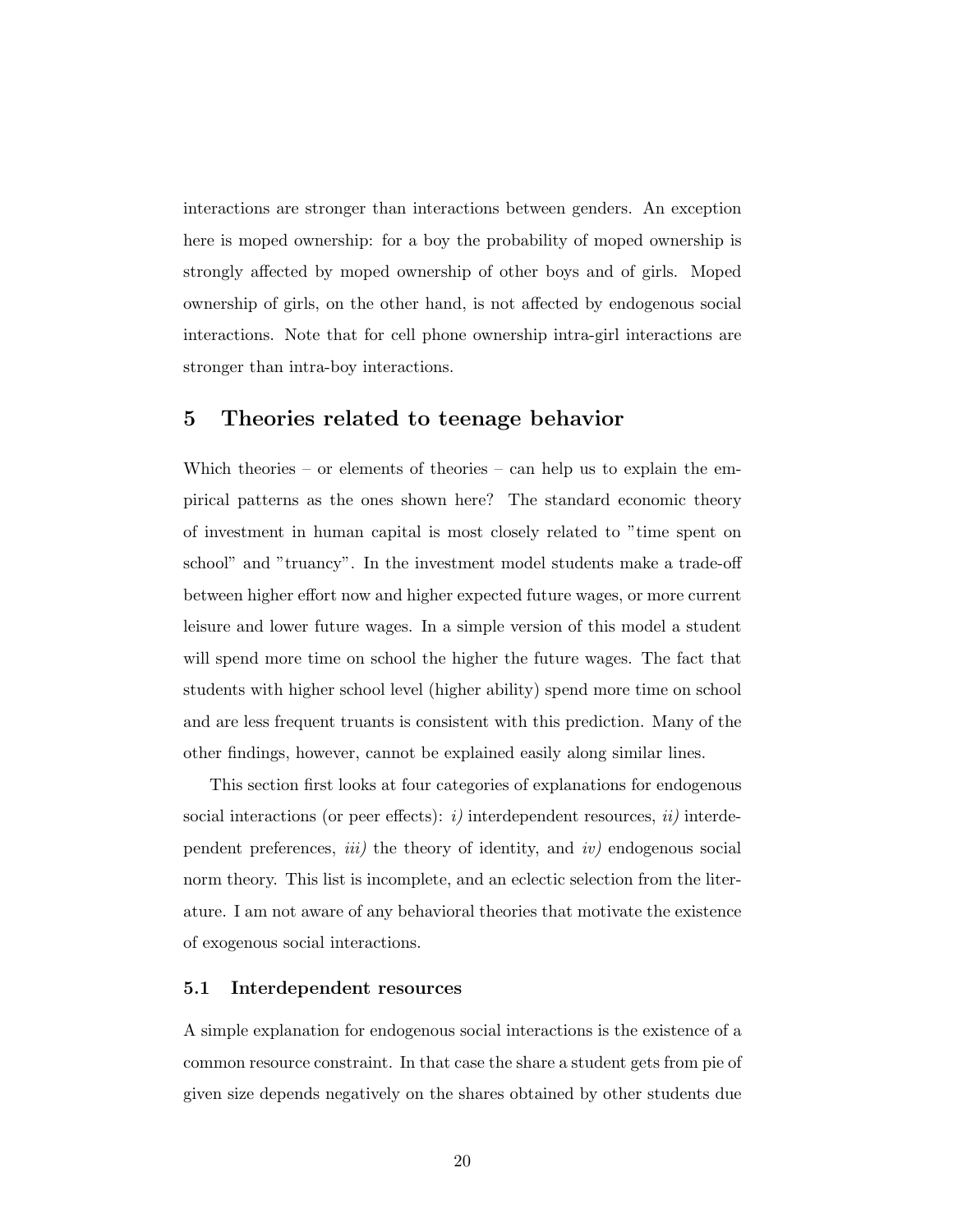to the adding-up constraint. In the behaviors considered in the previous sections, there is no such common resource constraint, except - perhaps – in the case of self-esteem. If self-esteem is purely a matter of ranking individuals within a school class, the total "amount" of self-esteem is given, and a negative endogenous social interaction effect will result. Note that the coefficient for self-esteem was negative but insignificant.

#### 5.2 Interdependent preferences

A straightforward way to incorporate social interactions in models of consumption and time allocation is by making the parameters of the utility function dependent on the choices of other individuals. An early example in which this idea is formalized is Pollak (1976).

Consider the following stripped-down version with only two consumers and two goods. Consumer 1 has income  $I_1$ ; he spends  $y_1$  on the first good and the remainder of his income,  $I_1 - y_1$ , on the second good. Consumer 2 has income  $I_2$ ; she spends  $y_2$  on the first good and the rest of her income,  $I_2 - y_2$ , on the second good. Let us specify the utility functions as

(4) 
$$
\begin{cases} U_1 = \alpha \ln(y_1 - \gamma y_2) + (1 - \alpha) \ln(I_1 - y_1) \\ U_2 = \alpha \ln(y_2 - \gamma y_1) + (1 - \alpha) \ln(I_2 - y_2) \end{cases}
$$

with  $0 < \alpha < 1$  and  $\gamma$  not too large. Thus, the utility of consumer 1 depends not only on his own consumption of both goods, it also depends on how much the other person consumes of the first good. If the parameter  $\gamma$  is positive, there is a negative consumption externality. Maximization of (4a) by consumer 1 yields the optimal  $y_1$  as a function of  $y_2$ :

(5)  $y_1 = \alpha I_1 + (1 - \alpha)\gamma y_2$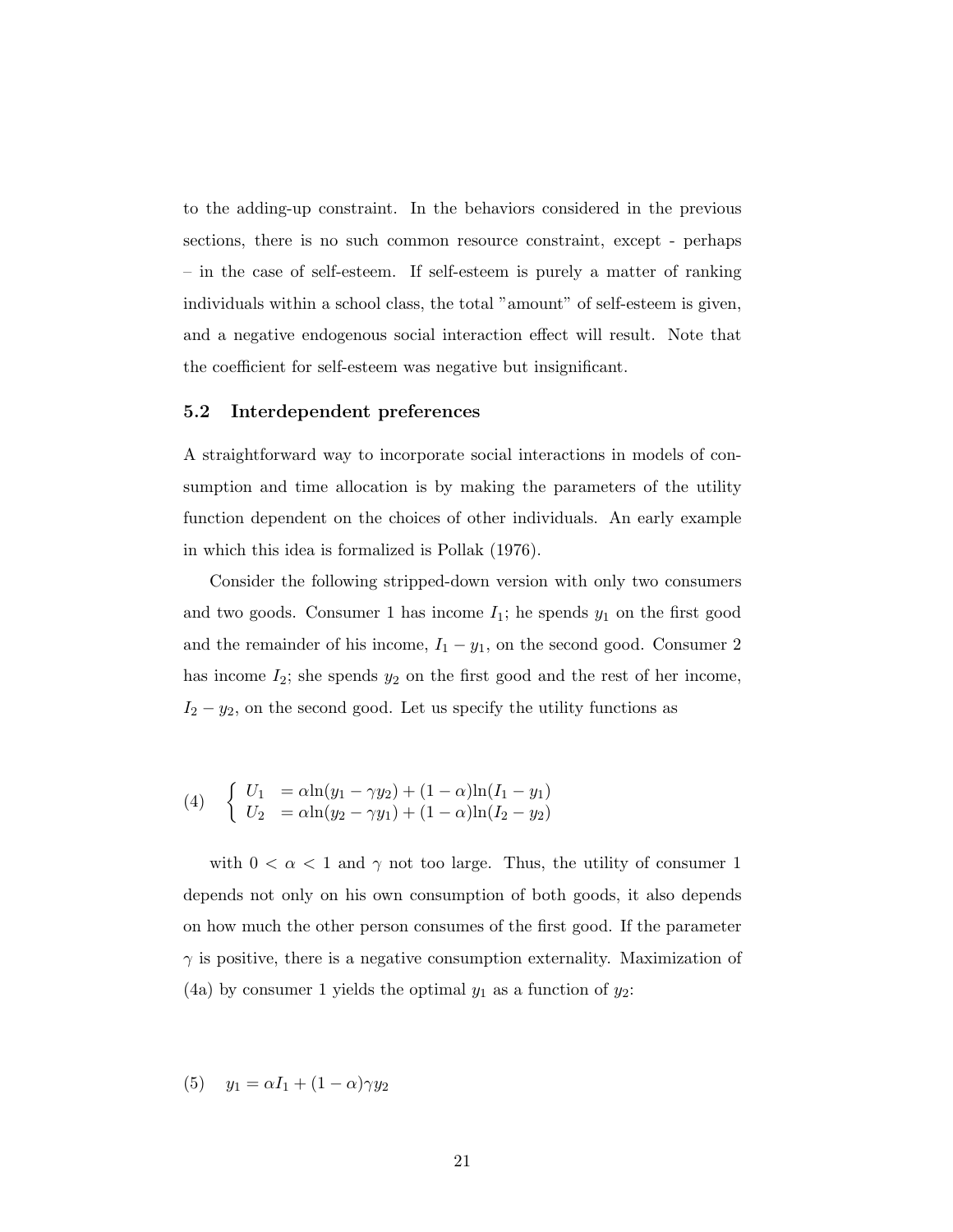Similarly, I have for consumer 2

$$
(6) \quad y_2 = \alpha I_2 + (1 - \alpha)\gamma y_1
$$

The Nash equilibrium corresponding to these reaction functions is

(7) 
$$
y_1^{\text{Nash}} = \frac{\alpha I_1 + (1 - \alpha)\gamma I_2}{1 - (1 - \alpha)^2 \delta^2}
$$
  $y_2^{\text{Nash}} = \frac{\alpha I_2 + (1 - \alpha)\gamma I_1}{1 - (1 - \alpha)^2 \delta^2}$ 

Without interdependent preferences ( $\gamma = 0$ ), both consumers spend a fraction  $\alpha$  of their income on the first good. Thus, with negative consumption externalities  $(\gamma > 0)$ , they spend more on the conspicuous (first) good, and less on the non-conspicuous (second) good, compared to the case where interdependent preferences are absent.

This simple model reveals another important assumption usually made implicitly in the empirical literature on social interactions, namely the assumption that observed behavior is a Nash equilibrium. Consider the case where preferences are still given by (4) with  $\gamma > 0$ , but now the consumers coordinate their decisions and jointly decide that each of them spends a fraction  $\alpha$  of income on the first good. It can be shown that in that case both consumers are better off than in the Nash equilibrium. Now suppose that a sample of consumer pairs would be available to estimate (7). If within each pair consumers cooperatively choose this Pareto improvement over the Nash equilibrium, the regression coefficient on the income of the other person would be insignificant. The example shows that it would be wrong to conclude that preferences are not interdependent.

The model also implies that if consumers actually behave Nash, then Pareto improvements can be induced by taxing the conspicuous (first) good and subsidizing the non-conspicuous (second) good. In the model there is no difference between physical negative externalities such as cigarette smoke or noise on the one hand, and negative externalities through human emotions such as envy on the other hand. Empirical evidence on this type of preference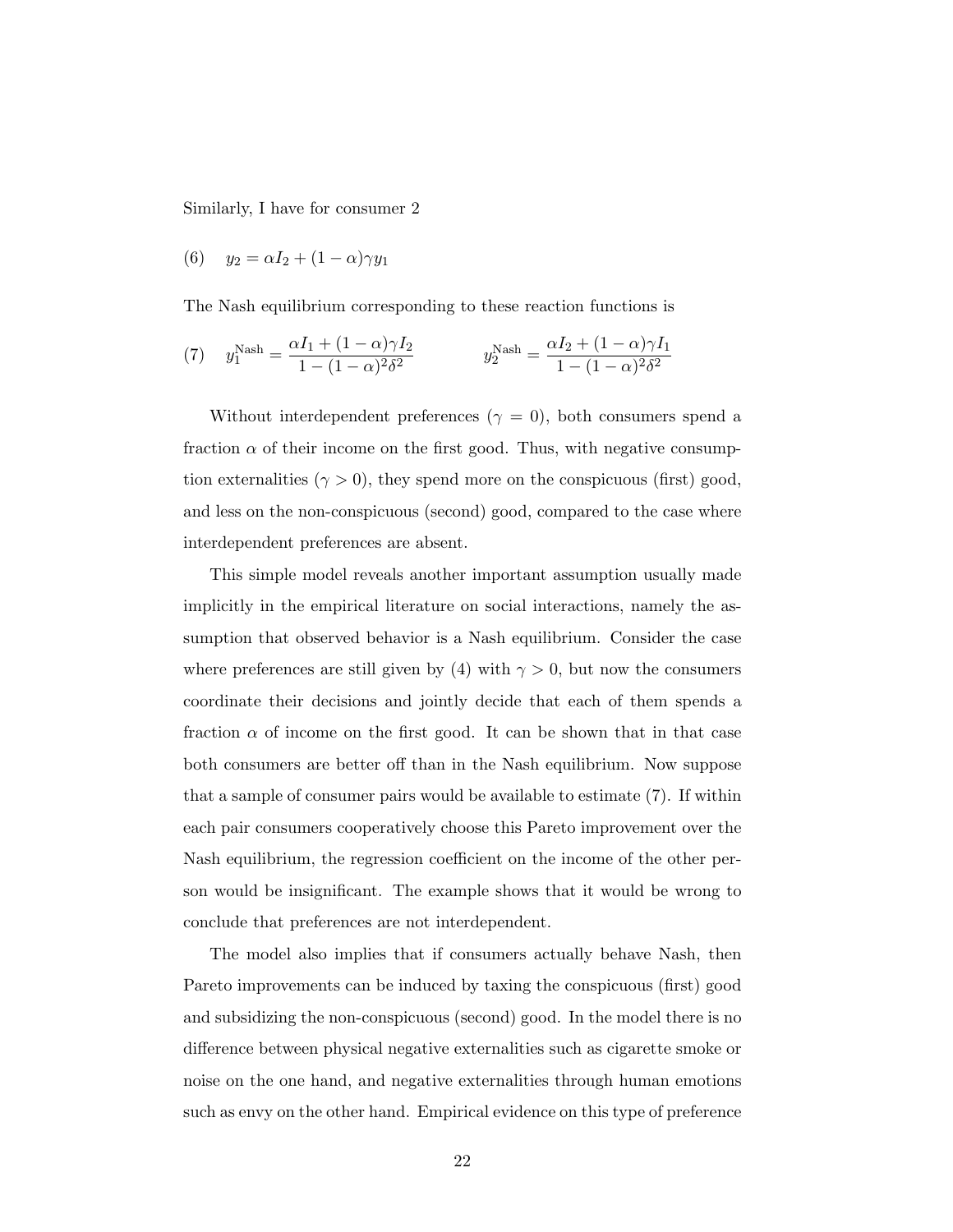interdependence hence provides a welfare theoretic motivation for taxing such conspicuous goods, in addition to the more traditional arguments for taxation; see Kooreman and Schoonbeek (2003) for details and extensions.

#### 5.3 Endogenous social norms

Another central concept in theoretical models on social interactions is a "norm". Essentially, a norm is an equilibrium phenomenon that arises because deviations from it are penalized and conformist behavior rewarded. Thus, social norms are endogenous. An interesting recent paper in which social norms are made explicit is Castronova (2003). Castronova presents an empirical study on social norms and sexual activity in US high schools. In his model, there is not only the binary choice of sexual activity; for those who choose not to be sexually active, there is the decision to be punitive or not with respect to those who are active, and with respect to those who do not punish. There is a cost of imposing stigma on others and there is a cost of having stigma imposed. In Castronova's model two types of Nash equilibria can occur, a punitive and a permissive equilibrium. In the punitive equilibrium, those whose are sexually active are being stigmatized by those who are not; in the permissive equilibrium the fraction of sexually active students is larger than in the punitive one, and those who are not active do not stigmatize. The model can explain why behavior and norms may vary substantially across otherwise similar schools.

#### 5.4 Theories of identity

Akerlof and Kranton (2002) have summarized and formalized some sociological theories on student behavior and schools. A central concept in these theories is identity. In the standard human capital model applied to the explanation of student effort, a student makes a trade-off between higher effort and higher future wages on the one hand, and more current leisure and lower future wages on the other hand  $(cf.$  Gardiner et al. (2002)). In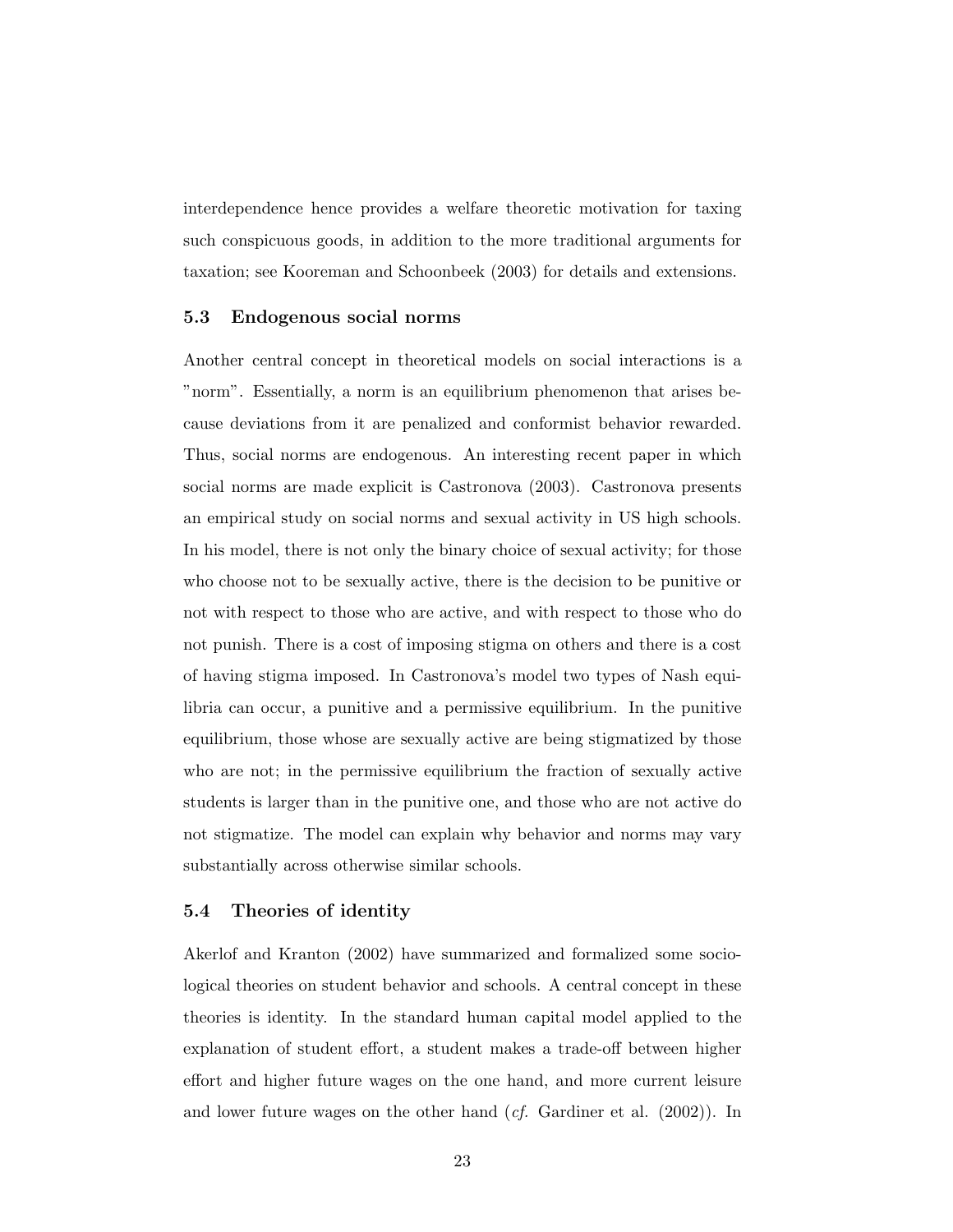the theory of identity a student maximizes utility by making two choices. He chooses his effort in school and he chooses his social category, e.g. jocks and nerds. In doing so he considers the match between his own actions and the ideal behavior of the chosen category. In this model a student may exert low levels of effort (or show other forms of vice behavior) in order to avoid a loss of self-image.

Is identity is a just term that summarizes certain patterns of individual preferences and resources, or does it contain information in addition to that? For example, there may be no such thing as a group of nerds; those who are called nerds may just be those who are smarter and more academically inclined. The theory assumes that these groups exist, that they are clearly delineated, and that there is consensus among teenagers about who belongs to which group. Whether identity is a useful concept for empirical research is an open question.

#### 5.5 Intergenerational interactions

A final piece of explanation for teenage behavior I will discuss is related to intergenerational interactions. In addition to the effects of parental working time reported here, a number of authors report recent evidence on a direct, causal relationship between maternal and paternal employment and children's' cognitive and non-cognitive outcomes. An example in the noncognitive domain is Anderson, Butcher, and Levine (2003), who provide evidence of a causal relationship between maternal employment and child overweight. These authors argue that time constraints of the mother affects her ability to monitor and supervise the child's nutritional intake and energy expenditure. (Again, the fact that the behavior of fathers is seemingly irrelevant might be related to the smaller variation in father's working hours in the data.)

Another notable paper in this respect is Haisken-DeNew and Bantle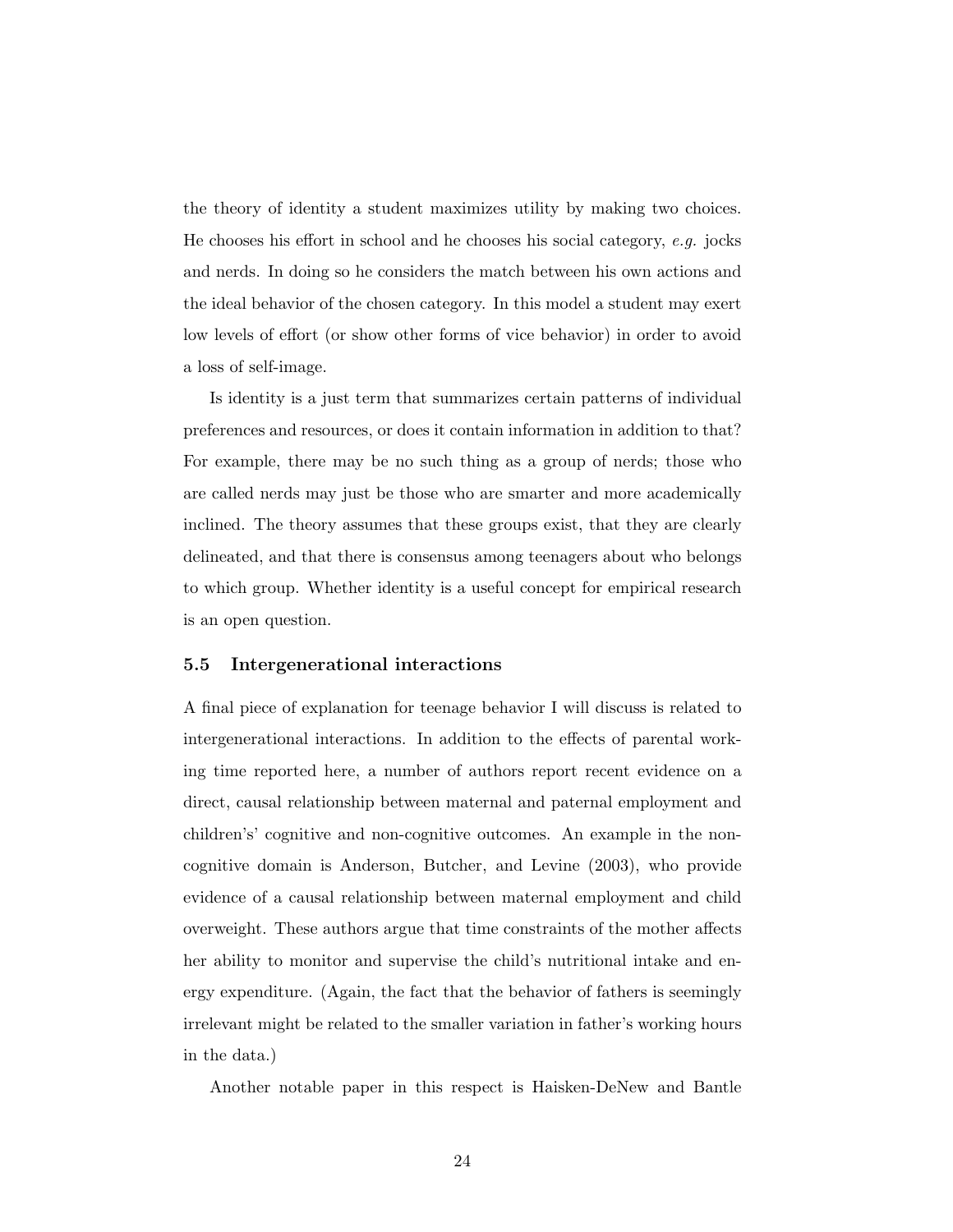(2002). These authors show that – compared to the case with two nonsmoking parents – the smoking probability of a teenager more than doubles if one of the parents smokes; if both parents smoke, the smoking probability triples (compared to the case with two non-smoking parents). As a consequence, policies targeted at reducing smoking by youths may fail or will be less effective if parents' behavior is not taken into account.

Just as teenagers react to their parents, parents' behavior is likely to be affected by their teenagers' behavior. For example, a mother may decide to reduce her working hours if her child is a frequent truant; cf. Hill, Xeung, and Duncan (2001). Note that this effect implies a negative relationship between mother's working hours and truancy. The fact that I find a positive relationship in the data suggests that the first effect – the effect of mother's working hours on the teenager's truancy – is the stronger one; see also Liu, Mroz and Van der Klaauw (2003), who focus on parental responses to a child's cognitive outcomes.<sup>7</sup>

#### 6 Conclusion

The simultaneous attention for a large number of aspects of teenage behavior – time, money, peers, and parents – in a single paper precludes an in-depth analysis of each of them. At the same time, the 'broad' approach reveals interrelated patterns of behaviors which helps to understand the separate aspects. Smoking, drinking, truancy, going-out and having a job appear to be closely related aspects of teenage behavior. One interpretation is that the concurrence of these behaviors define a "lifestyle" or "identity", a latent variable on the basis of which social groups are formed and delineated.

<sup>7</sup>With respect to the literature on school quality and educational attainment recent research reports the usefulness of taking a broader view on child development than merely in terms of cognitive performance as measured by test scores. Kuhn and Weinberger (2002) and Heckman (2003) stress the importance of non-cognitive skills such as leadership and personal discipline as predictors for labor market success later in life. Non-cognitive skills are even more likely to be important predictors when using a broader definition of success and performance, such as well-being or happiness.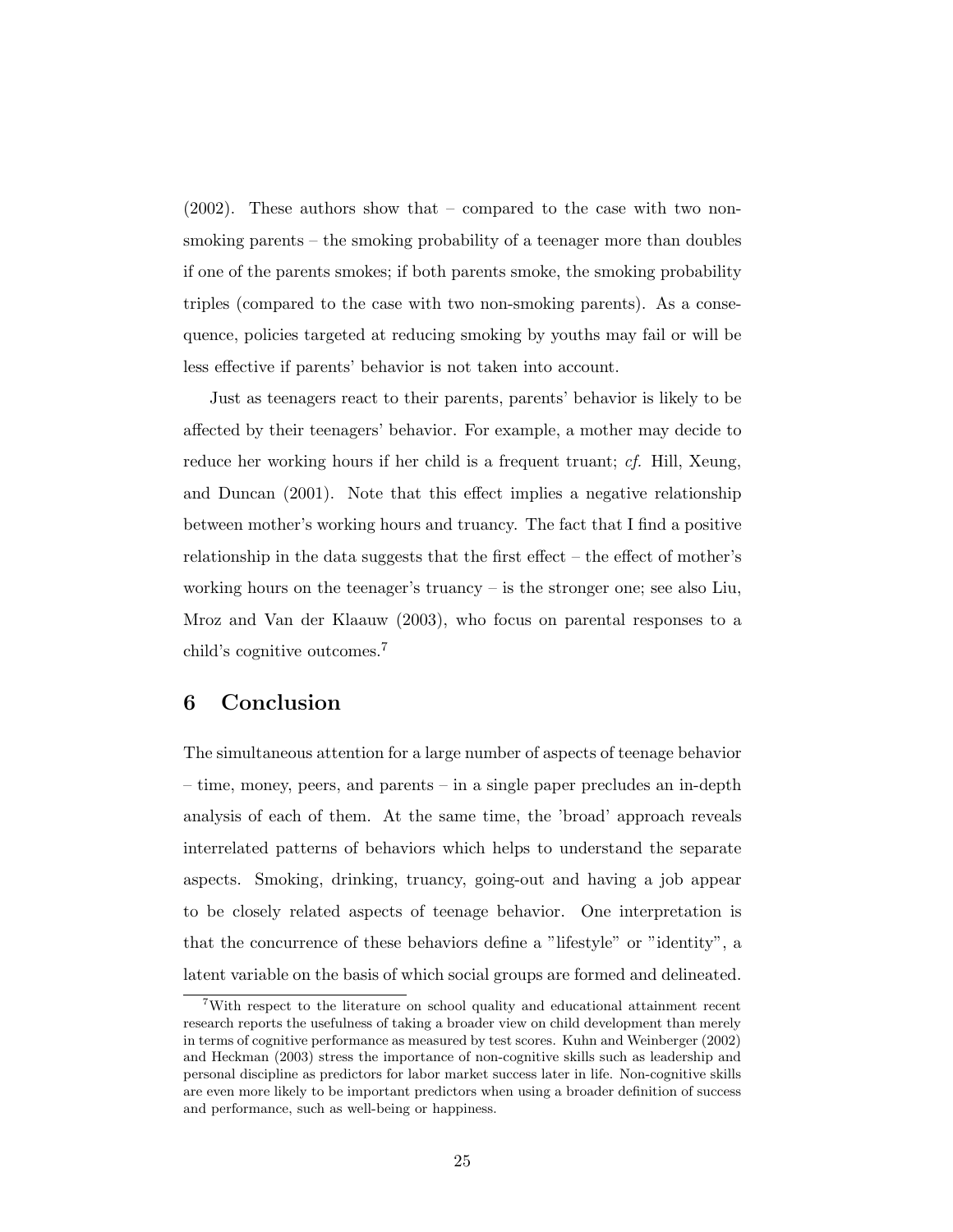This finding suggests that a policy targeted at reducing teenage smoking, for example, might be more effective if it addresses the life style of which smoking is one aspect, rather than by addressing smoking in isolation.

The explicit distinction between endogenous social interactions within genders and those between genders shows that the former is generally stronger than the latter, but also that there are notable exceptions. For alcohol, the gender based distinction of interaction types reveals an asymmetric gender pattern that causes boys to spend twice as much on alcohol as girls.

The empirical results are subject to qualifications regarding the identification assumptions. As emphasized by Manski and others, increasing the credibility of empirical results on social interactions is to a large extent a matter of the availability of appropriate data. Within the context of teenage behavior, we would like to be able to randomly reassign students from one class to another, or from one school to another (cf. Sacerdote (2001)). This may not be feasible in practice, but information from school splits and mergers, or information collected on students' school classes prior to and after moving to another city or region might come close to the ideal. Another potentially important piece of information usually not collected is on the timing of activities. For example, it teenagers would appear to smoke primarily during weekdays and hardly during weekends, this would provide additional information on the nature of their social interactions. More generally, research on teenage behavior is likely to benefit from matched data on parents and children from the same sample of families.<sup>8</sup>

As in the literature on intra-household decision making, employing noncooperative or cooperative solution concepts is crucial in any analysis of social interactions. As yet, this issue has not been addressed in the empirical social interactions literature. The fact that class mates interact daily, often for many years, and become friends in many cases suggests that non-

<sup>8</sup>A data set that seems to be underutilized in this respect in the British Household Panel Survey, which has some additional modules on child behavior.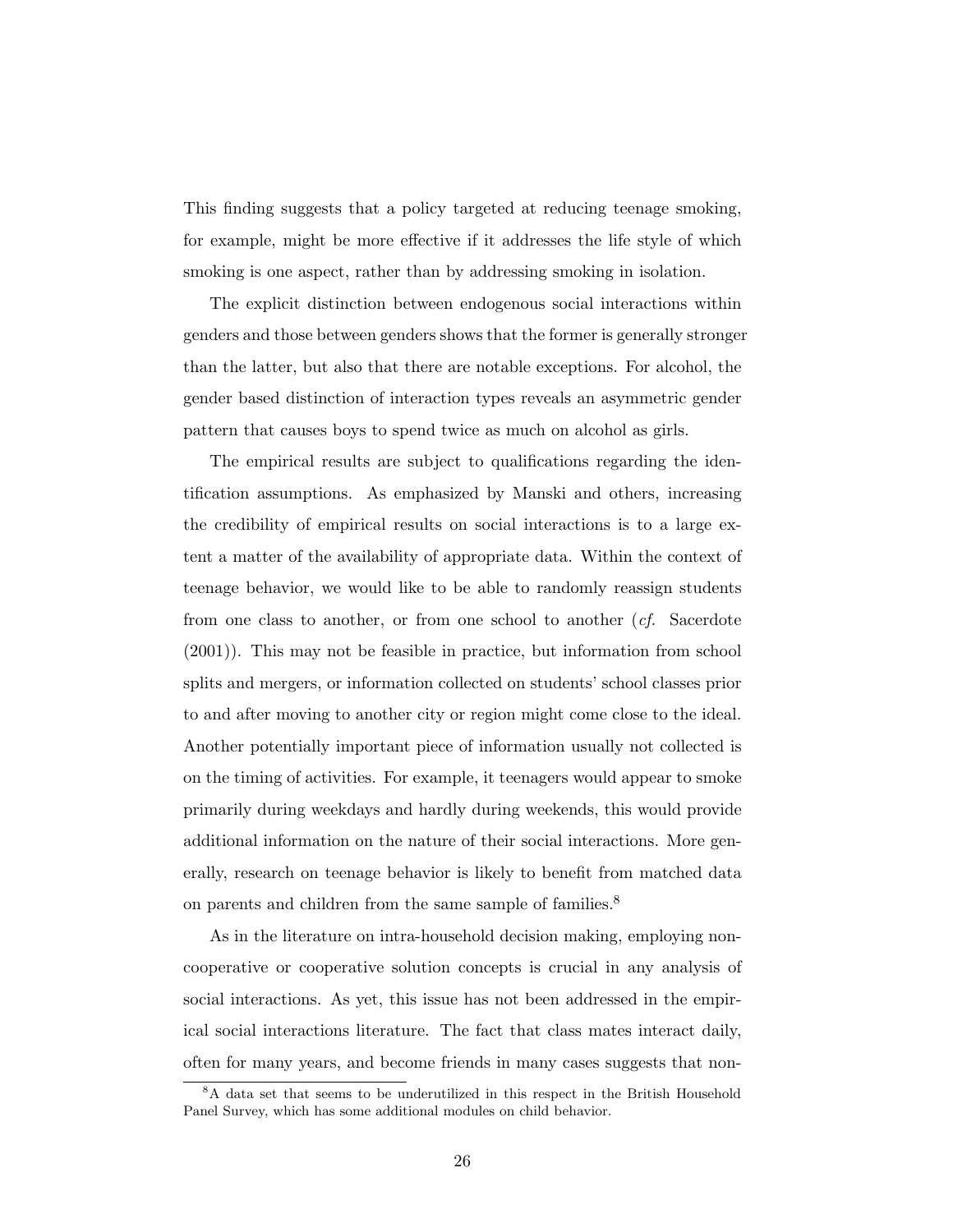cooperative Nash equilibria are not necessarily plausible.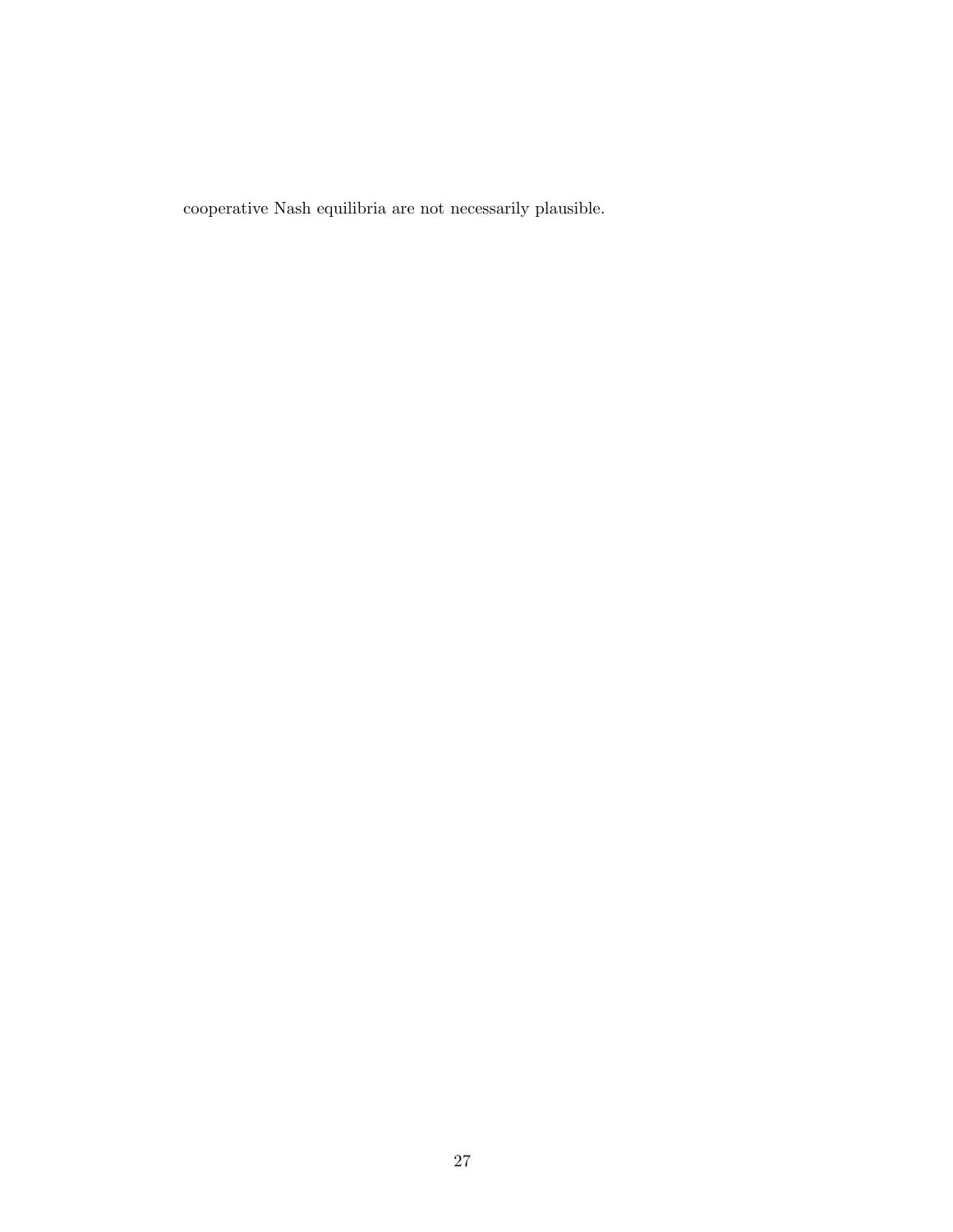#### References

Akerlof, G.A. and R.E. Kranton (2002), "Identity and Schooling: some Lessons for the Economics of Education", Journal of Economic Literature, vol. 40, pp. 1167-1201.

Alessie, R.J.M. and A. Kapteyn (1991), "Habit Formation, Interdependent Preferences and Demographic Effects in the Almost Ideal Demand System", Economic Journal, 101, pp. 404-419.

Anderson, P., P. Levine, and K. Butcher (2003), "Maternal Employment and Overweight Children", Journal of Health Economics, forthcoming.

Arcidiano, Peter and Sean Nicholson (2002), Peer Effects in Medical School, NBER Working Paper #9025

Aronsson, T., Blomquist, S., and H. Sacklen (1999), "Identifying Interdependent Behavior in an Empirical Model of Labor Supply", Journal of Applied Econometrics, 14, pp. 607-626.

Bjorn, P. and Q. Vuong (1984), Simultaneous Models for Dummy Endogenous Variables: a Game Theoretic Formulation with an Application to Household Labor Force Participation, Working Paper, California Institute of Technlogy.

Castronova, E. (2003), "Social Norms and Sexual Activity in US High Schools", *Journal of Human Resources*, forthcoming.

Dee, T.S. and W.N. Evans (2003), "Teen Drinking and Educational Attainment: Evidence from Two-Sample Instrumental Variables Estimates", Journal of Labor Economics, vol. 21, pp. 178-209.

Duesenberry, J.S. (1949), Income, Saving, and the Theory of Consumer Behavior, Harvard University Press.

Duflo, Esther and Emmanuel Saez (2002), "Participation and investment decisions in a retirement plan: the influence of colleagues' choices", *Journal* of Public Economics, 85, pp. 121-148.

Duflo, Esther and Emmanuel Saez (2003), "The Role of Information and Social Interactions in Retirement Plan Decisions: Evidence from a Randomized Experiment", Quarterly Journal of Economics, 118, pp. 815-842.

Durlauf, S.N. and R.A. Moffitt (2003), "Introduction to the Special Issue: Empirical Analysis of Social Interactions", Journal of Applied Econometrics, vol. 18, pp. 499. pp. 815-842.

Figlio, David and Jens Ludwig (2000), Sex, Drugs, and Catholic Schools: Private Schooling and Non-Market Adolescent Behaviors, NBER Working Paper #7990.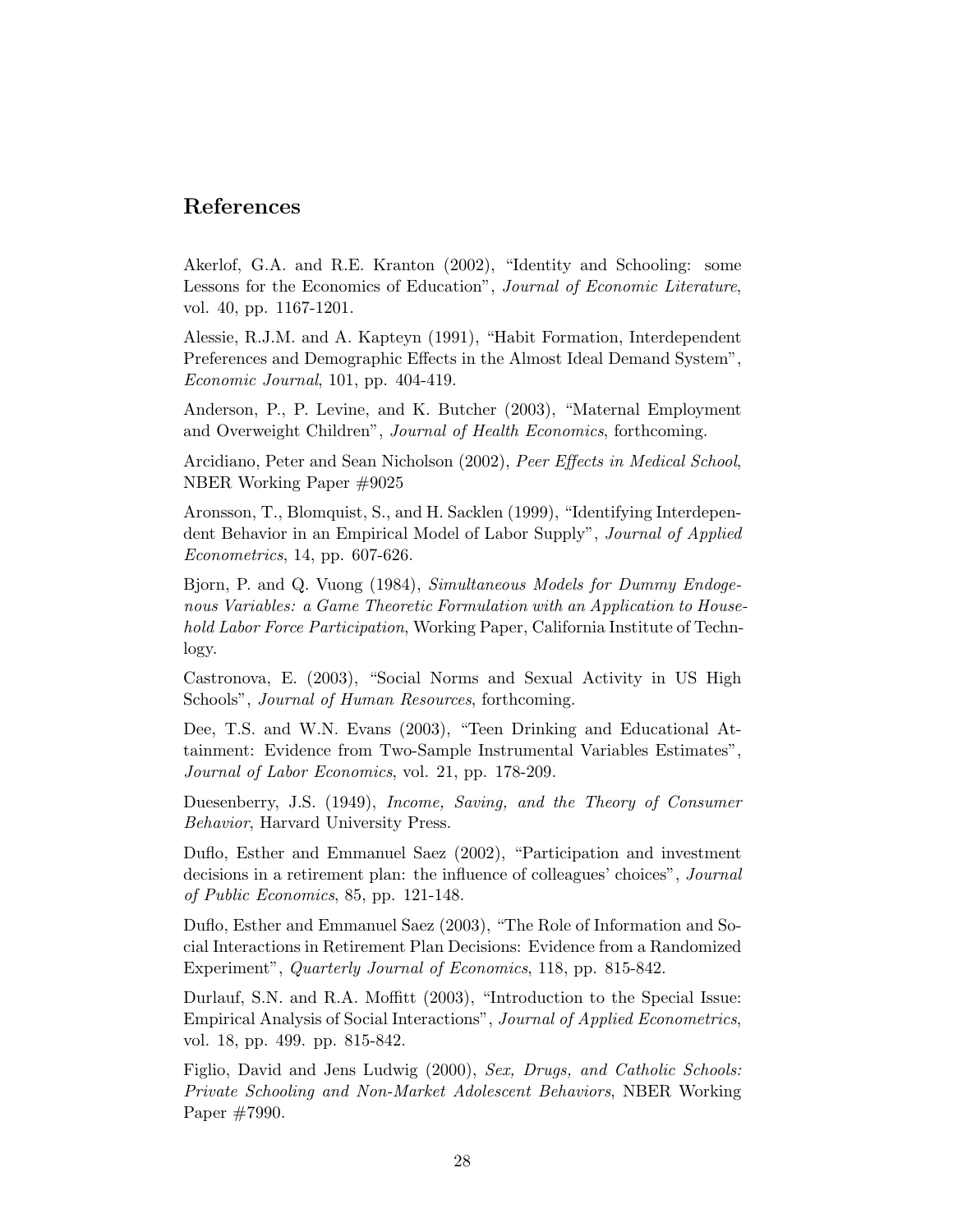Gardiner, K., S. Burgess and C. Propper: *The Economic Determinants of* Truancy in the US, working paper presented at ESPE2002, Bilbao.

Gaviria, A. and S. Raphael (2001), "School-Based Peer Effects and Juvenile Behavior", Review of Economics and Statistics, 83, pp. 257-268.

Glaeser, E.L., B. Sacerdote, and J.A. Scheinkman (1996), "Crime and Social Interactions", Quarterly Journal of Economics, 111, pp. 507-548.

Glaeser, E.L. and J.A. Scheinkman (2000), Non-Market Interactions, NBER Working Paper #8053.

Gronau, R. and D. Hamermesh (2001), The Demand for Variety, NBER Working Paper #8509.

Gruber, J. (2001), "Youth Smoking in the 1990's: Why Did It Rise and What Are the Long-Run Implications", American Economic Review, 91, pp. 85-90.

Gruber, J. and J. Zinman (2001), "Youth Smoking in the US: Evidence and Implications", in J. Gruber (ed.), Risky Behavior among Youth: an Economic Analysis, University of Chicago Press, pp. 69-120.

Haisken-DeNew, J.P. and C. Bantle (2002), Smoke Signals: the Intergenerational Transmission of Smoking Behavior, paper presented at the ESPE 2002 conference.

Heckman, J.J. (1978), "Dummy Endogenous Variables in a Simultaneous Equation System", Econometrica, 46, pp. 931-960.

Heckman, J.J. (2003), "The Supply Side of the Race Between Demand and Supply: Policies to Foster Skill in the Modern Economy", De Economist, vol. 151, pp. 1-34.

Heckman, J.J. and D. Neal (1996),"Coleman's Contributions to Education: Theory, Research Styles and Empirical Research", in J. Clark (ed.): James S. Coleman, Falmer Press.

Hill, M.S., W.-J.J. Yeung, and G.J. Duncan (2001), "Childhood family structure and young adult behaviors", Journal of Population Economics, vol. 14, pp. 271-299.

Kandel, E. and E.P. Lazear (1992), "Peer Pressure and Partnerships", Journal of Political Economy, vol. 100, pp. 801-817.

Kapteyn, A., S. Van de Geer, H. Van de Stadt and T. Wansbeek (1997), "Interdependent Preferences: An Econometric Analysis", Journal of Applied Econometrics, 12, pp. 665-686.

Kawaguchi, D. (2003), "Peer Effects on Substance Use among American Teenagers", Journal of Population Economics, forthcoming.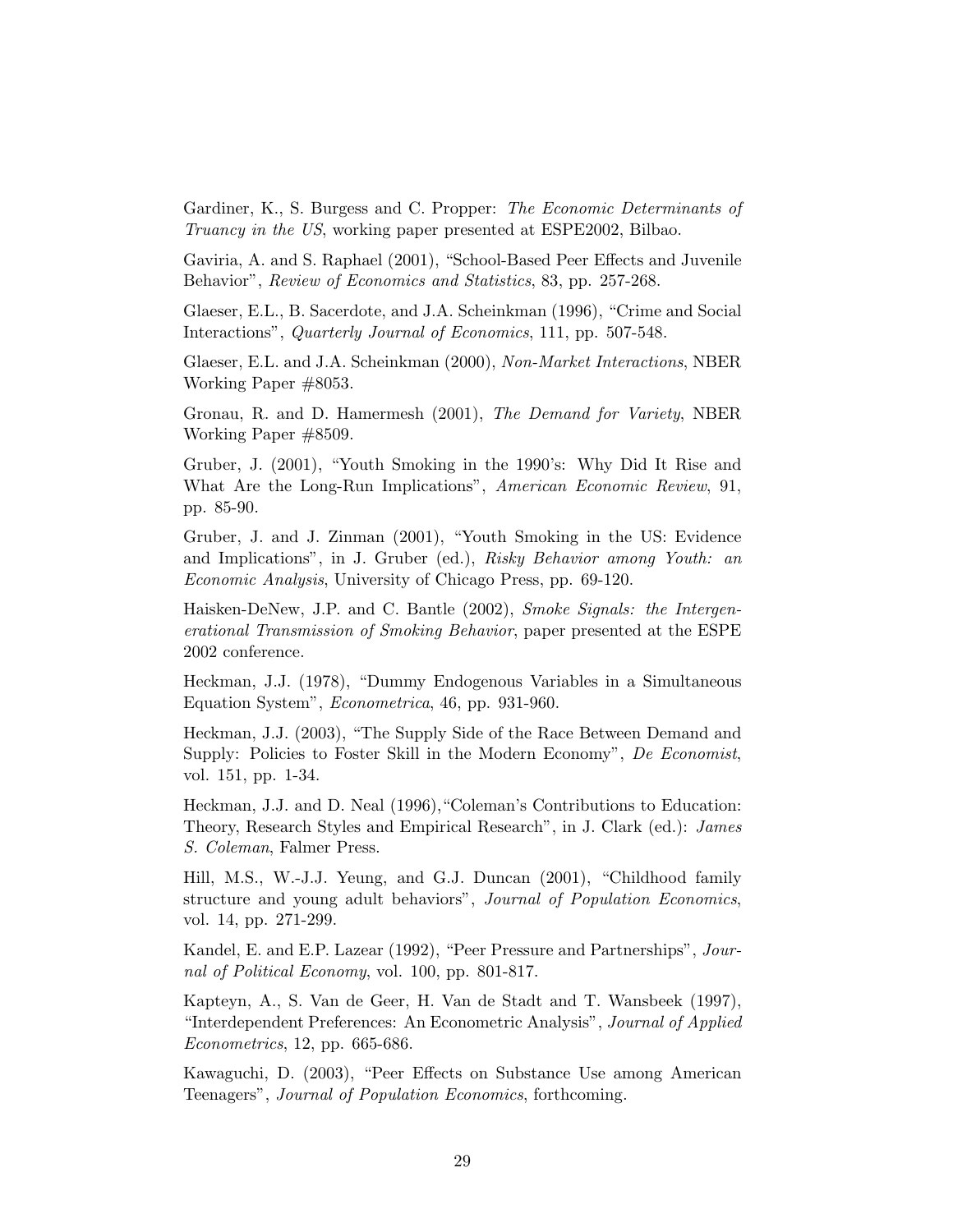Kooreman, P. (1994), "Estimation of Econometric Model of Some Discrete Games", Journal of Applied Econometrics, vol. 9, pp. 255-268.

Kooreman, P. (2000), "The Labeling Effect of a Child Benefit System", American Economic Review, vol. 90 (3), pp. 571-583.

Kooreman, P. and L. Schoonbeek (2003), "Characterizing Pareto Improvements in an Interdependent Demand System", Journal of Public Economic Theory, forthcoming.

Kooreman, P. and A.R. Soetevent (2003), A Discrete Choice Model with Social Interactions; an Analysis of High School Teen Behavior, working paper, University of Groningen.

Kuhn, P. and C. Weinberger (2003), Leadership Skills and Wages, working paper, University of California, Santa Barbara.

Leibenstein, H. (1950), "Bandwagon, Snob, and Veblen Effects in the Theory of Consumer's Demand", Quarterly Journal of Economics, 64, pp. 183-207.

Liu, H., T. Mroz, and W. van der Klaauw (2002), Maternal Employment, Migration, and Child Development, working paper, University of North Carolina at Chapel Hill.

Maddala, G.S. (1983), Limited Dependent and Qualitative Variables in Econometrics, Cambridge University Press.

Manski, C.F. (1993), "Identification of Endogeneous Social Effects: The Reflection Problem", The Review of Economic Studies, 60, pp. 531-542.

Manski, C.F. (2000), "Economic Analysis of Social Interactions", Journal of Economic Perspectives, 14, pp. 115-136.

Moffit, R.A. (2001), "Policy Interventions, Low-Level Equilibria, and Social Interactions", in S.N. Durlauf and H. Peyton Young (eds.): Social Dynamics, MIT Press

Pollak, R.A. (1976), "Interdependent Preferences", American Economic Review, 66, pp. 309-321.

Sacerdote, B. (2001), "Peer Effects with Random Assignment: Result for Dartmouth Roommates", *Quarterly Journal of Economics*, 116, pp. 681-703.

Smetters, K. and J. Gravelle (2001), The Exchange Theory of Teenage Smoking and the Counterproductiveness of Moderate Regulation, NBER Working Paper #8262.

Thomas, D. (1990), "Intra-Household Resource Allocation; an Inferential Approach", Journal of Human Resources, vol. 24, pp. 635-664.

Van Praag, B.M.S. (1970), "Kindercrêches: wie moet dat betalen?" ("Who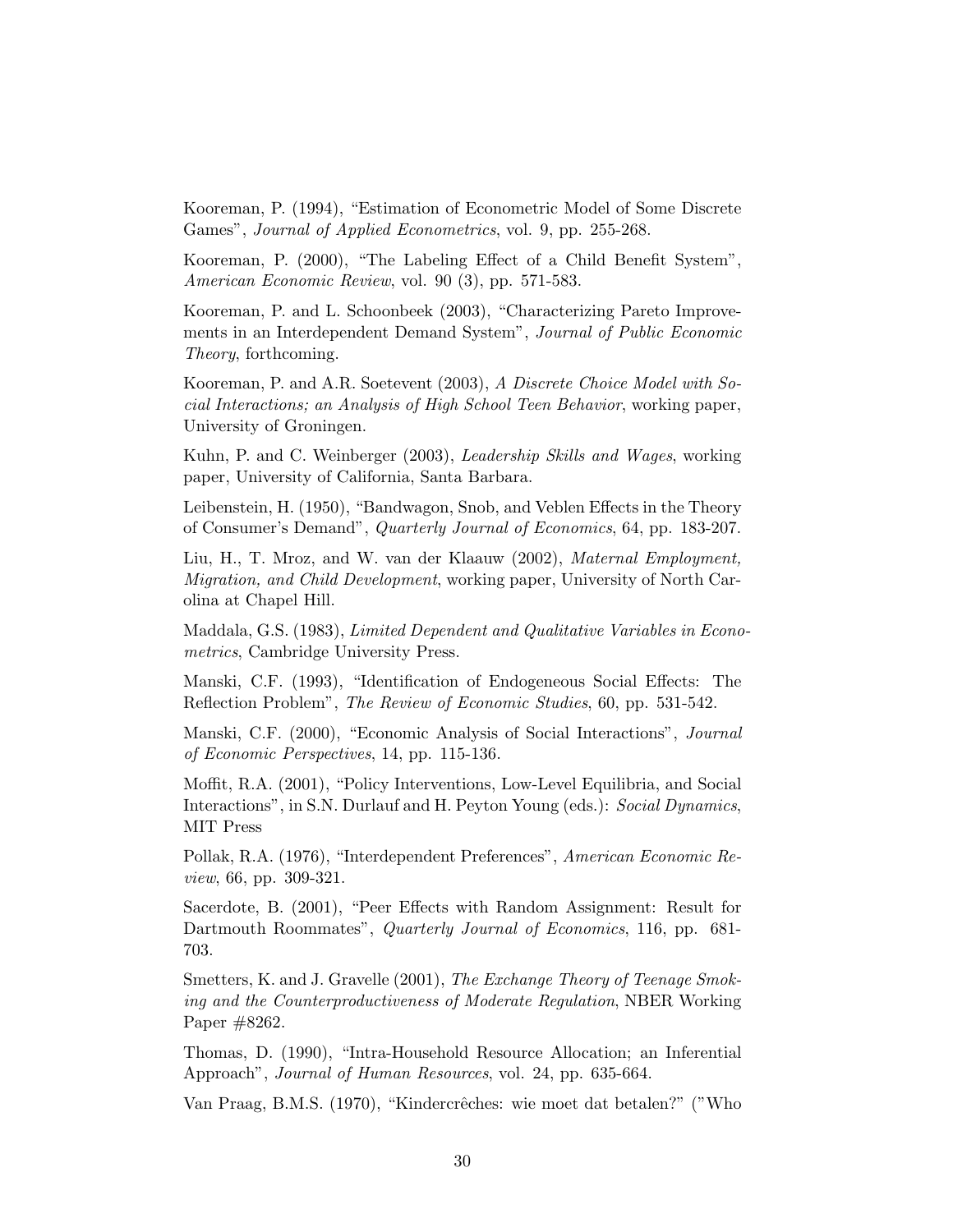should pay for child care facilities?"), Economisch Statistische Berichten, vol. 55, pp. 516-517.

Van Praag, B.M.S. and P. Cardoso (2003), How Sustainable are Old-age Pensions in a Shrinking Population with Endogenous Labour Supply? CES Working Paper #861.

Veblen, T. (1899), The Theory of the Leisure Class, MacMillan, New York.

Warnaar, M. and B.M.S. van Praag (1997), "How Dutch teenagers spend their money", De Economist, 145, pp. 367-397.

Woittiez, I. and A. Kapteyn (1998), "Social Interactions and Habit Formation in a Model of Female Labour Supply", Journal of Public Economics, 70, pp. 185-205.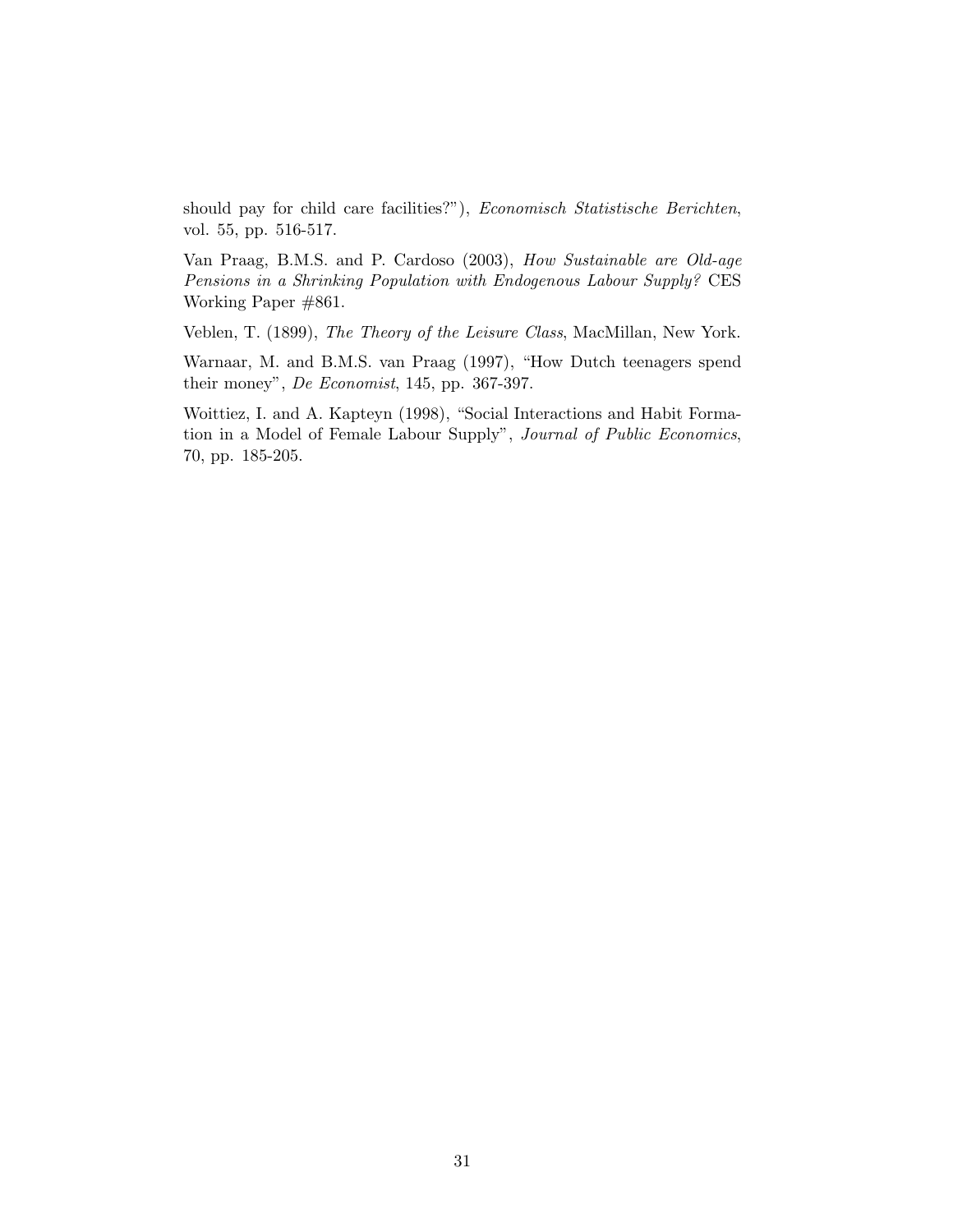|                                    |                  | rapic 1, pampic plannico |                  |              |             |                |
|------------------------------------|------------------|--------------------------|------------------|--------------|-------------|----------------|
|                                    | min              | mean                     | median           | max          | st. dev.    | fraction zeros |
| Time use                           |                  |                          |                  |              |             |                |
| Sleep                              | 35.0             | $59.1\,$                 | 59.5             | 91           | 6.9         | 0.000          |
| Eating/personal care               | $0.0\,$          | $\,9.5$                  | $7.0\,$          | 35           | $5.9\,$     | 0.026          |
| School                             | 14.0             | 38.2                     | 38.0             | 70           | 6.7         | 0.000          |
| Jobs                               | $0.0\,$          | $4.5\,$                  | $2.0\,$          | $54\,$       | 5.6         | 0.343          |
| Household chores                   | 0.0              | $4.4\,$                  | $3.5\,$          | 35.8         | $5.3\,$     | 0.252          |
| Going out                          | $0.0\,$          | $4.8\,$                  | $4.0\,$          | $40\,$       | $5.2\,$     | 0.297          |
| TV/video/computer                  | $0.0\,$          | 20.6                     | 17.5             | 119          | 15.14       | 0.029          |
| Reading                            | 0.0              | $5.8\,$                  | $3.5\,$          | 35           | $5.6\,$     | 0.145          |
| Music                              | 0.0              | $0.9\,$                  | $0.0\,$          | $28\,$       | $2.3\,$     | 0.748          |
| Sports                             | 0.0              | $3.3\,$                  | $2.0\,$          | 21           | 3.5         | 0.243          |
| <i>Income</i>                      |                  |                          |                  |              |             |                |
| Income from parents                | 0.0              | 115.3                    | $80\,$           | 1200         | 114.6       | 0.070          |
| Income from jobs                   | 0.0              | 144.8                    | $78\,$           | 2567         | 198.4       | 0.248          |
| Expenditures and savings           |                  |                          |                  |              |             |                |
| Clothing and shoes                 | 0.0              | 42.7                     | $0.0\,$          | 400          | 63.6        | 0.521          |
| Alcohol                            | $0.0\,$          | 32.3                     | $0.0\,$          | 425.7        | 63.7        | 0.608          |
| Savings                            | $0.0\,$          | 52.7                     | 25               | 1000         | 83.9        | 0.190          |
| Self-esteem and well-being         |                  |                          |                  |              |             |                |
| Self-esteem                        | $0.0\,$          | 4.64                     | $\bf 5$          | $\,6\,$      | 1.46        | 0.007          |
| Well-being                         | $1.0\,$          | 5.03                     | $\overline{5}$   | $\,6\,$      | 0.87        | 0.000          |
| Student and family characteristics |                  |                          |                  |              |             |                |
| Girl                               | $\boldsymbol{0}$ | 0.481                    | $\boldsymbol{0}$ | $\mathbf{1}$ | 0.500       |                |
| Age                                | 11.0             | 15.6                     | 16               | 23           | 1.63        |                |
| Non-Dutch                          | $\boldsymbol{0}$ | 0.0410                   | $\boldsymbol{0}$ | $1\,$        | 0.198       |                |
| Single parent                      | $\boldsymbol{0}$ | 0.0655                   | $\boldsymbol{0}$ | $1\,$        | 0.247       |                |
| Family size                        | $\,1$            | 4.28                     | $\,4\,$          | $\sqrt{4}$   | $\,0.992\,$ |                |
| Urbanization                       | $\,1$            | 3.18                     | 3                | $\bf 5$      | 1.34        |                |
| School level 1 (MAVO)              | $\boldsymbol{0}$ | 0.292                    | $\overline{0}$   | $1\,$        | 0.455       |                |
| School level 2 (HAVO)              | $\boldsymbol{0}$ | 0.237                    | $\boldsymbol{0}$ | $\mathbf{1}$ | 0.425       |                |
| School level 3 (VWO)               | $\boldsymbol{0}$ | 0.214                    | $\overline{0}$   | $\mathbf{1}$ | 0.410       |                |
| Father's hours of work             | $\boldsymbol{0}$ | 41.2                     | 40               | 70           | 14.2        |                |
| Mother's hours of work             | $\boldsymbol{0}$ | 18.7                     | 18               | $70\,$       | 15.9        |                |
| Father's college degree            | $\boldsymbol{0}$ | 0.221                    | $\boldsymbol{0}$ | $\,1\,$      | 0.415       |                |
| Mother's college degree            | $\boldsymbol{0}$ | $0.105\,$                | $\overline{0}$   | $\,1\,$      | 0.307       |                |
| Protestant                         | $\boldsymbol{0}$ | 0.227                    | $\boldsymbol{0}$ | $\,1$        | 0.419       |                |
| Catholic                           | $\overline{0}$   | 0.368                    | $\overline{0}$   | $\mathbf{1}$ | 0.482       |                |

|  |  | Table 1: Sample statistics |
|--|--|----------------------------|
|--|--|----------------------------|

Time use: hours spent per week during a normal school week

Income and expenditures: guilders per month (1 guilder $\approx 0.57$  USD in 1992)

Self-esteem and well-being: see section 2 for definitions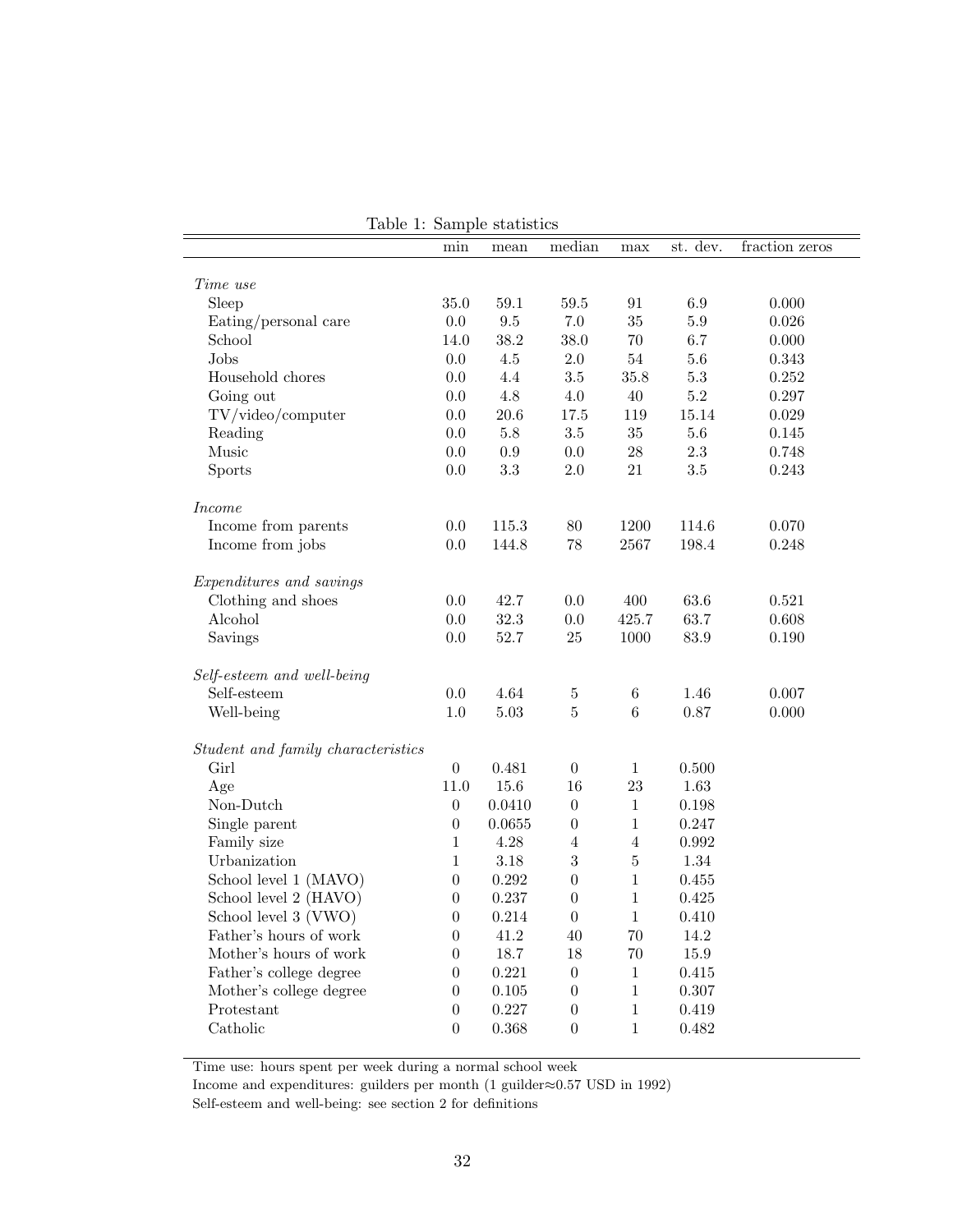|                         | Sleep     | Eating/<br>personal care | School   | Jobs        | Household<br>chores |
|-------------------------|-----------|--------------------------|----------|-------------|---------------------|
|                         |           |                          |          |             |                     |
| Constant                | 81.2      | $5.8\,$                  | 42.6     | $-9.4$      | 8.0                 |
|                         | (58.0)    | (4.6)                    | (21.4)   | $(-7.0)$    | (4.8)               |
| Girl                    | 0.40      | 0.68                     | $1.05\,$ | $-0.57$     | 0.62                |
|                         | (1.9)     | (3.3)                    | (5.2)    | $(-3.3)$    | (2.6)               |
| Age                     | $-1.29$   | 0.171                    | $-0.370$ | 0.84        | $-0.13$             |
|                         | $(-17.7)$ | (2.5)                    | $(-3.2)$ | (12.3)      | $(-1.5)$            |
| Non-Dutch               | $-2.00$   | $-0.62$                  | $-0.64$  | $-1.55$     | $2.39\,$            |
|                         | $(-3.4)$  | $(-1.0)$                 | $(-1.0)$ | $(-3.4)$    | (4.0)               |
| Single parent           | $-1.41$   | $0.96\,$                 | $-0.30$  | $-0.14$     | $1.91\,$            |
|                         | $(-3.2)$  | (2.4)                    | $(-0.6)$ | $(-0.4)$    | (4.5)               |
| Family size             | $-0.119$  | 0.130                    | $-0.15$  | $0.25\,$    | 0.21                |
|                         | $(-1.2)$  | (1.2)                    | $(-1.3)$ | (4.0)       | (2.3)               |
| Urbanization            | $-0.047$  | 0.062                    | $-0.110$ | 0.00        | 0.10                |
|                         | $(-0.5)$  | (0.7)                    | $(-1.1)$ | (0.0)       | (1.2)               |
| School level 1          | $-0.093$  | $-0.123$                 | 1.96     | $-1.11$     | $-1.33$             |
| (MAVO)                  | $(-0.2)$  | $(-0.4)$                 | (4.1)    | $(-2.6)$    | $(-3.6)$            |
| School level 2          | $-0.975$  | 0.416                    | $3.13\,$ | $-1.26$     | $-2.2$              |
| (HAVO)                  | $(-2.3)$  | (1.3)                    | (5.7)    | $(-2.9)$    | $(-6.6)$            |
| School level 3          | $-1.60$   | 0.341                    | $3.93\,$ | $-1.93$     | $-3.0$              |
| (VWO)                   | $(-3.7)$  | (1.0)                    | (7.2)    | $(-3.7)$    | $(-7.7)$            |
| Fathers hours of work   | $-0.014$  | 0.006                    | $-0.00$  | $\,0.015\,$ | $-0.00$             |
|                         | $(-1.6)$  | (0.7)                    | $(-0.4)$ | (2.4)       | $(-0.0)$            |
| Mothers hours of work   | $-0.009$  | $-0.004$                 | $-0.011$ | $\,0.029\,$ | $0.01\,$            |
|                         | $(-1.2)$  | $(-0.6)$                 | $(-1.5)$ | (4.9)       | (1.8)               |
| Father's college degree | $-0.203$  | 0.244                    | $-0.03$  | $-0.40$     | 0.00                |
|                         | $(-0.7)$  | (0.9)                    | $(-0.1)$ | $(-1.7)$    | (0.6)               |
| Mother's college degree | $-0.41$   | $-0.050$                 | $0.06\,$ | $-0.02$     | 0.20                |
|                         | $(-1.1)$  | $(-0.1)$                 | (0.2)    | $(-0.1)$    | (0.4)               |
| Protestant              | 0.196     | $-0.464$                 | $0.19\,$ | $0.17\,$    | $-0.19$             |
|                         | (0.6)     | $(-1.6)$                 | (0.6)    | (0.8)       | $(-0.8)$            |
| Catholic                | 0.212     | $-0.149$                 | 0.41     | $0.16\,$    | $-0.44$             |
|                         | (0.8)     | $(-0.6)$                 | (1.4)    | (0.7)       | $(-1.6)$            |
| $\hat{\sigma}^2$        | 39.5      | $31.3\,$                 | $40.5\,$ | $25.1\,$    | $25.9\,$            |
|                         | (51.3)    | (52.3)                   | (47.6)   | (65.2)      | (63.8)              |
| $\hat{\rho}$            | 0.030     | 0.007                    | 0.121    | 0.067       | 0.010               |
|                         | (2.8)     | (1.0)                    | (8.7)    | (7.1)       | (0.8)               |

Table 2: Reduced form regressions; time use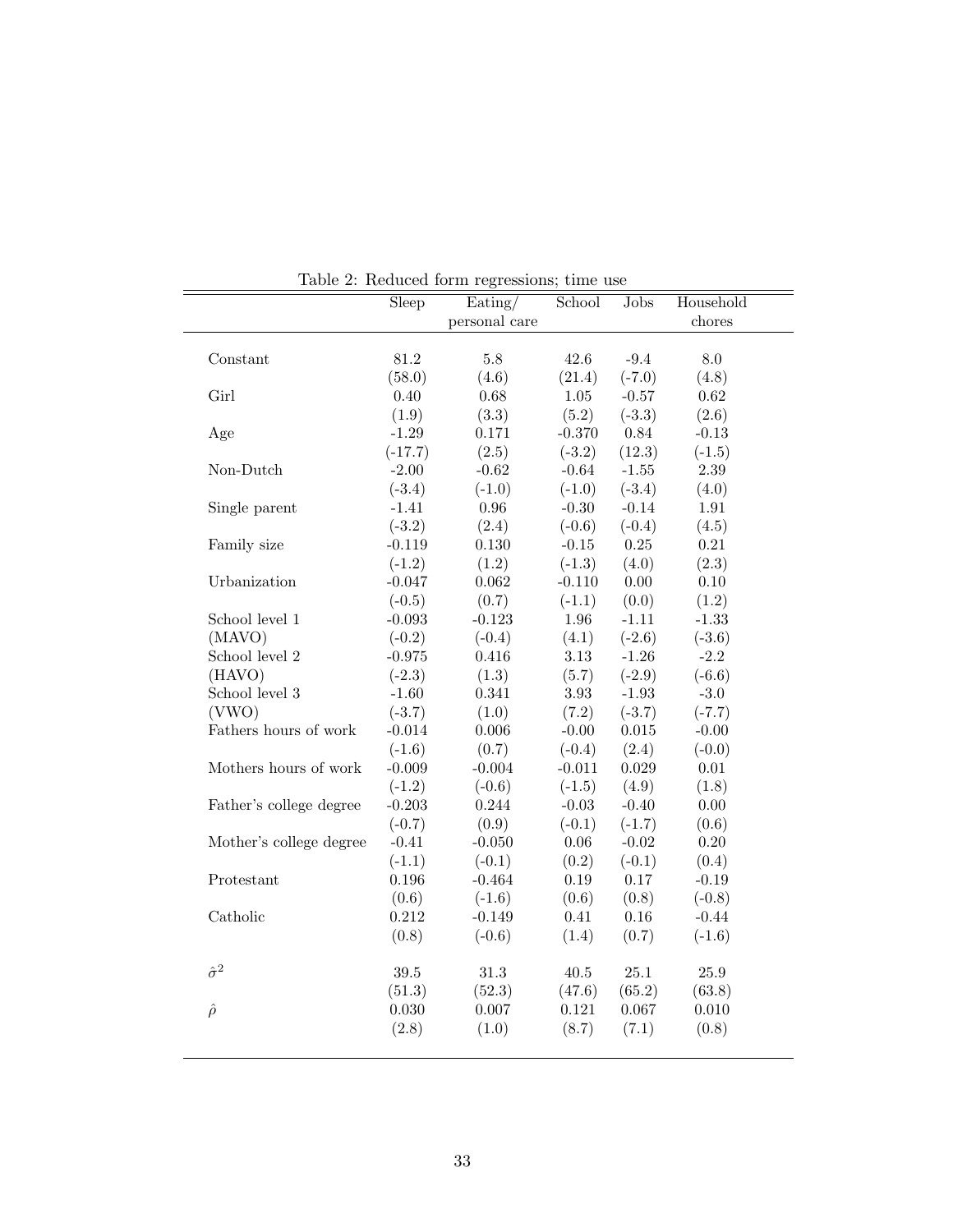|                         | Going out  | TV/Video<br>computer | Reading  | Music    | <b>Sports</b> |
|-------------------------|------------|----------------------|----------|----------|---------------|
| Constant                | $-10.0$    | 28.9                 | 6.7      | 0.54     | 4.3           |
|                         | $(-7.8)$   | (11.7)               | (4.5)    | (0.9)    | (4.8)         |
| Girl                    | 0.19       | $-2.14$              | $0.31\,$ | $-0.15$  | $-0.93$       |
|                         | (1.1)      | $(-5.7)$             | (1.4)    | $(-1.6)$ | $(-7.2)$      |
| Age                     | $\rm 0.93$ | $-0.243$             | $0.01\,$ | $0.00\,$ | $-0.06$       |
|                         | (14.9)     | $(-1.9)$             | (0.0)    | (0.1)    | $(-1.3)$      |
| Non-Dutch               | $-0.19$    | $2.09\,$             | $0.05\,$ | $-0.15$  | $-0.05$       |
|                         | $(-0.4)$   | (2.2)                | (0.0)    | $(-0.6)$ | $(-0.1)$      |
| Single parent           | 0.72       | $-0.73$              | $-0.02$  | $-0.08$  | $-0.35$       |
|                         | (2.2)      | $(-0.9)$             | (0.0)    | $(-0.4)$ | $(-1.4)$      |
| Family size             | $-0.08$    | $-0.36$              | 0.16     | 0.01     | $-0.13$       |
|                         | $(-1.2)$   | $(-1.9)$             | (1.4)    | (0.1)    | $(-2.1)$      |
| Urbanization            | 0.067      | $-0.41$              | $-0.04$  | 0.04     | $-0.00$       |
|                         | (0.9)      | $(-2.4)$             | $(-0.6)$ | (1.1)    | $(-0.1)$      |
| School level 1          | $-0.88$    | $-2.58$              | $-0.35$  | $0.06\,$ | $0.40\,$      |
| (MAVO)                  | $(-2.9)$   | $(-4.2)$             | $(-1.0)$ | (0.4)    | (1.9)         |
| School level $2$        | $-1.14$    | $-5.07$              | $-0.70$  | $0.30\,$ | $\,0.62\,$    |
| (HAVO)                  | $(-3.7)$   | $(-8.1)$             | $(-2.0)$ | (2.0)    | (2.8)         |
| School level 3          | $-1.94$    | $-7.2$               | $-0.80$  | $0.29\,$ | $\rm 0.82$    |
| (VWO)                   | $(-6.0)$   | $(-10.3)$            | $(-3.3)$ | (2.0)    | (3.7)         |
| Fathers hours of work   | 0.023      | $0.02\,$             | $-0.00$  | $-0.00$  | 0.016         |
|                         | (3.7)      | (1.3)                | $(-0.7)$ | $(-0.3)$ | (3.3)         |
| Mothers hours of work   | 0.023      | $-0.00$              | 0.00     | 0.00     | $-0.00$       |
|                         | (4.4)      | $(-0.0)$             | (0.3)    | (0.1)    | $(-0.8)$      |
| Father's college degree | 0.142      | $-1.5$               | 0.16     | 0.44     | $-0.16$       |
|                         | (0.5)      | $(-2.4)$             | (0.5)    | (4.1)    | $(-0.9)$      |
| Mother's college degree | 0.291      | $-0.49$              | 0.33     | $-0.02$  | $0.46\,$      |
|                         | (0.9)      | $(-0.7)$             | (0.9)    | $(-0.1)$ | (2.2)         |
| Protestant              | $-0.414$   | $-1.21$              | $0.89\,$ | $0.01\,$ | $-0.17$       |
|                         | $(-1.8)$   | $(-2.5)$             | (3.3)    | (0.9)    | $(-1.0)$      |
| Catholic                | $-0.209$   | $-0.52$              | $-0.71$  | $0.07\,$ | 0.11          |
|                         | $(-1.0)$   | $(-1.0)$             | $(-2.1)$ | (0.6)    | (0.8)         |
| $\hat{\sigma}^2$        | 21.3       | 112.3                | 29.1     | 5.4      | 11.6          |
|                         | (49.8)     | (52.3)               | (55.2)   | (70.2)   | (51.6)        |
| $\hat{\rho}$            | 0.052      | 0.031                | 0.009    | 0.004    | 0.027         |
|                         | (3.8)      | (3.1)                | (0.9)    | (0.5)    | (3.2)         |

Reduced form regressions; time use (continued)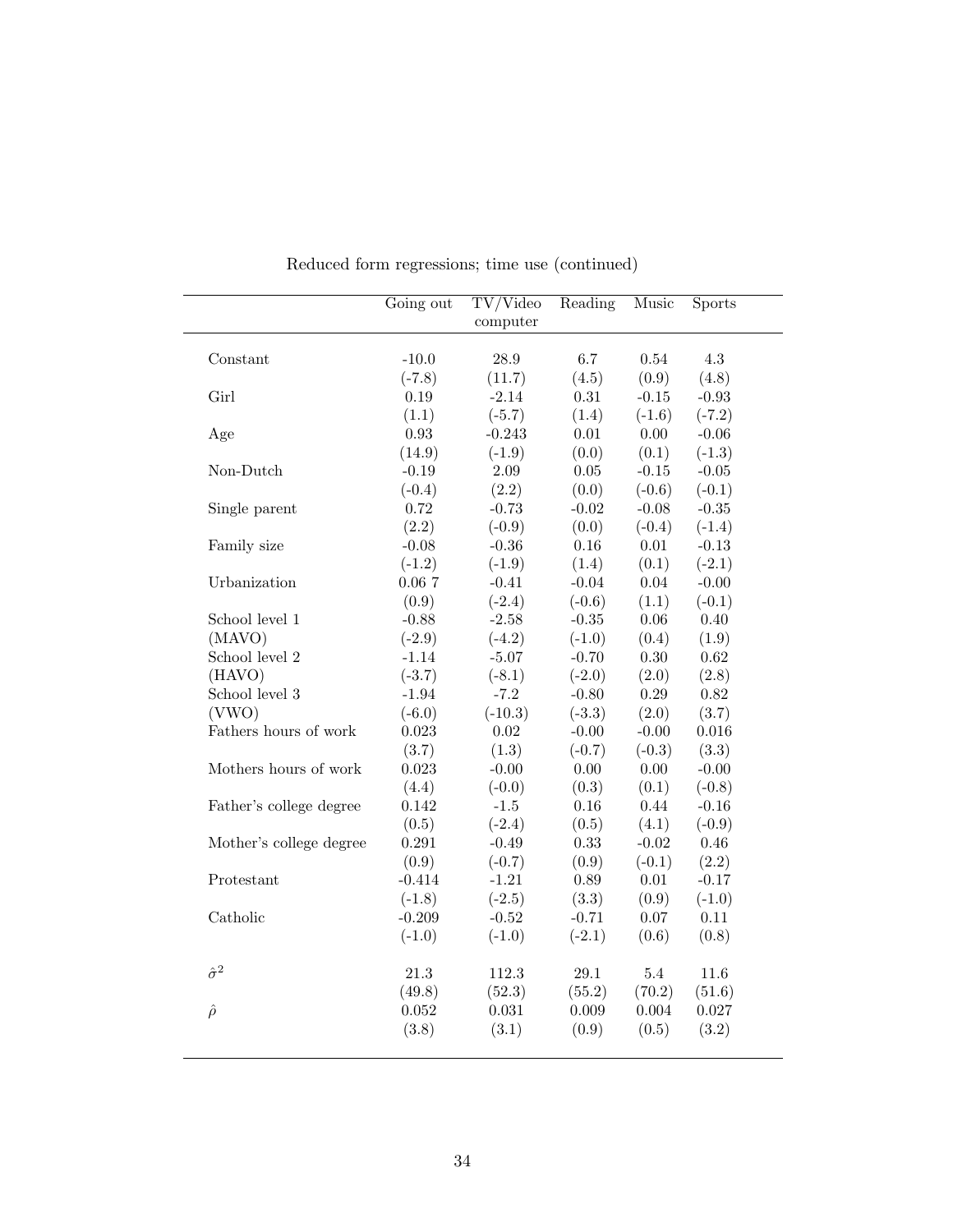|                         | Income from parents | Income from jobs |  |
|-------------------------|---------------------|------------------|--|
| Constant                | 7.97                | 572.8            |  |
|                         | (0.2)               | $(-12.3)$        |  |
| Girl                    | $-1.55$             | $-40.78$         |  |
|                         | $(-0.2)$            | $(-5.8)$         |  |
| Age                     | 6.58                | 41.62            |  |
|                         | (3.0)               | (17.2)           |  |
| Non-Dutch               | 17.62               | $-23.34$         |  |
|                         | (1.2)               | $(-1.4)$         |  |
| Single parent           | 49.90               | 13.42            |  |
|                         | (3.9)               | (1.1)            |  |
| Family size             | $-4.00$             | 12.86            |  |
|                         | $(-1.2)$            | (4.2)            |  |
| Urbanization            | 1.58                | 4.94             |  |
|                         | (0.6)               | (1.8)            |  |
| School level 1          | $-4.91$             | $-35.50$         |  |
| (MAVO)                  | $(-0.3)$            | $(-3.0)$         |  |
| School level 2          | $-7.03$             | $-36.47$         |  |
| (HAVO)                  | $(-0.6)$            | $(-2.9)$         |  |
| School level $3$        | $-18.6$             | $-56.01$         |  |
| (VWO)                   | $(-1.5)$            | $(-4.6)$         |  |
| Fathers hours of work   | 0.24                | 0.71             |  |
|                         | (1.1)               | (2.6)            |  |
| Mothers hours of work   | $0.67\,$            | $\rm 0.92$       |  |
|                         | (3.3)               | (4.7)            |  |
| Father's college degree | 18.1                | $-6.15$          |  |
|                         | (2.4)               | $(-0.7)$         |  |
| Mother's college degree | 1.73                | $-8.64$          |  |
|                         | (0.1)               | $(-0.8)$         |  |
| Protestant              | $-15.62$            | 11.34            |  |
|                         |                     |                  |  |
| Catholic                | $(-1.6)$<br>$-6.81$ | (1.1)<br>2.49    |  |
|                         |                     |                  |  |
|                         | $(-0.8)$            | (0.3)            |  |
| $\hat{\sigma}^2$        | 11935               | 28856            |  |
|                         | (42.3)              | (88.0)           |  |
| $\hat{\rho}$            | 0.059               | 0.029            |  |
|                         | (2.5)               | (3.1)            |  |
|                         |                     |                  |  |
|                         |                     |                  |  |

Table 3: Reduced form regressions; income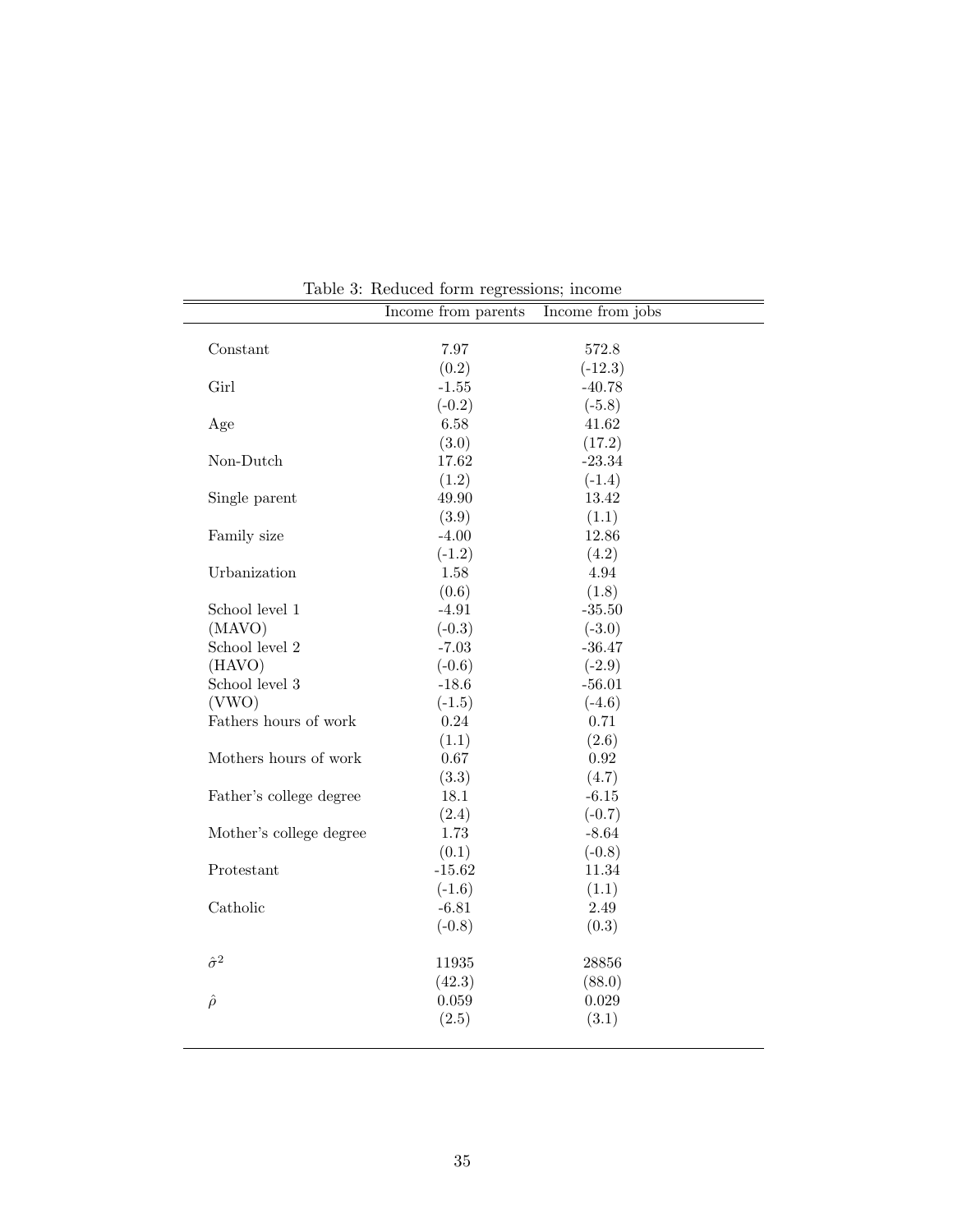|                         | Clothing<br>and shoes | Cosmetics | Alcohol   | Savings  |
|-------------------------|-----------------------|-----------|-----------|----------|
|                         |                       |           |           |          |
| Constant                | $-127.9$              | $-24.6$   | $-179.8$  | $-55.77$ |
|                         | $(-7.5)$              | $(-9.1)$  | $(-11.9)$ | $(-2.1)$ |
| Girl                    | 16.90                 | 6.37      | $-20.95$  | $-14.92$ |
|                         | (7.3)                 | (13.1)    | $(-9.6)$  | $(-4.6)$ |
| Age                     | 10.79                 | 1.83      | 13.57     | 7.76     |
|                         | (13.2)                | (12.1)    | (17.6)    | (5.7)    |
| Non-Dutch               | 13.67                 | 2.79      | $-13.04$  | $-16.11$ |
|                         | (3.4)                 | (3.1)     | $(-2.2)$  | $(-1.2)$ |
| Single parent           | 7.92                  | 1.86      | 1.04      | $-10.14$ |
|                         | (1.7)                 | (2.2)     | (0.2)     | $(-1.2)$ |
| Family size             | 0.09                  | 0.10      | 1.06      | 0.94     |
|                         | (0.1)                 | (0.5)     | (1.2)     | (0.5)    |
| Urbanization            | $-2.84$               | $-0.16$   | $0.96\,$  | $0.05\,$ |
|                         | $(-3.6)$              | $(-0.9)$  | (1.2)     | (0.0)    |
| School level 1          | $-2.69$               | $-1.17$   | $-16.39$  | $-8.50$  |
| (MAVO)                  | $(-0.7)$              | $(-1.6)$  | $(-4.1)$  | $(-1.7)$ |
| School level 2          | 3.24                  | $-1.02$   | $-12.64$  | $-22.74$ |
| (HAVO)                  | (0.9)                 | $(-1.5)$  | $(-3.2)$  | $(-3.5)$ |
| School level 3          | $-2.27$               | $-2.07$   | $-20.96$  | $-22.98$ |
| (VWO)                   | $(-0.5)$              | $(-3.2)$  | $(-4.5)$  | $(-3.8)$ |
| Fathers hours of work   | $-0.02$               | $0.00\,$  | 0.33      | $-0.01$  |
|                         | $(-0.2)$              | (0.2)     | (4.3)     | $(-0.1)$ |
| Mothers hours of work   | 0.31                  | 0.04      | 0.18      | 0.31     |
|                         | (3.9)                 | (2.6)     | (2.5)     | (2.9)    |
| Father's college degree | $1.21\,$              | $-0.60$   | $-0.52$   | $-3.12$  |
|                         | (0.4)                 | $(-0.7)$  | $(-0.2)$  | $(-0.6)$ |
| Mother's college degree | $-2.07$               | $-0.45$   | 1.59      | 4.01     |
|                         | $(-0.5)$              | $(-0.4)$  | (0.4)     | (0.6)    |
| Protestant              | $-1.58$               | $-0.08$   | $-3.15$   | $3.09\,$ |
|                         | $(-0.5)$              | $(-0.1)$  | $(-1.0)$  | (0.6)    |
| Catholic                | $-5.09$               | $-1.02$   | 0.80      | 5.69     |
|                         | $(-1.9)$              | $(-1.6)$  | (0.3)     | (1.4)    |
| $\hat{\sigma}^2$        | 3264                  | 131.6     | 3067      | 5877     |
|                         | (59.2)                | (123.8)   | (76.5)    | (86.2)   |
| $\hat{\rho}$            | 0.019                 | $-0.011$  | 0.056     | 0.004    |
|                         | (2.1)                 | $(-1.6)$  | (5.4)     | (0.5)    |

Table 4: Reduced form regressions; expenditures and savings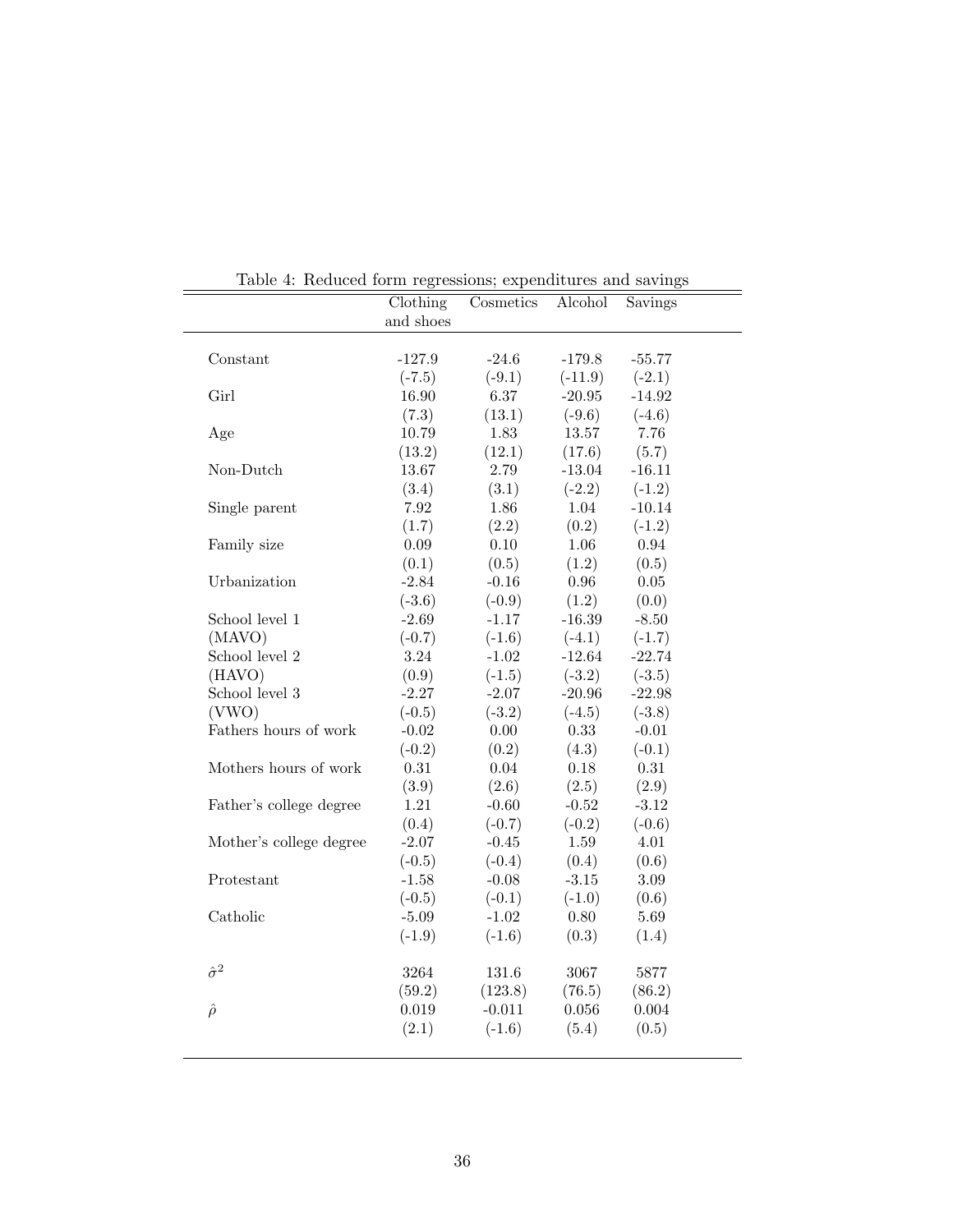|                         | Self-esteem | Well-being |  |
|-------------------------|-------------|------------|--|
|                         |             |            |  |
| Constant                | 4.72        | 6.06       |  |
|                         | (12.6)      | (26.1)     |  |
| Girl                    | $-0.49$     | $-0.06$    |  |
|                         | $(-8.6)$    | $(-1.7)$   |  |
| Age                     | 0.01        | $-0.05$    |  |
|                         | (0.4)       | $(-4.3)$   |  |
| Non-Dutch               | $-0.26$     | $-0.10$    |  |
|                         | $(-1.7)$    | $(-1.1)$   |  |
| Single parent           | $-0.11$     | $-0.17$    |  |
|                         | $(-1.1)$    | $(-2.9)$   |  |
| Family size             | $-0.06$     | $-0.00$    |  |
|                         | $(-2.2)$    | $(-0.2)$   |  |
| Urbanization            | $-0.01$     | $-0.02$    |  |
|                         | $(-0.6)$    | $(-1.2)$   |  |
| School level 1          | 0.17        | $-0.09$    |  |
| (MAVO)                  | (1.9)       | $(-1.5)$   |  |
| School level 2          | $0.26\,$    | $-0.20$    |  |
| (HAVO)                  | (2.6)       | $(-3.2)$   |  |
| School level 3          | 0.34        | $-0.11$    |  |
| (VWO)                   | (3.3)       | $(-1.8)$   |  |
| Fathers hours of work   | 0.00        | 0.00       |  |
|                         | (1.1)       | (0.2)      |  |
| Mothers hours of work   | $-0.00$     | $0.00\,$   |  |
|                         | $(-0.9)$    | $(-0.4)$   |  |
| Father's college degree | 0.17        | 0.00       |  |
|                         | (2.2)       | (0.1)      |  |
| Mother's college degree | $0.05\,$    | $-0.01$    |  |
|                         | (0.5)       | $(-0.2)$   |  |
| Protestant              | $0.13\,$    | 0.02       |  |
|                         | (1.5)       | (0.4)      |  |
| Catholic                | 0.09        | $0.05\,$   |  |
|                         | (1.3)       | (1.1)      |  |
| $\hat{\sigma}^2$        | 2.02        | 0.70       |  |
|                         | (30.6)      | (43.7)     |  |
| $\hat{\rho}$            | 0.027       | 0.010      |  |
|                         | (2.4)       | (1.2)      |  |

Table 5: Reduced form regressions; self-esteem and well-being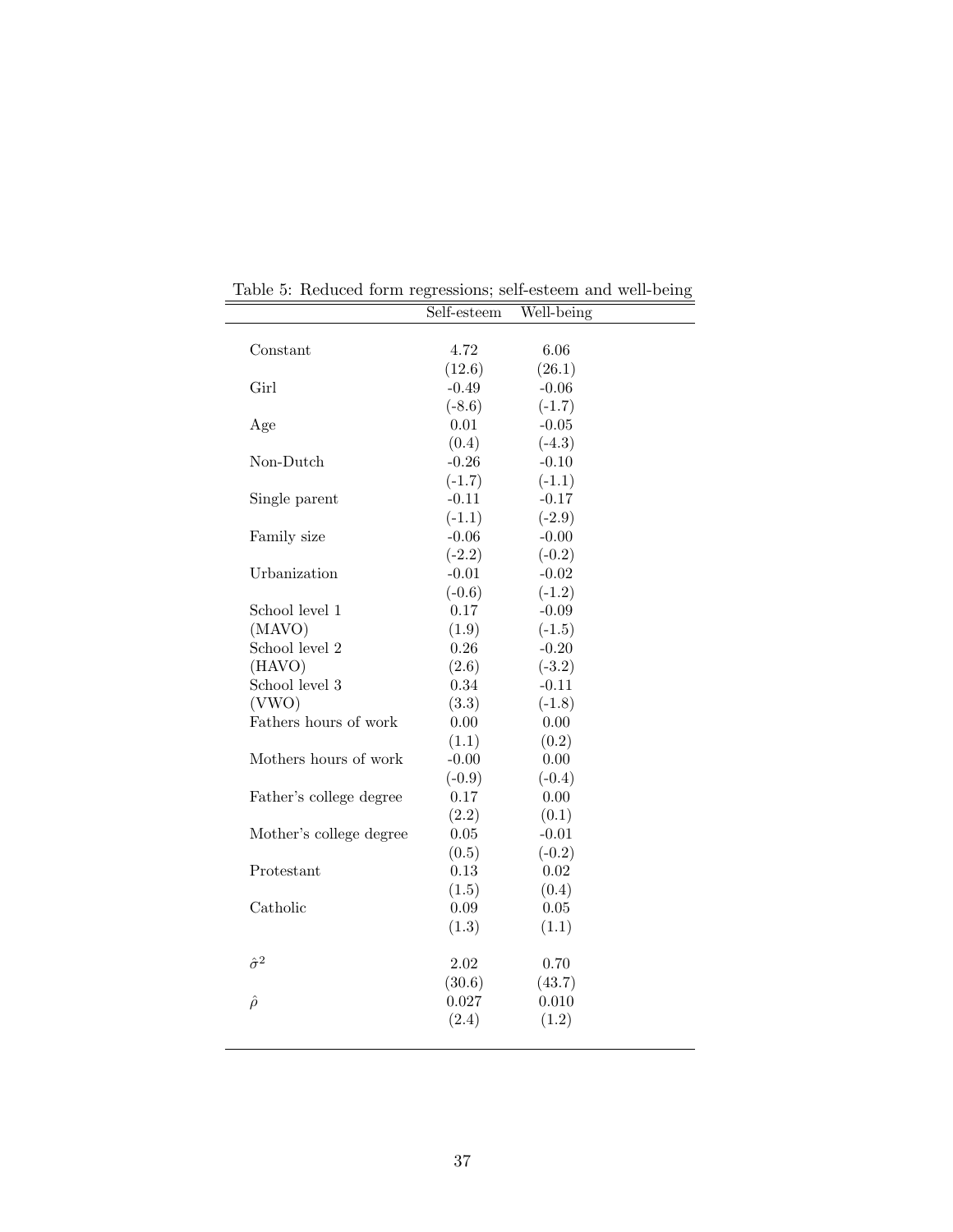| wouch with chub                           |                |                | ono ao mondonomo |  |
|-------------------------------------------|----------------|----------------|------------------|--|
|                                           | $\hat{\gamma}$ | $\hat{\rho}$   | $\hat{\sigma}^2$ |  |
|                                           |                |                |                  |  |
| Time use                                  |                |                |                  |  |
| Sleep                                     | 0.066          | 0.018          | 39.4             |  |
|                                           | (0.7)          | (0.9)          | (51.5)           |  |
| Eating/personal care                      |                |                |                  |  |
| School                                    | 0.256          | 0.036          | 38.3             |  |
|                                           | (2.3)          | (1.1)          | (37.8)           |  |
| Jobs                                      | 0.237          | 0.015          | 24.8             |  |
|                                           | (3.3)          | (0.9)          | (64.8)           |  |
| Household chores                          |                | $\overline{a}$ |                  |  |
| Going out                                 | 0.133          | 0.022          | 21.0             |  |
|                                           | (1.7)          | (1.1)          | (51.5)           |  |
| TV/video/computer                         | 0.161          | 0.000          | 112.3            |  |
|                                           | (1.9)          | (0.0)          | (52.3)           |  |
| Reading                                   |                |                |                  |  |
| <b>Sports</b>                             |                |                |                  |  |
|                                           |                |                |                  |  |
| <i>Income</i>                             |                |                |                  |  |
| Income from parents                       | 0.341          | 0.000          | 11618            |  |
|                                           | (5.8)          | $(-)$          | (49.7)           |  |
| Income from jobs                          | 0.144          | 0.005          | 28818            |  |
|                                           | (1.9)          | (0.4)          | (88.5)           |  |
|                                           |                |                |                  |  |
| Expenditures and savings                  |                |                |                  |  |
| Clothing and shoes                        | 0.126          | 0.000          | 3241             |  |
|                                           | (1.7)          | $(-)$          | (61.8)           |  |
| Alcohol                                   | 0.309          | 0.000          | 2912             |  |
|                                           |                |                | (78.6)           |  |
|                                           | (7.0)<br>0.125 | $(-)$<br>0.000 | 5755             |  |
| Savings                                   |                |                |                  |  |
|                                           | (1.3)          | $(-)$          | (86.0)           |  |
|                                           |                |                |                  |  |
| Self-esteem and well-being<br>Self-esteem | $-0.133$       | 0.056          | 2.04             |  |
|                                           |                |                |                  |  |
|                                           | (0.6)          | (1.1)          | (26.3)           |  |
| Well-being                                | 0.171          | 0.000          | 0.697            |  |
|                                           | (2.7)          | $(-)$          | (43.1)           |  |
|                                           |                |                |                  |  |

Table 6: Model with endogenous interactions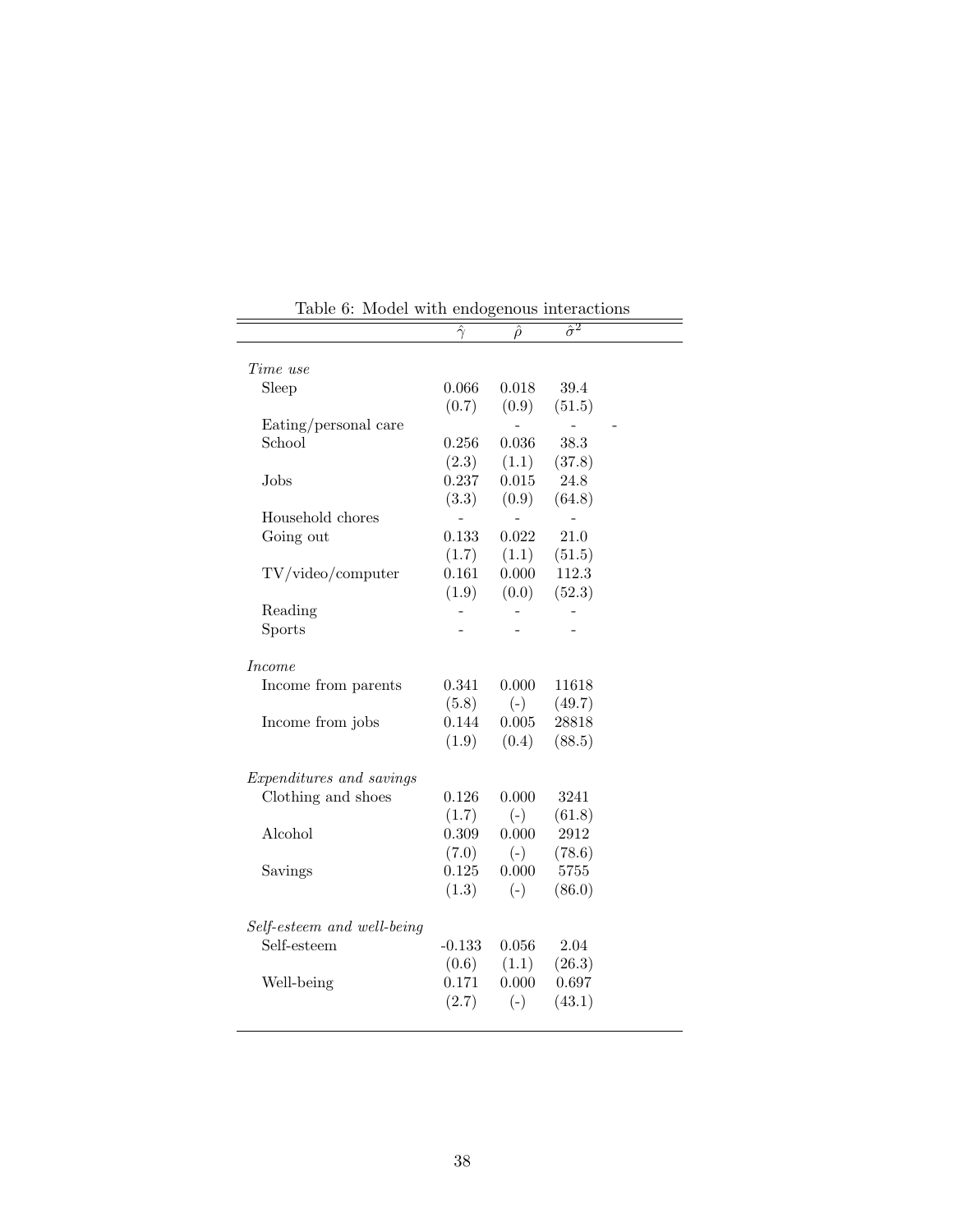|                            | Model without | Model with endogenous |  |
|----------------------------|---------------|-----------------------|--|
|                            | endogenous si | endogenous si         |  |
| Time use                   |               |                       |  |
| Sleep                      | 0.166         | 0.168                 |  |
| Eating/personal care       | 0.090         |                       |  |
| School                     | 0.092         | 0.140                 |  |
| Jobs                       | 0.210         | 0.220                 |  |
| Household chores           | 0.061         |                       |  |
| Going out                  | 0.199         | 0.209                 |  |
| TV/video/computer          | 0.510         | 0.515                 |  |
| Reading                    | 0.070         |                       |  |
| Sports                     | 0.050         | 0.058                 |  |
| <i>Income</i>              |               |                       |  |
| Income from parents        | 0.092         | 0.116                 |  |
| Income from jobs           | 0.267         | 0.268                 |  |
| Expenditures and savings   |               |                       |  |
| Clothing and shoes         | 0.194         | 0.199                 |  |
| Alcohol                    | 0.245         | 0.283                 |  |
| Savings                    | 0.166         | 0.183                 |  |
| Self-esteem and well-being |               |                       |  |
| Self-esteem                | 0.089         | 0.089                 |  |
| Well-being                 | 0.083         | 0.085                 |  |

Table 7: Goodness-of-fit  $(R^2)$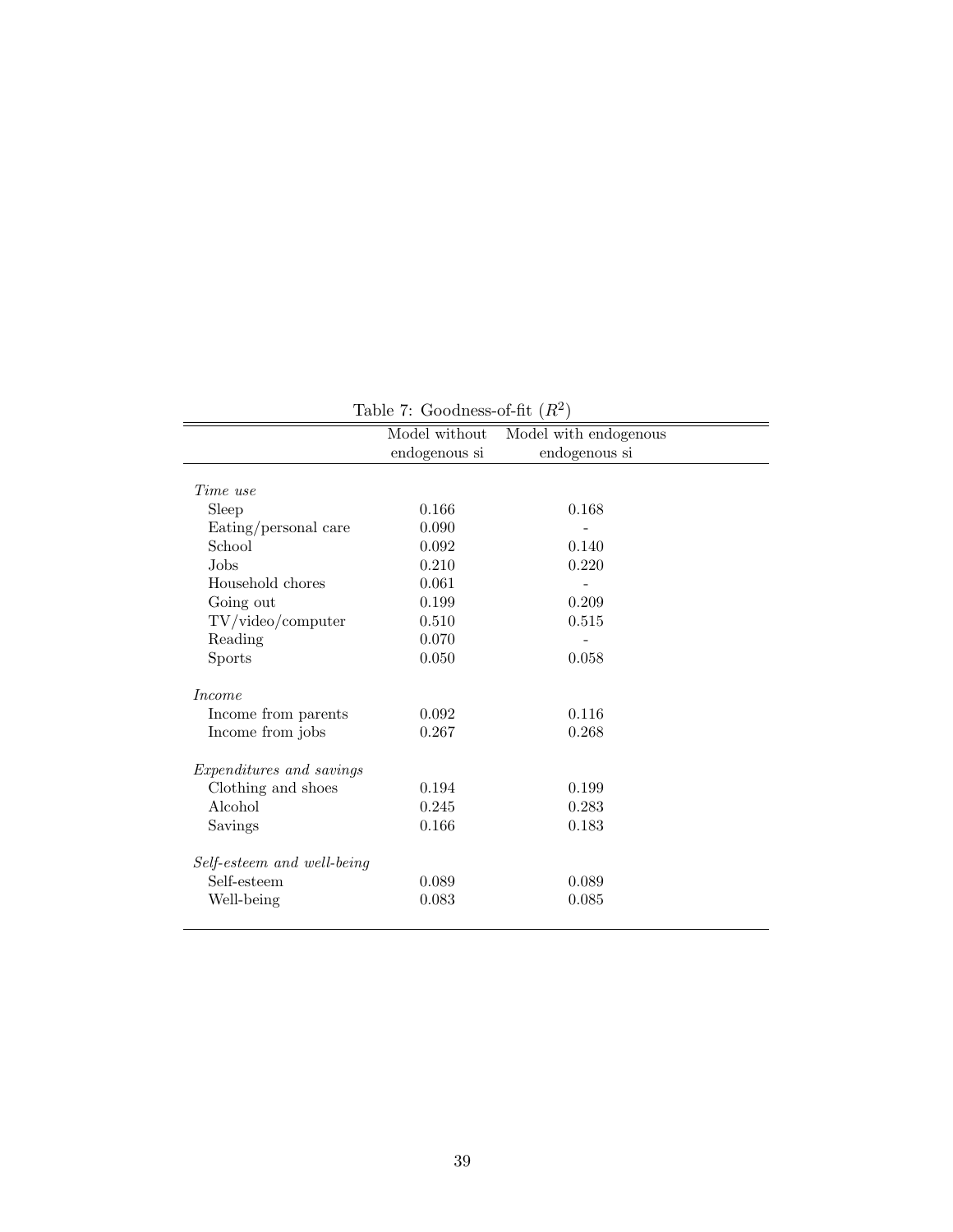|                            | $\hat{\gamma}$ | $\hat{\gamma}_{BB}$      | $\hat{\gamma}_{BG}$ | $\hat{\gamma}_{GB}$ | $\hat{\gamma}_{GG}$      | $p$ -value |
|----------------------------|----------------|--------------------------|---------------------|---------------------|--------------------------|------------|
| Time use                   |                |                          |                     |                     |                          |            |
| Sleep                      | 0.066          |                          |                     |                     |                          |            |
|                            | (0.7)          |                          |                     |                     |                          |            |
| Eating/personal care       | $\overline{a}$ |                          |                     |                     |                          |            |
| School                     | 0.256          | 0.217                    | 0.234               | 0.249               | 0.257                    | 0.545      |
|                            | (2.3)          | (1.5)                    | (1.9)               | (1.8)               | (2.2)                    |            |
| Jobs                       | 0.237          | 0.582                    | 0.367               | 0.048               | 0.266                    | 0.000      |
|                            | (3.3)          | (11.6)                   | (2.7)               | (0.5)               | (3.0)                    |            |
| Household chores           | $\bar{a}$      | $\bar{\phantom{a}}$      | $\frac{1}{2}$       | $\bar{\phantom{a}}$ | $\bar{a}$                |            |
| Going out                  | 0.133          | 0.149                    | 0.348               | $-0.054$            | 0.169                    | 0.054      |
|                            | (1.7)          | (1.6)                    | (3.1)               | $(-0.4)$            | (1.7)                    |            |
| TV/video/computer          | 0.161          | 0.185                    | 0.200               | $0.155\,$           | 0.100                    | 0.730      |
|                            | (1.9)          | (1.9)                    | (1.6)               | (1.5)               | (0.9)                    |            |
| Reading                    | $\frac{1}{2}$  | $\overline{\phantom{a}}$ | $\sim$              | $\overline{a}$      | $\overline{\phantom{0}}$ |            |
| Sports                     | 0.145          | 0.194                    | 0.023               | 0.200               | 0.006                    | 0.195      |
|                            | (1.9)          | (2.1)                    | (0.1)               | (1.6)               | (0.4)                    |            |
| <i>Income</i>              |                |                          |                     |                     |                          |            |
| Income from parents        | 0.341          | 0.392                    | 0.254               | 0.147               | 0.135                    | 0.421      |
|                            | (5.8)          | (4.0)                    | (1.3)               | (1.0)               | (0.8)                    |            |
| Income from jobs           | 0.144          | $0.321\,$                | $0.282\,$           | $-0.022$            | 0.126                    | 0.000      |
|                            | (1.9)          | (3.9)                    | (2.3)               | $(-0.2)$            | (1.0)                    |            |
| Expenditures and savings   |                |                          |                     |                     |                          |            |
| Clothing and shoes         | 0.126          | 0.142                    | $-0.081$            | 0.339               | 0.190                    | 0.116      |
|                            | (1.7)          | (1.4)                    | $(-0.6)$            | (2.2)               | (1.8)                    |            |
| Alcohol                    | 0.309          | 0.271                    | 1.337               | $-0.766$            | 0.468                    | 0.000      |
|                            | (7.0)          | (3.8)                    | (11.5)              | $(-9.4)$            | (3.5)                    |            |
| Savings                    | 0.125          | $\bar{\phantom{a}}$      | $\overline{a}$      |                     |                          |            |
|                            | (1.3)          |                          |                     |                     |                          |            |
| Self-esteem and well-being |                |                          |                     |                     |                          |            |
| Self-esteem                | $-0.133$       | $-0.191$                 | $-0.225$            | $-0.111$            | $-0.105$                 | 0.761      |
|                            | (0.6)          | $(-0.7)$                 | $(-0.8)$            | $(-0.5)$            | $(-0.4)$                 |            |
| Well-being                 | $0.171\,$      | 0.176                    | 0.192               | 0.140               | 0.171                    | 0.321      |
|                            |                |                          |                     | (1.8)               |                          |            |

Table 8: Intra-gender and cross-gender interactions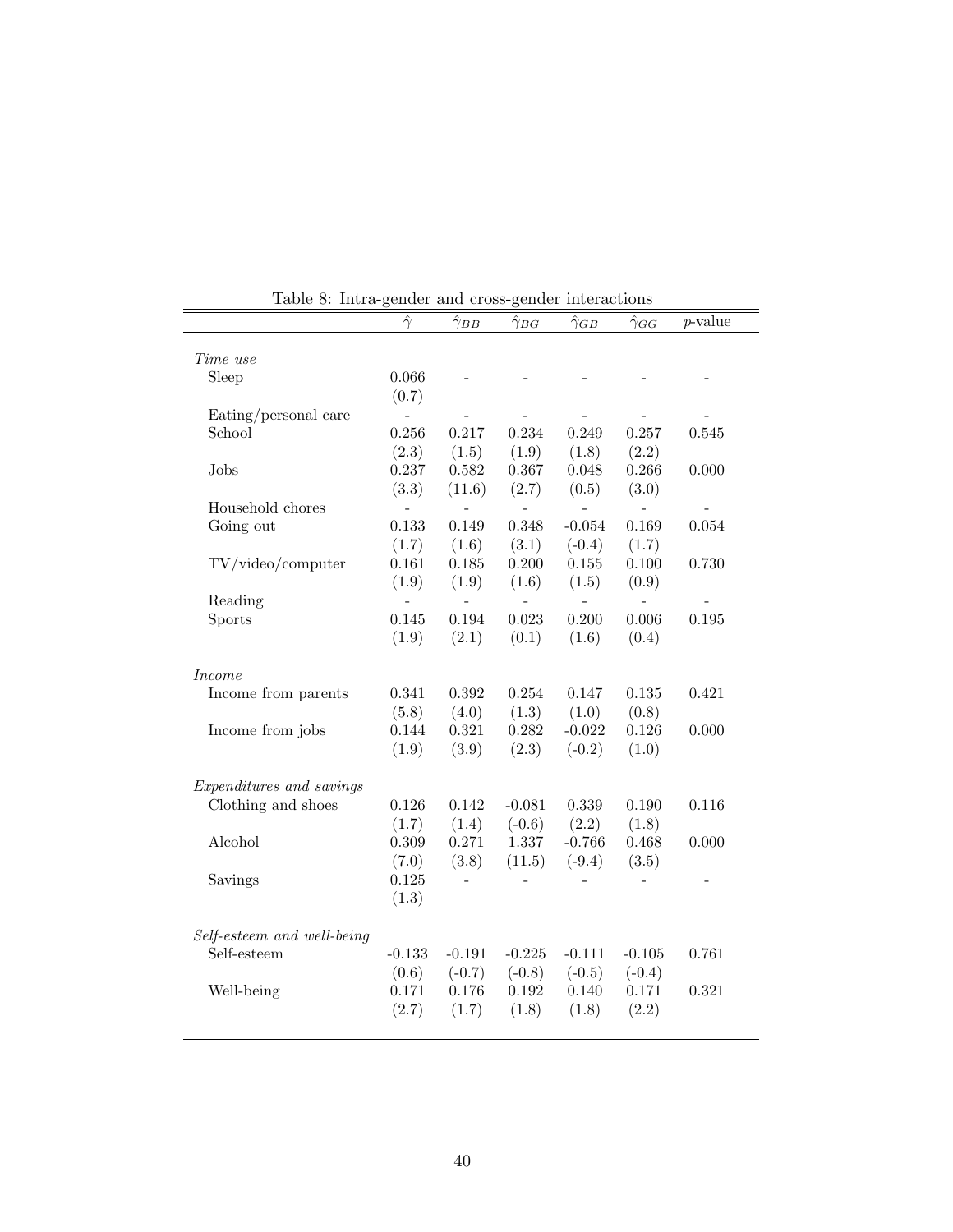|                   | $\gamma_{BB}$ | $\hat{\gamma}_{BG}$ | $\gamma_{GB}$ | $\gamma_{GG}$ |  |
|-------------------|---------------|---------------------|---------------|---------------|--|
|                   |               |                     |               |               |  |
| Truancy           | 0.880         | 0.533               | 0.569         | 0.765         |  |
|                   | (4.7)         | (2.1)               | (2.6)         | (4.6)         |  |
| Smoking           | 0.829         | 0.535               | 0.465         | 1.171         |  |
|                   | (6.8)         | (3.5)               | (2.9)         | (10.3)        |  |
| Cell phone        | 0.562         | 0.434               | 0.467         | 0.830         |  |
|                   | (5.1)         | (2.8)               | (2.7)         | (8.2)         |  |
| Moped             | 0.486         | 0.497               | 0.346         | 0.153         |  |
|                   | (2.4)         | (2.0)               | (1.1)         | (0.6)         |  |
| Asking permission | 0.303         | 0.082               | 0.128         | 0.220         |  |
|                   | (2.1)         | (0.5)               | (0.8)         | (2.0)         |  |

Table 9: Intra-gender and cross-gender interactions; discrete choices

Source: Kooreman and Soetevent (2003)